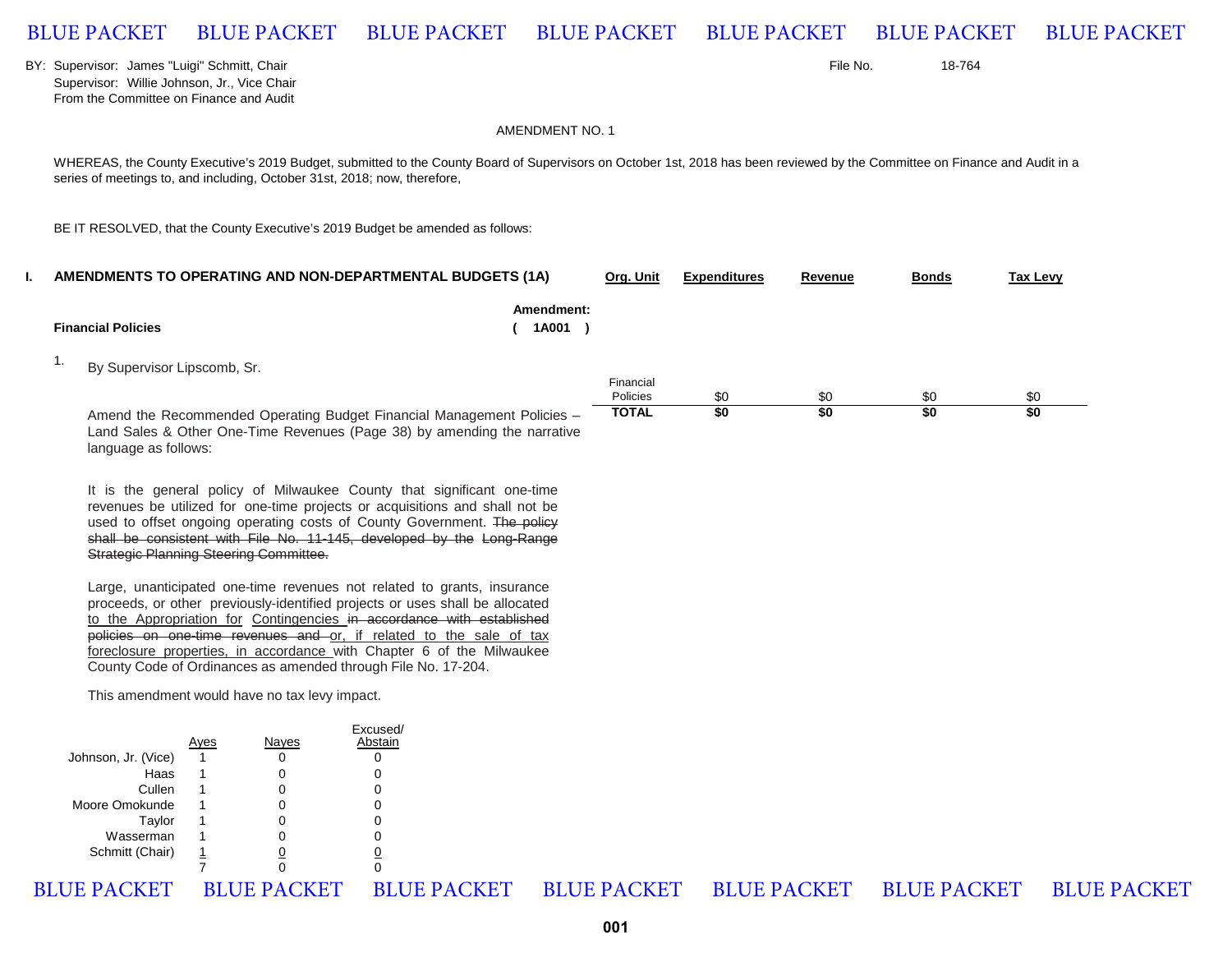|    | <b>BLUE PACKET</b>                                                         | <b>BLUE PACKET</b>                                                                                                                     | <b>BLUE PACKET</b>                                                                                                                                                                                                                                                                                                                                                    | <b>BLUE PACKET</b>    | <b>BLUE PACKET</b>  |                        | <b>BLUE PACKET</b>     | <b>BLUE PACKET</b>     |
|----|----------------------------------------------------------------------------|----------------------------------------------------------------------------------------------------------------------------------------|-----------------------------------------------------------------------------------------------------------------------------------------------------------------------------------------------------------------------------------------------------------------------------------------------------------------------------------------------------------------------|-----------------------|---------------------|------------------------|------------------------|------------------------|
|    |                                                                            |                                                                                                                                        | AMENDMENTS TO OPERATING AND NON-DEPARTMENTAL BUDGETS (1A)                                                                                                                                                                                                                                                                                                             | Org. Unit             | <b>Expenditures</b> | Revenue                | <b>Bonds</b>           | <b>Tax Levy</b>        |
|    | 1000 - County Board                                                        |                                                                                                                                        |                                                                                                                                                                                                                                                                                                                                                                       | Amendment:<br>1A002 ) |                     |                        |                        |                        |
| 2. | By Supervisor Lipscomb, Sr.                                                |                                                                                                                                        |                                                                                                                                                                                                                                                                                                                                                                       | 1000<br><b>TOTAL</b>  | \$0<br>\$0          | \$0<br>$\overline{50}$ | \$0<br>$\overline{50}$ | \$0<br>$\overline{50}$ |
|    |                                                                            | Amend Org. Unit No. 1000 - County Board as follows:                                                                                    |                                                                                                                                                                                                                                                                                                                                                                       |                       |                     |                        |                        |                        |
|    | $\bullet$                                                                  | to offset the remaining cost of the new position.                                                                                      | Amend the creation of one position of hourly Legislative Assistant to<br>reflect that it is unfunded. Use \$18,130 of personal service<br>appropriations earmarked for the new hourly position to partially offset<br>the cost (\$36,270) of one new position of Administrative Secretary<br>Legislative Assistant 3. Vacancy and turnover of \$18,140 is established |                       |                     |                        |                        |                        |
|    |                                                                            | Amend the narrative as follows:                                                                                                        |                                                                                                                                                                                                                                                                                                                                                                       |                       |                     |                        |                        |                        |
|    |                                                                            | support district and departmental operations.                                                                                          | The 2019 budget includes an additional 0.5 FTE hourly Legislative Assistant<br>position that is unfunded. One new position of Administrative Secretary<br>Legislative Assistant 3 is created and partially funded through a transfer<br>of funds from operations to personnel. This-These hourly positions will                                                       |                       |                     |                        |                        |                        |
|    |                                                                            | This amendment would have no tax levy impact.                                                                                          |                                                                                                                                                                                                                                                                                                                                                                       |                       |                     |                        |                        |                        |
|    | Johnson, Jr. (Vice)                                                        | <b>Nayes</b><br><u>Ayes</u><br>0<br>$\mathbf{1}$                                                                                       | Excused/<br><b>Abstain</b><br>0                                                                                                                                                                                                                                                                                                                                       |                       |                     |                        |                        |                        |
|    | Haas<br>Cullen<br>Moore Omokunde<br>Taylor<br>Wasserman<br>Schmitt (Chair) | 0<br>1<br>$\mathbf{1}$<br>0<br>$\mathbf 0$<br>$\mathbf{1}$<br>$\mathbf{1}$<br>0<br>$\boldsymbol{0}$<br>$\frac{0}{0}$<br>$\overline{7}$ | 0<br>$\Omega$<br>$\Omega$<br>0<br>0<br>$\underline{0}$<br>$\Omega$                                                                                                                                                                                                                                                                                                    |                       |                     |                        |                        |                        |
|    | <b>BLUE PACKET</b>                                                         | <b>BLUE PACKET</b>                                                                                                                     | <b>BLUE PACKET</b>                                                                                                                                                                                                                                                                                                                                                    | <b>BLUE PACKET</b>    |                     | <b>BLUE PACKET</b>     | <b>BLUE PACKET</b>     | <b>BLUE PACKET</b>     |
|    |                                                                            |                                                                                                                                        |                                                                                                                                                                                                                                                                                                                                                                       |                       |                     |                        |                        |                        |
|    |                                                                            |                                                                                                                                        |                                                                                                                                                                                                                                                                                                                                                                       | 002                   |                     |                        |                        |                        |

**I.**

|                     |      |       | Excused/ |
|---------------------|------|-------|----------|
|                     | Aves | Nayes | Abstain  |
| Johnson, Jr. (Vice) |      |       |          |
| Haas                |      |       |          |
| Cullen              |      |       |          |
| Moore Omokunde      |      |       |          |
| Taylor              |      |       |          |
| Wasserman           |      |       |          |
| Schmitt (Chair)     |      |       |          |
|                     |      |       |          |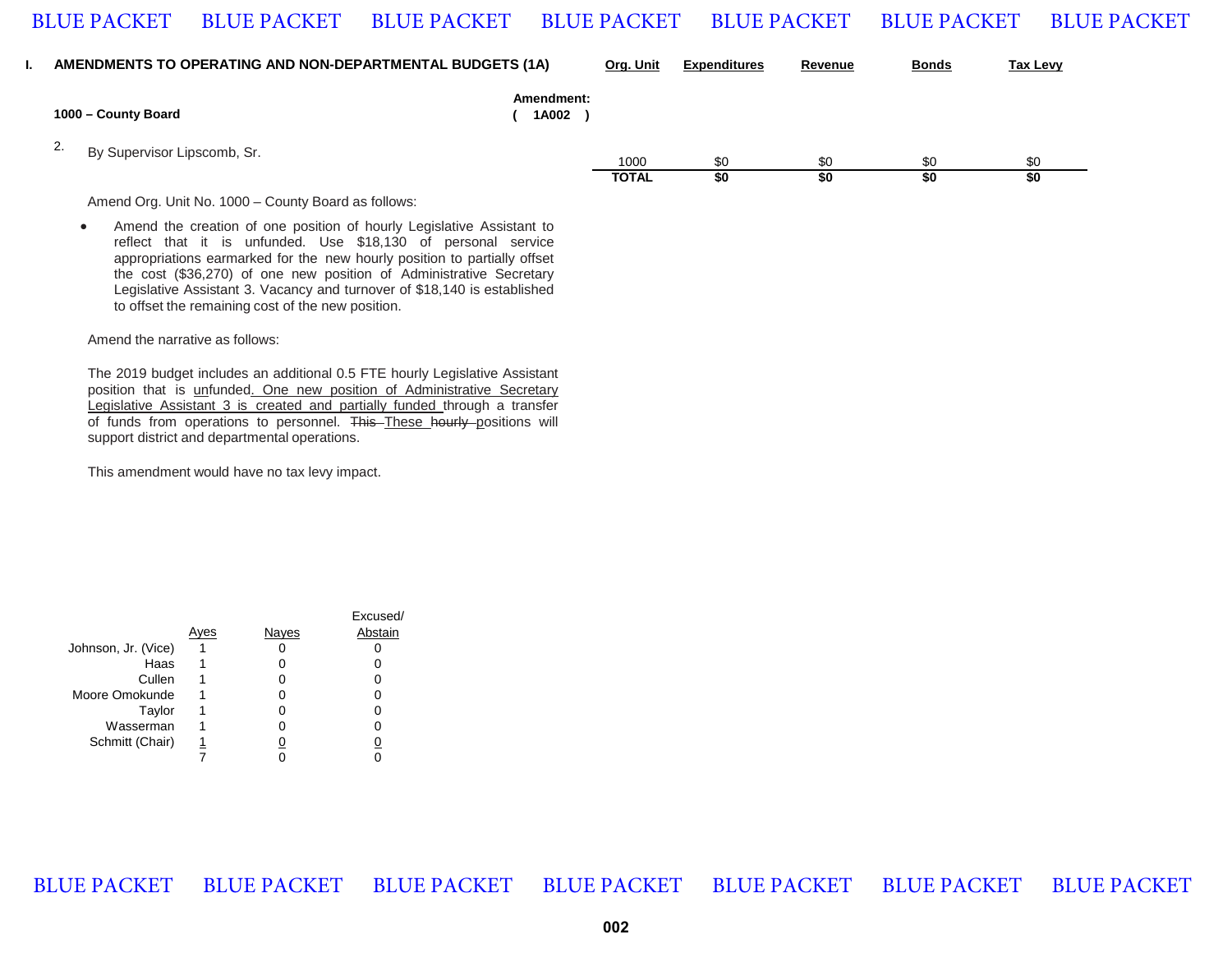| <b>BLUE PACKET</b>                 | <b>BLUE PACKET</b>                                                                                                                                                                                                                                                                                                                                                                                                                                                                                                                                                     | <b>BLUE PACKET</b>                                                                                                                                  | <b>BLUE PACKET</b>        |                     | <b>BLUE PACKET</b> | <b>BLUE PACKET</b> |                 | <b>BLUE PACKET</b> |
|------------------------------------|------------------------------------------------------------------------------------------------------------------------------------------------------------------------------------------------------------------------------------------------------------------------------------------------------------------------------------------------------------------------------------------------------------------------------------------------------------------------------------------------------------------------------------------------------------------------|-----------------------------------------------------------------------------------------------------------------------------------------------------|---------------------------|---------------------|--------------------|--------------------|-----------------|--------------------|
|                                    |                                                                                                                                                                                                                                                                                                                                                                                                                                                                                                                                                                        | AMENDMENTS TO OPERATING AND NON-DEPARTMENTAL BUDGETS (1A)                                                                                           | Org. Unit                 | <b>Expenditures</b> | Revenue            | <b>Bonds</b>       | <b>Tax Levy</b> |                    |
| <b>VARIOUS</b>                     |                                                                                                                                                                                                                                                                                                                                                                                                                                                                                                                                                                        |                                                                                                                                                     | Amendment:<br>(1A003)     |                     |                    |                    |                 |                    |
| 3.                                 | By Supervisors Dimitrijevic and Haas                                                                                                                                                                                                                                                                                                                                                                                                                                                                                                                                   |                                                                                                                                                     | 9000<br>1900              | \$0<br>\$0          | \$0<br>\$0         | \$0<br>\$0         | \$0<br>\$0      |                    |
| as follows:                        |                                                                                                                                                                                                                                                                                                                                                                                                                                                                                                                                                                        | Amend Org. Unit No. 9000 - Department of Parks, Recreation, and Culture<br>and Org. Unit No. 1900 - Cultural Contributions- Milwaukee Public Museum | <b>TOTAL</b>              | $\overline{50}$     | $\overline{50}$    | $\overline{50}$    | $\overline{50}$ |                    |
| between the two organizations.     | A taskforce shall be created in order to evaluate the possibility of<br>collocating the Milwaukee Public Museum and the Mitchell Park<br>Horticultural Conservatory (the "Domes") at Mitchell Park. The newly<br>enhanced Horticultural Conservatory shall seek to maintain the<br>square footage of the current facility and should also be able to<br>contain the current collection of species or more. The taskforce will<br>explore opportunities to streamline governance, marketing, rentals,<br>educational programs, and other functions that can be combined |                                                                                                                                                     |                           |                     |                    |                    |                 |                    |
| partnership.                       | The Milwaukee Public Museum and the current Domes, including the<br>Mitchell Park greenhouses, shall explore opportunities to partner and<br>provide educational programs at both locations as soon as possible.<br>The two organizations shall also explore other opportunities for                                                                                                                                                                                                                                                                                   |                                                                                                                                                     |                           |                     |                    |                    |                 |                    |
| discretion of the taskforce chair. | The Director of the Department of Parks, Recreation, and Culture will<br>chair the taskforce. A representative from the Milwaukee County<br>Board of Supervisors, Milwaukee County Office of the Comptroller,<br>Milwaukee County Department of Parks, Recreation, and Culture,<br>Milwaukee Public Museum, and the Domes will comprise the<br>taskforce. Additional representatives may be included at the                                                                                                                                                            |                                                                                                                                                     |                           |                     |                    |                    |                 |                    |
|                                    | The taskforce shall present a report with two suggestions for a new<br>joint governance model between the Milwaukee Public Museum and<br>the new Horticultural Conservatory, including feasibility studies and<br>fiscal analyses. The report shall also include cost savings as a result<br>of collocation and removal from Parks Department management, as<br>well as possibilities to integrate both facilities with the rest of Mitchell<br>Park's amenities. The report shall include a market analysis of the<br>current Milwaukee Public Museum building.       |                                                                                                                                                     |                           |                     |                    |                    |                 |                    |
|                                    | The taskforce shall meet as many times as necessary, but the final<br>two meetings must be jointly held with the Milwaukee County<br>Taskforce on the Mitchell Park Conservatory Domes. The taskforce<br>shall provide a report to the Parks, Energy, and Environment and<br>Finance and Audit committees for the March 2019 cycle.                                                                                                                                                                                                                                    |                                                                                                                                                     |                           |                     |                    |                    |                 |                    |
| <b>BLUE PACKET</b>                 | <b>BLUE PACKET</b>                                                                                                                                                                                                                                                                                                                                                                                                                                                                                                                                                     | <b>BLUE PACKET</b>                                                                                                                                  | <b>BLUE PACKET</b><br>003 | <b>BLUE PACKET</b>  |                    | <b>BLUE PACKET</b> |                 | <b>BLUE PACKET</b> |

**I.**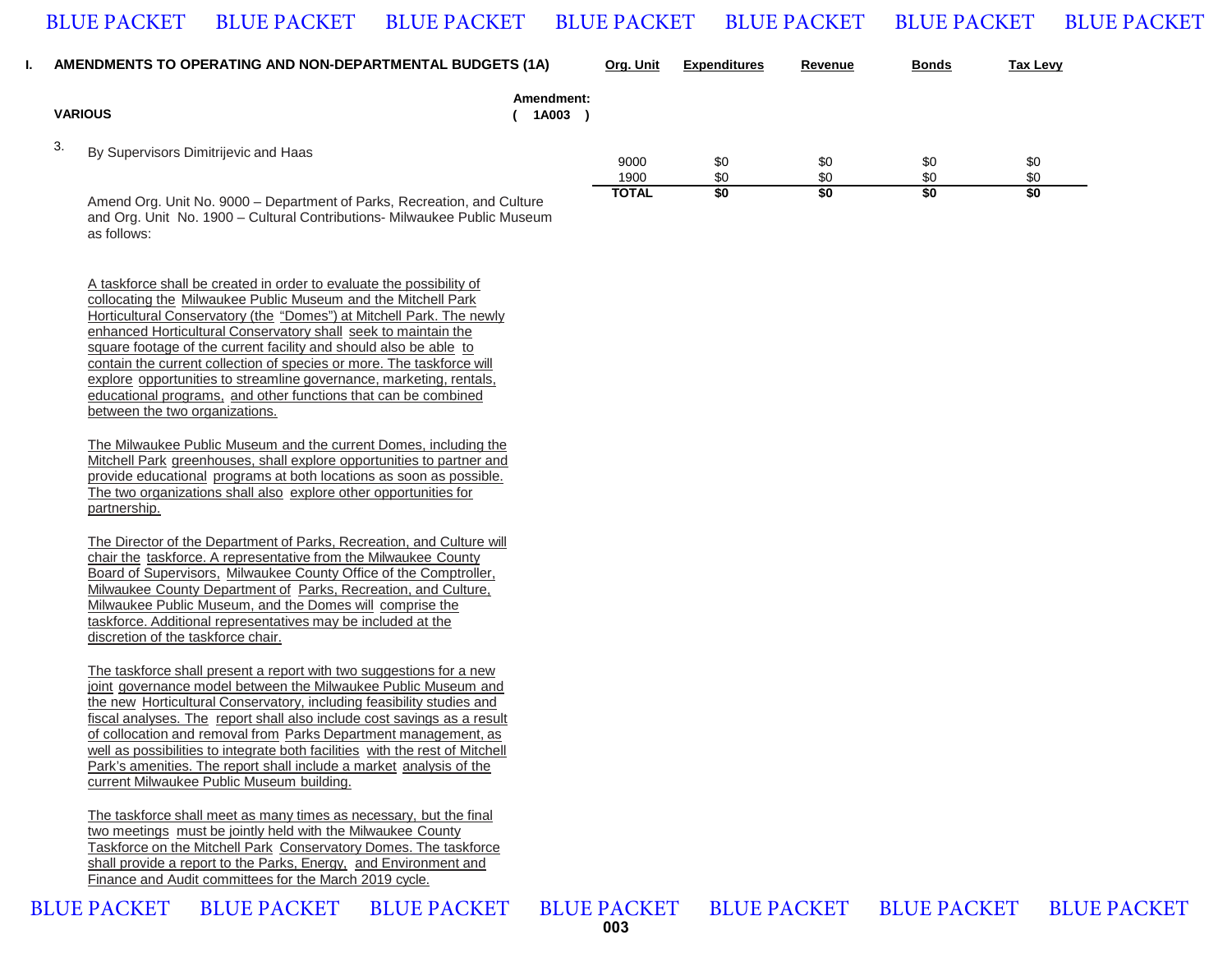### **I. AMENDMENTS TO OPERATING AND NON-DEPARTMENTAL BUDGETS (1A) Org. Unit Expenditures Revenue Bonds Tax Levy**

|                                                                                                   |                                                                                                                                                                                                                                                                            |                                                                                                            |                       |                                | BLUE PACKET      BLUE PACKET      BLUE PACKET      BLUE PACKET      BLUE PACKET      BLUE PACKET      BLUE PACKET |                 |
|---------------------------------------------------------------------------------------------------|----------------------------------------------------------------------------------------------------------------------------------------------------------------------------------------------------------------------------------------------------------------------------|------------------------------------------------------------------------------------------------------------|-----------------------|--------------------------------|-------------------------------------------------------------------------------------------------------------------|-----------------|
|                                                                                                   |                                                                                                                                                                                                                                                                            | AMENDMENTS TO OPERATING AND NON-DEPARTMENTAL BUDGETS (1A)                                                  | Org. Unit             | <b>Expenditures</b><br>Revenue | <b>Bonds</b>                                                                                                      | <b>Tax Levy</b> |
| Johnson, Jr. (Vice)<br>Haas<br>Cullen<br>Moore Omokunde<br>Taylor<br>Wasserman<br>Schmitt (Chair) | <b>Nayes</b><br><u>Ayes</u><br>$\overline{1}$<br>$\mathbf 0$<br>$\pmb{0}$<br>$\mathbf{1}$<br>$\pmb{0}$<br>$\mathbf{1}$<br>$\pmb{0}$<br>$\mathbf{1}$<br>$\pmb{0}$<br>$\mathbf{1}$<br>$\begin{matrix} 0 \\ \underline{0} \\ 0 \end{matrix}$<br>$\mathbf{1}$<br>$\frac{1}{7}$ | Excused/<br>Abstain<br>0<br>$\pmb{0}$<br>$\pmb{0}$<br>$\pmb{0}$<br>$\pmb{0}$<br>$\pmb{0}$<br>$\frac{0}{0}$ | Amendment:<br>(1A003) |                                |                                                                                                                   |                 |
|                                                                                                   |                                                                                                                                                                                                                                                                            |                                                                                                            |                       |                                |                                                                                                                   |                 |
|                                                                                                   |                                                                                                                                                                                                                                                                            |                                                                                                            |                       |                                | BLUE PACKET BLUE PACKET BLUE PACKET BLUE PACKET BLUE PACKET BLUE PACKET BLUE PACKET                               |                 |
|                                                                                                   |                                                                                                                                                                                                                                                                            |                                                                                                            | 004                   |                                |                                                                                                                   |                 |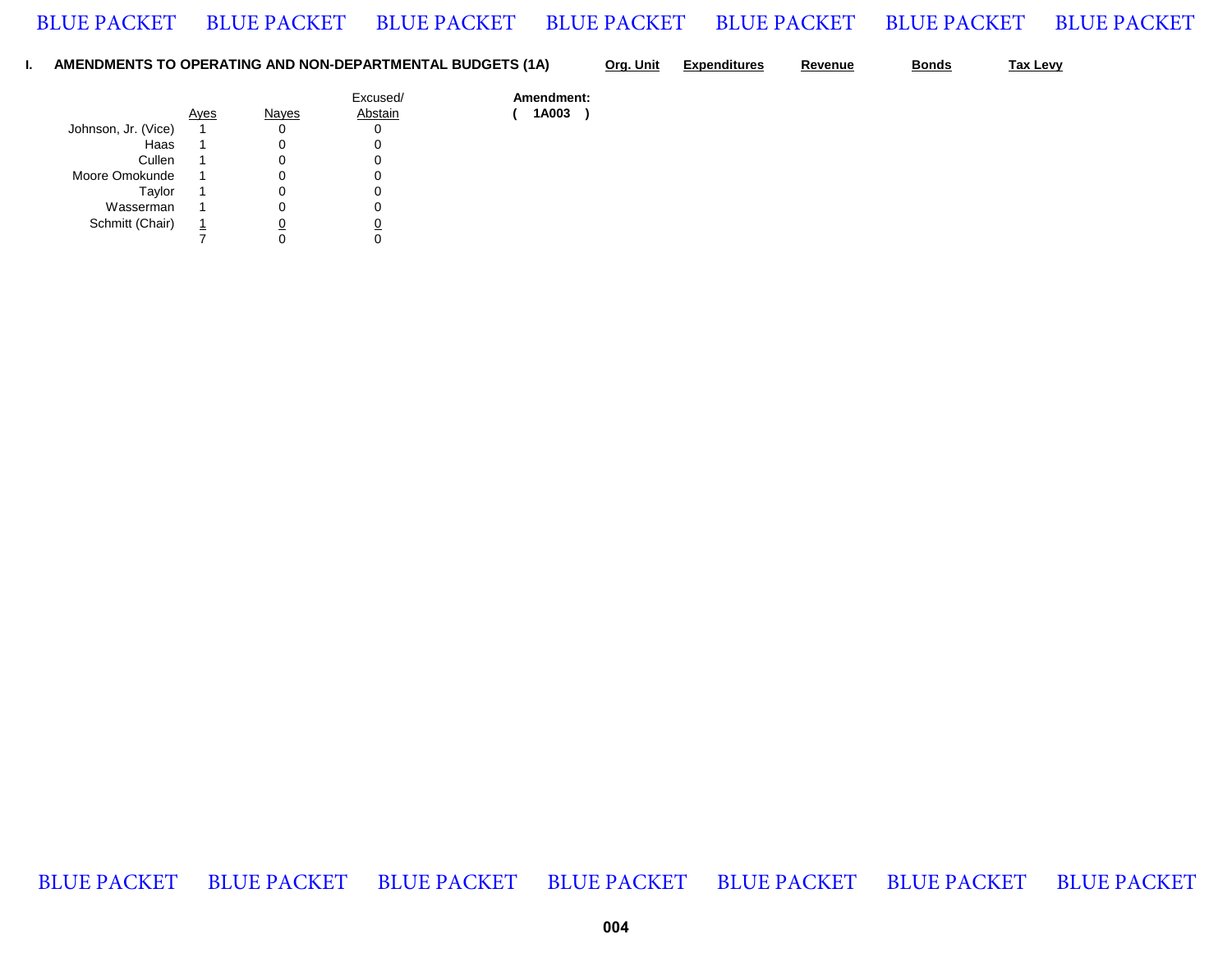| BLUE PACKET<br><b>BLUE PACKET</b>                                                                                                                                                                                                                                                                                | <b>BLUE PACKET</b>              | <b>BLUE PACKET</b>    | <b>BLUE PACKET</b>   |                        | <b>BLUE PACKET</b>     | <b>BLUE PACKET</b>   |  |
|------------------------------------------------------------------------------------------------------------------------------------------------------------------------------------------------------------------------------------------------------------------------------------------------------------------|---------------------------------|-----------------------|----------------------|------------------------|------------------------|----------------------|--|
| AMENDMENTS TO OPERATING AND NON-DEPARTMENTAL BUDGETS (1A)                                                                                                                                                                                                                                                        |                                 | Org. Unit             | <b>Expenditures</b>  | Revenue                | <b>Bonds</b>           | <b>Tax Levy</b>      |  |
| 7900 - Department on Aging                                                                                                                                                                                                                                                                                       |                                 | Amendment:<br>1A004 ) |                      |                        |                        |                      |  |
| 4.<br>By Supervisors Johnson, Jr., Taylor, and Moore Omokunde                                                                                                                                                                                                                                                    |                                 | 7900<br><b>TOTAL</b>  | \$53,172<br>\$53,172 | \$0<br>$\overline{50}$ | \$0<br>$\overline{50}$ | \$53,172<br>\$53,172 |  |
| Amend Org. Unit No. 7900 - Department on Aging as follows:                                                                                                                                                                                                                                                       |                                 |                       |                      |                        |                        |                      |  |
| Reduce vacancy and turnover by \$53,172 to fund a Dementia Care Grant<br>$\bullet$<br>Specialist position upon expiration of grant funds after the first quarter of<br>2019.                                                                                                                                     |                                 |                       |                      |                        |                        |                      |  |
| Amend the narrative as follows:                                                                                                                                                                                                                                                                                  |                                 |                       |                      |                        |                        |                      |  |
| In 2019, one full time Dementia Care Specialist position is fully funded for<br>only the first two months of the year due to the elimination of grant funding.<br>The grant is due to expire after the first quarter and \$53,172 in tax levy is<br>provided to fund the position for the remainder of the year. |                                 |                       |                      |                        |                        |                      |  |
| This amendment would increase the tax levy by \$53,172.                                                                                                                                                                                                                                                          |                                 |                       |                      |                        |                        |                      |  |
|                                                                                                                                                                                                                                                                                                                  |                                 |                       |                      |                        |                        |                      |  |
|                                                                                                                                                                                                                                                                                                                  |                                 |                       |                      |                        |                        |                      |  |
| <b>Nayes</b><br><u>Ayes</u><br>Johnson, Jr. (Vice)<br>0<br>$\mathbf{1}$                                                                                                                                                                                                                                          | Excused/<br><b>Abstain</b><br>0 |                       |                      |                        |                        |                      |  |
| Haas<br>$\mathbf{1}$<br>0<br>Cullen<br>$\mathbf{1}$<br>0                                                                                                                                                                                                                                                         | 0<br>0                          |                       |                      |                        |                        |                      |  |
| $\mathbf 0$<br>Moore Omokunde<br>$\mathbf 0$<br>Taylor<br>1                                                                                                                                                                                                                                                      | 0<br>0                          |                       |                      |                        |                        |                      |  |
| 0<br>$\overline{1}$<br>Wasserman<br>Schmitt (Chair)<br>$\overline{1}$<br>$\overline{0}$                                                                                                                                                                                                                          | 0<br>$\frac{0}{0}$              |                       |                      |                        |                        |                      |  |
|                                                                                                                                                                                                                                                                                                                  |                                 |                       |                      |                        |                        |                      |  |
|                                                                                                                                                                                                                                                                                                                  |                                 |                       |                      |                        |                        |                      |  |
| <b>BLUE PACKET</b><br><b>BLUE PACKET</b>                                                                                                                                                                                                                                                                         | <b>BLUE PACKET</b>              | <b>BLUE PACKET</b>    |                      | <b>BLUE PACKET</b>     | <b>BLUE PACKET</b>     | <b>BLUE PACKE</b>    |  |
|                                                                                                                                                                                                                                                                                                                  |                                 | 005                   |                      |                        |                        |                      |  |
|                                                                                                                                                                                                                                                                                                                  |                                 |                       |                      |                        |                        |                      |  |

**I.**

|                     |      |              | Excused/ |
|---------------------|------|--------------|----------|
|                     | Aves | <b>Naves</b> | Abstain  |
| Johnson, Jr. (Vice) |      |              |          |
| Haas                |      |              |          |
| Cullen              |      |              |          |
| Moore Omokunde      |      |              |          |
| Taylor              |      |              |          |
| Wasserman           |      |              |          |
| Schmitt (Chair)     |      |              |          |
|                     |      |              |          |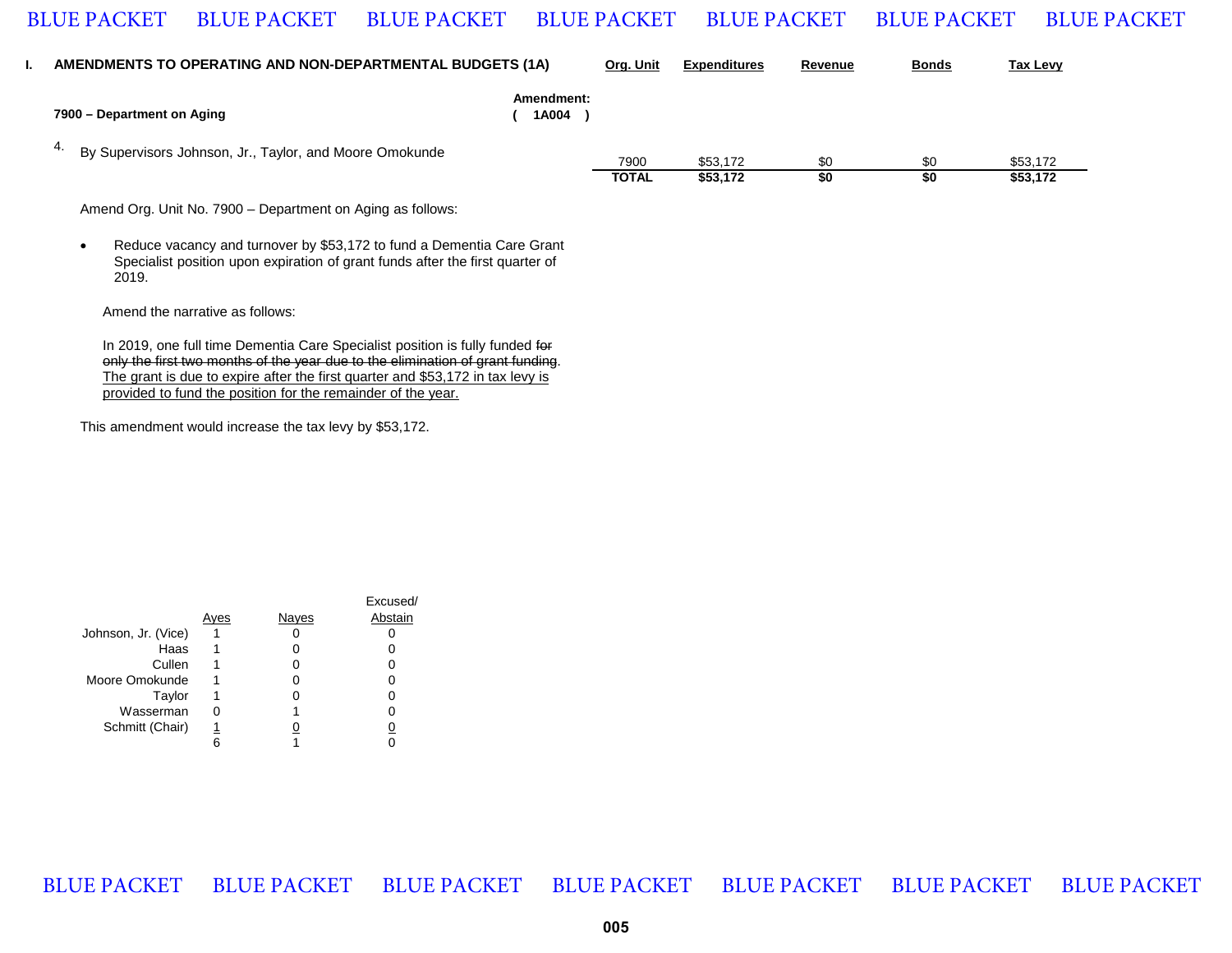| BLUE PACKET                                                                                       | <b>BLUE PACKET</b>                                                                                                                                 | <b>BLUE PACKET</b>                                                                                                                                                                                                                                                                                                                                                                                                                                                                                                                                                                                                                                                            | <b>BLUE PACKET</b>    | <b>BLUE PACKET</b>  |                    | <b>BLUE PACKET</b> | <b>BLUE PACKET</b> |
|---------------------------------------------------------------------------------------------------|----------------------------------------------------------------------------------------------------------------------------------------------------|-------------------------------------------------------------------------------------------------------------------------------------------------------------------------------------------------------------------------------------------------------------------------------------------------------------------------------------------------------------------------------------------------------------------------------------------------------------------------------------------------------------------------------------------------------------------------------------------------------------------------------------------------------------------------------|-----------------------|---------------------|--------------------|--------------------|--------------------|
|                                                                                                   |                                                                                                                                                    | AMENDMENTS TO OPERATING AND NON-DEPARTMENTAL BUDGETS (1A)                                                                                                                                                                                                                                                                                                                                                                                                                                                                                                                                                                                                                     | Org. Unit             | <b>Expenditures</b> | Revenue            | <b>Bonds</b>       | <b>Tax Levy</b>    |
| <b>VARIOUS</b>                                                                                    |                                                                                                                                                    |                                                                                                                                                                                                                                                                                                                                                                                                                                                                                                                                                                                                                                                                               | Amendment:<br>1A005 ) |                     |                    |                    |                    |
| 5.                                                                                                | By Supervisors Taylor, Moore Omokunde, Johnson, Jr.                                                                                                |                                                                                                                                                                                                                                                                                                                                                                                                                                                                                                                                                                                                                                                                               | 2000<br>1940-1945     | \$0<br>\$0          | \$0<br>\$0         | \$0<br>\$0         | \$0<br>\$0         |
|                                                                                                   | 1940-1945 Appropriation for Contingencies to:                                                                                                      | Amend Org. Unit No. 2000 - Combined Court Related Operations and Org. Unit                                                                                                                                                                                                                                                                                                                                                                                                                                                                                                                                                                                                    | <b>TOTAL</b>          | $\overline{50}$     | $\overline{50}$    | $\overline{50}$    | $\overline{50}$    |
|                                                                                                   | an Allocated Contingency account within the same Org. Unit.                                                                                        | Transfer \$196,283 from the Unallocated Appropriation for Contingencies to                                                                                                                                                                                                                                                                                                                                                                                                                                                                                                                                                                                                    |                       |                     |                    |                    |                    |
|                                                                                                   | Operations and Org. 1940-1945 Appropriations for Contingencies:                                                                                    | Add the following narrative language to Org. 2000 - Combined Court Related                                                                                                                                                                                                                                                                                                                                                                                                                                                                                                                                                                                                    |                       |                     |                    |                    |                    |
|                                                                                                   | This amendment would have no tax levy impact.                                                                                                      | The Allocated Contingency account within the Appropriation for Contingencies<br>contains \$196,283 that is earmarked for Combined Court Related Services to<br>help ensure that there is no disruption in court operations in 2019. The Clerk of<br>Circuit Court, working in conjunction with the Chief Judge, may request the<br>County Board to provide the funds after the third quarter of 2019 if needed to<br>maintain the public's access to the State Circuit Court System. If the funds are<br>needed, the Comptroller is requested to review the Courts' actual expenditures<br>and revenues to help policymakers determine the specific sources of the shortfall. |                       |                     |                    |                    |                    |
| Johnson, Jr. (Vice)<br>Haas<br>Cullen<br>Moore Omokunde<br>Taylor<br>Wasserman<br>Schmitt (Chair) | <u>Ayes</u><br><u>Nayes</u><br>0<br>$\overline{1}$<br>$\overline{1}$<br>0<br>0<br>0<br>$\mathbf 0$<br>$\overline{0}$<br>$\Omega$<br>$\overline{7}$ | Excused/<br><b>Abstain</b><br>0<br>0<br>$\mathbf 0$<br>0<br>$\mathbf 0$<br>0<br>$\overline{0}$<br>$\mathbf 0$                                                                                                                                                                                                                                                                                                                                                                                                                                                                                                                                                                 |                       |                     |                    |                    |                    |
| <b>BLUE PACKET</b>                                                                                | <b>BLUE PACKET</b>                                                                                                                                 | <b>BLUE PACKET</b>                                                                                                                                                                                                                                                                                                                                                                                                                                                                                                                                                                                                                                                            | <b>BLUE PACKET</b>    |                     | <b>BLUE PACKET</b> | <b>BLUE PACKET</b> | <b>BLUE PACKET</b> |
|                                                                                                   |                                                                                                                                                    |                                                                                                                                                                                                                                                                                                                                                                                                                                                                                                                                                                                                                                                                               | 006                   |                     |                    |                    |                    |

**I.**

|                     |      |       | Excused/ |
|---------------------|------|-------|----------|
|                     | Aves | Nayes | Abstain  |
| Johnson, Jr. (Vice) |      |       |          |
| Haas                |      |       |          |
| Cullen              |      |       |          |
| Moore Omokunde      |      |       |          |
| Taylor              |      |       |          |
| Wasserman           |      |       |          |
| Schmitt (Chair)     |      |       |          |
|                     |      |       |          |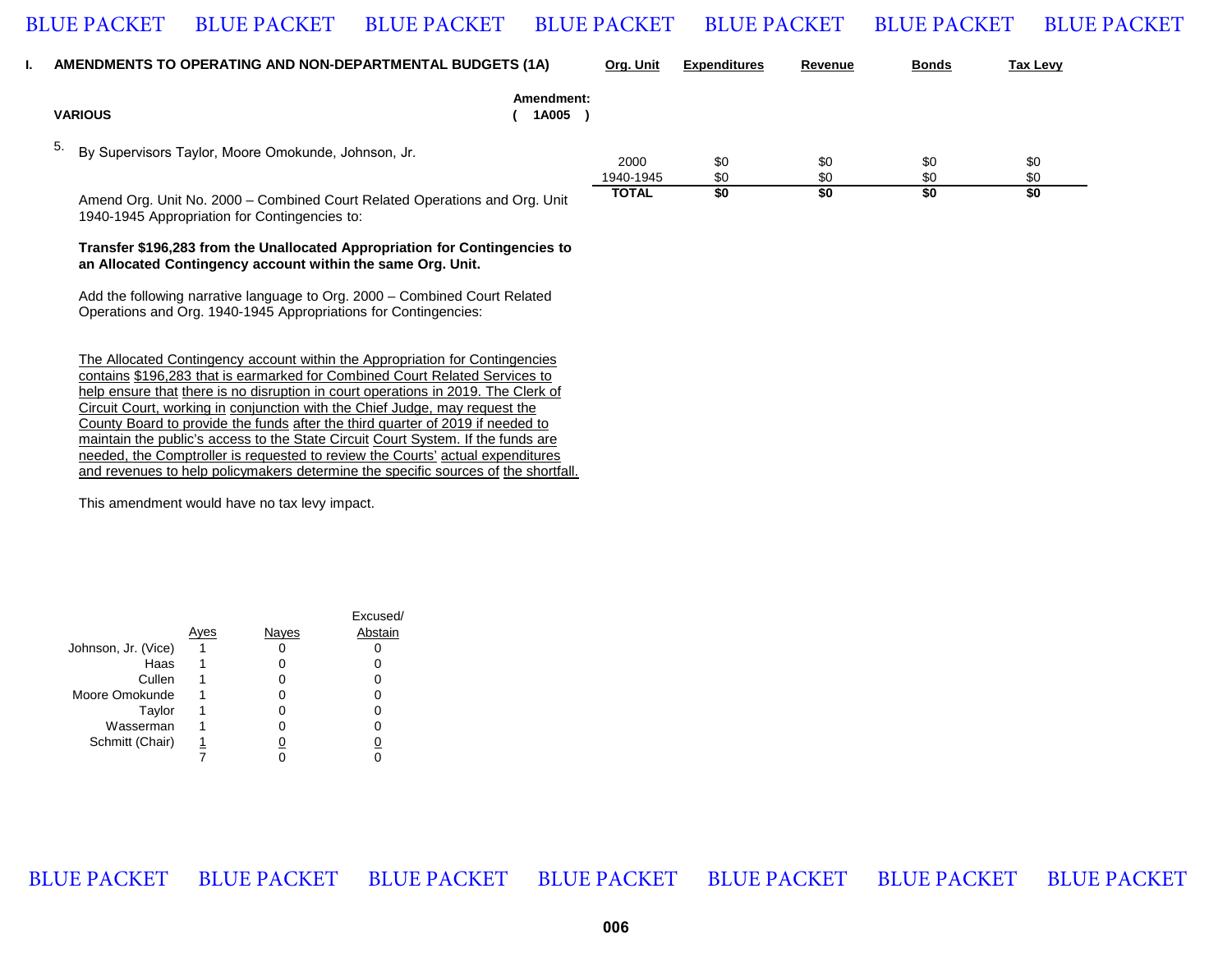| <b>BLUE PACKET</b>                    | <b>BLUE PACKET</b>                                                                      | <b>BLUE PACKET</b>                                                                                                                                                                                                                                                                                             | <b>BLUE PACKET</b>    | <b>BLUE PACKET</b>                   | <b>BLUE PACKET</b>      | <b>BLUE PACKET</b>     |
|---------------------------------------|-----------------------------------------------------------------------------------------|----------------------------------------------------------------------------------------------------------------------------------------------------------------------------------------------------------------------------------------------------------------------------------------------------------------|-----------------------|--------------------------------------|-------------------------|------------------------|
|                                       |                                                                                         | AMENDMENTS TO OPERATING AND NON-DEPARTMENTAL BUDGETS (1A)                                                                                                                                                                                                                                                      | Org. Unit             | <b>Expenditures</b><br>Revenue       | <b>Bonds</b>            | <b>Tax Levy</b>        |
| 5040 - DOT-Airport                    |                                                                                         |                                                                                                                                                                                                                                                                                                                | Amendment:<br>1A006 ) |                                      |                         |                        |
| 6.<br>By Supervisor Wasserman         |                                                                                         |                                                                                                                                                                                                                                                                                                                | 5040<br><b>TOTAL</b>  | \$0<br>\$0<br>$\overline{50}$<br>\$0 | \$0<br>$\overline{50}$  | \$0<br>$\overline{50}$ |
|                                       | Amend Org. Unit No. 5040 - DOT-Airport as follows:                                      |                                                                                                                                                                                                                                                                                                                |                       |                                      |                         |                        |
| development.<br>$\bullet$<br>percent. |                                                                                         | Business Development is responsible for parking, real estate, and concessions<br>Beginning in 2019, GMIA shall institute a policy of a maximum fruit price markup at its concessionaire stands. All future concessionaire contracts at<br>GMIA, as they begin or renew, shall limit the allowable markup to 10 |                       |                                      |                         |                        |
|                                       | This amendment would have no tax levy impact.                                           |                                                                                                                                                                                                                                                                                                                |                       |                                      |                         |                        |
|                                       |                                                                                         |                                                                                                                                                                                                                                                                                                                |                       |                                      |                         |                        |
|                                       |                                                                                         |                                                                                                                                                                                                                                                                                                                |                       |                                      |                         |                        |
|                                       |                                                                                         |                                                                                                                                                                                                                                                                                                                |                       |                                      |                         |                        |
|                                       |                                                                                         |                                                                                                                                                                                                                                                                                                                |                       |                                      |                         |                        |
|                                       | <b>Nayes</b><br><b>Ayes</b>                                                             | Excused/<br><b>Abstain</b>                                                                                                                                                                                                                                                                                     |                       |                                      |                         |                        |
| Johnson, Jr. (Vice)<br>Haas<br>Cullen | $\mathbf 0$<br>$\mathbf{1}$<br>$\pmb{0}$<br>$\mathbf{1}$<br>$\mathbf{1}$<br>$\mathbf 0$ | 0<br>0<br>0                                                                                                                                                                                                                                                                                                    |                       |                                      |                         |                        |
| Moore Omokunde<br>Taylor<br>Wasserman | 0<br>$\mathbf{1}$<br>$\mathbf{1}$<br>$\mathbf 0$<br>$\pmb{0}$                           | 0<br>$\mathbf 0$<br>0                                                                                                                                                                                                                                                                                          |                       |                                      |                         |                        |
| Schmitt (Chair)                       | $\frac{0}{4}$<br>$\frac{1}{3}$                                                          | $\underline{0}$<br>$\mathbf 0$                                                                                                                                                                                                                                                                                 |                       |                                      |                         |                        |
|                                       |                                                                                         |                                                                                                                                                                                                                                                                                                                |                       |                                      |                         |                        |
|                                       |                                                                                         |                                                                                                                                                                                                                                                                                                                |                       |                                      |                         |                        |
| <b>BLUE PACKET</b>                    |                                                                                         | BLUE PACKET BLUE PACKET                                                                                                                                                                                                                                                                                        | <b>BLUE PACKET</b>    |                                      | BLUE PACKET BLUE PACKET | <b>BLUE PACKET</b>     |
|                                       |                                                                                         |                                                                                                                                                                                                                                                                                                                | 007                   |                                      |                         |                        |

**I.**

|                     |      |       | Excused/ |
|---------------------|------|-------|----------|
|                     | Aves | Nayes | Abstain  |
| Johnson, Jr. (Vice) |      |       |          |
| Haas                |      |       |          |
| Cullen              |      |       |          |
| Moore Omokunde      |      |       |          |
| Taylor              |      |       |          |
| Wasserman           |      |       |          |
| Schmitt (Chair)     |      |       |          |
|                     |      |       |          |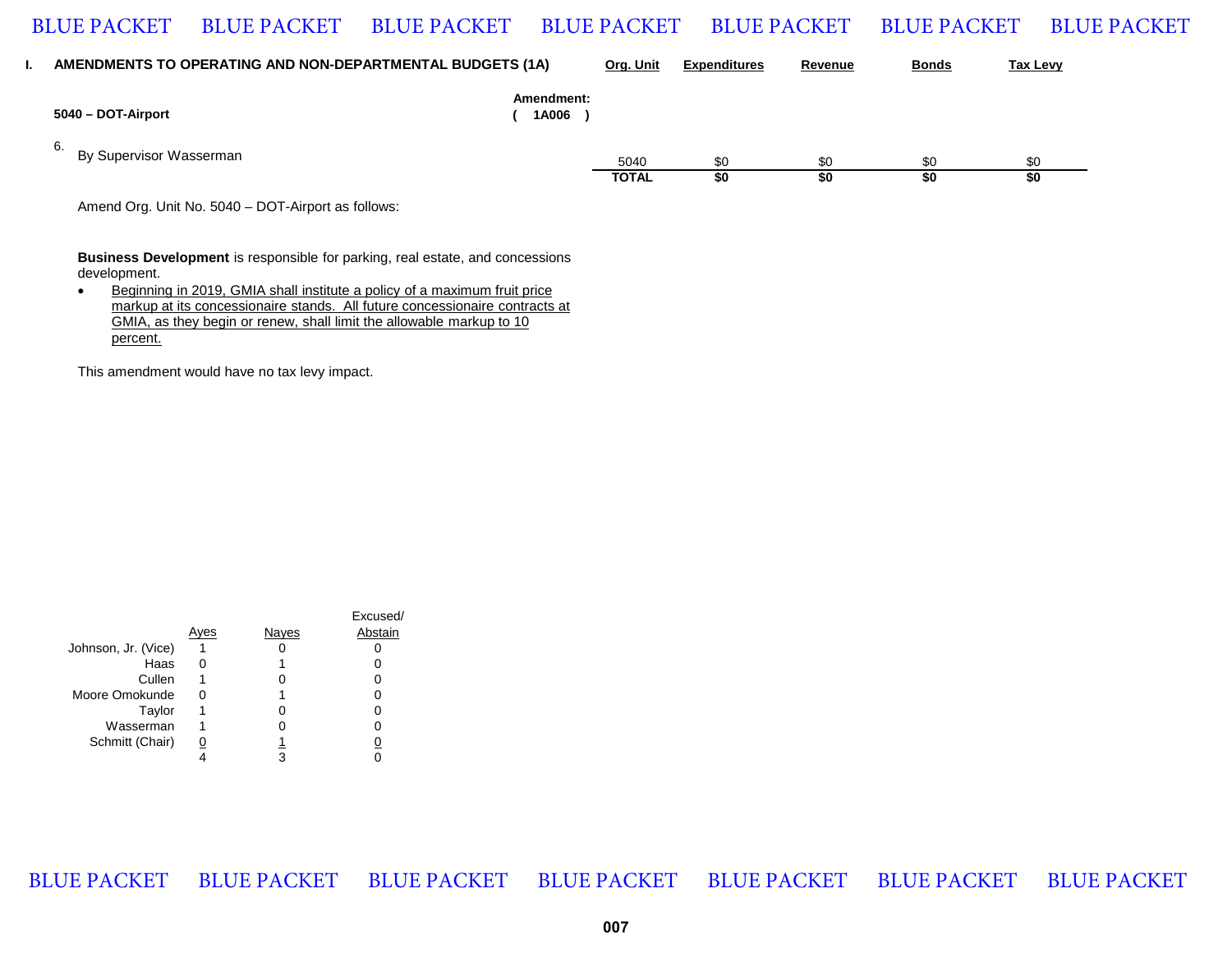| <b>BLUE PACKET</b>                                                                                | <b>BLUE PACKET</b>                                                                                                 | <b>BLUE PACKET</b>                                                                                                                                                                                                                                                                                                                                                                                                                                                                                                         | <b>BLUE PACKET</b>    |                      | <b>BLUE PACKET</b>     | <b>BLUE PACKET</b> |                      | <b>BLUE PACKET</b> |
|---------------------------------------------------------------------------------------------------|--------------------------------------------------------------------------------------------------------------------|----------------------------------------------------------------------------------------------------------------------------------------------------------------------------------------------------------------------------------------------------------------------------------------------------------------------------------------------------------------------------------------------------------------------------------------------------------------------------------------------------------------------------|-----------------------|----------------------|------------------------|--------------------|----------------------|--------------------|
|                                                                                                   |                                                                                                                    | AMENDMENTS TO OPERATING AND NON-DEPARTMENTAL BUDGETS (1A)                                                                                                                                                                                                                                                                                                                                                                                                                                                                  | Org. Unit             | <b>Expenditures</b>  | Revenue                | <b>Bonds</b>       | <b>Tax Levy</b>      |                    |
|                                                                                                   | 5700 - Department of Administrative Services                                                                       |                                                                                                                                                                                                                                                                                                                                                                                                                                                                                                                            | Amendment:<br>1A007 ) |                      |                        |                    |                      |                    |
| 7.                                                                                                | By Supervisors Dimitrijevic, Wasserman, Cullen, and Taylor                                                         |                                                                                                                                                                                                                                                                                                                                                                                                                                                                                                                            | 5700<br><b>TOTAL</b>  | \$25,250<br>\$25,250 | \$0<br>$\overline{50}$ | \$0<br>\$0         | \$25,250<br>\$25,250 |                    |
| Facilities Management as follows:                                                                 |                                                                                                                    | Amend Org. Unit No. 5700 - Department of Administrative Services (DAS) -                                                                                                                                                                                                                                                                                                                                                                                                                                                   |                       |                      |                        |                    |                      |                    |
| <b>Strategic Implementation:</b><br>Center.                                                       |                                                                                                                    | The focus of efforts for 2019 will include: maintaining exceptional customer<br>service to our tenants, providing sufficient resources to our staff to succeed in<br>their mission, as well as the implementation of the Enterprise-wide Computerized<br>Maintenance Management System, CityWorks. In addition to these focus areas,<br>Operations & Maintenance will be transitioning out of service of any portion of<br>County Grounds anticipated to be transferred to the Milwaukee Regional Medical                  |                       |                      |                        |                    |                      |                    |
| $\bullet$                                                                                         | Program Area 15-Facilities Management Director's Office.                                                           | One Administrative Assistant position is transferred in from Strategic<br>Free Feminine Hygiene Products Pilot Program: Milwaukee County shall<br>pilot the provision of tampons and pads at no cost in the public-access<br>restrooms of the Milwaukee County Courthouse and Marcia P. Coggs<br>Human Services Center. The Director of Facilities Management shall<br>provide a report to the County Board for consideration no later than the<br>September 2019 meeting cycle on the early results of the pilot program. |                       |                      |                        |                    |                      |                    |
|                                                                                                   | This amendment would increase the tax levy by \$25,250.                                                            |                                                                                                                                                                                                                                                                                                                                                                                                                                                                                                                            |                       |                      |                        |                    |                      |                    |
| Johnson, Jr. (Vice)<br>Haas<br>Cullen<br>Moore Omokunde<br>Taylor<br>Wasserman<br>Schmitt (Chair) | <b>Nayes</b><br><u>Ayes</u><br>$\Omega$<br>0<br>0<br>$\mathbf 0$<br>$\mathbf 0$<br>0<br>$\overline{7}$<br>$\Omega$ | Excused/<br>Abstain<br>0<br>0<br>$\Omega$<br>$\mathbf 0$<br>0<br>0<br>$\overline{0}$<br>0                                                                                                                                                                                                                                                                                                                                                                                                                                  |                       |                      |                        |                    |                      |                    |
| <b>BLUE PACKET</b>                                                                                | <b>BLUE PACKET</b>                                                                                                 | <b>BLUE PACKET</b>                                                                                                                                                                                                                                                                                                                                                                                                                                                                                                         | <b>BLUE PACKET</b>    |                      | <b>BLUE PACKET</b>     | <b>BLUE PACKET</b> |                      | <b>BLUE PACKET</b> |
|                                                                                                   |                                                                                                                    |                                                                                                                                                                                                                                                                                                                                                                                                                                                                                                                            | 008                   |                      |                        |                    |                      |                    |
|                                                                                                   |                                                                                                                    |                                                                                                                                                                                                                                                                                                                                                                                                                                                                                                                            |                       |                      |                        |                    |                      |                    |

### **Strategic Implementation:**

**I.**

- e One Administrative Assistant position is transferred in from Strategic Program Area 15-Facilities Management Director's Office.
- e Free Feminine Hygiene Products Pilot Program: Milwaukee County shall pilot the provision of tampons and pads at no cost in the public-access restrooms of the Milwaukee County Courthouse and Marcia P. Coggs Human Services Center. The Director of Facilities Management shall provide a report to the County Board for consideration no later than the September 2019 meeting cycle on the early results of the pilot program.

|                     |      |       | Excused/ |
|---------------------|------|-------|----------|
|                     | Aves | Nayes | Abstain  |
| Johnson, Jr. (Vice) |      |       |          |
| Haas                |      |       | O        |
| Cullen              |      |       | Ω        |
| Moore Omokunde      |      |       | 0        |
| Taylor              |      |       |          |
| Wasserman           |      |       |          |
| Schmitt (Chair)     |      |       |          |
|                     |      |       |          |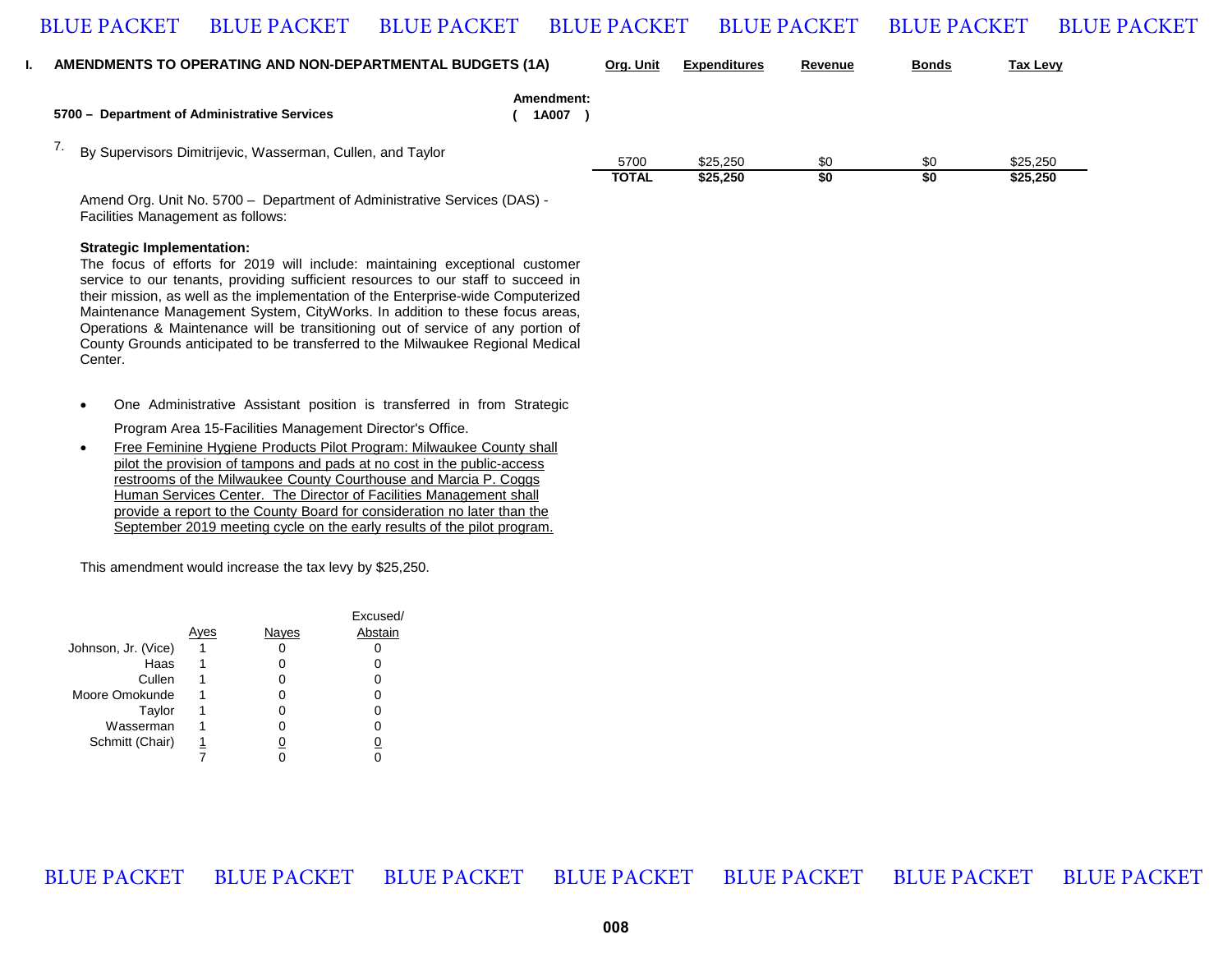| <b>BLUE PACKET</b><br><b>BLUE PACKET</b><br><b>BLUE PACKET</b>                                                                                                                                                                                                                                                                                                                                                                                                                                                                                                                                                                                                                         |                       | <b>BLUE PACKET</b>                             |                                      | <b>BLUE PACKET</b>       | <b>BLUE PACKET</b>                   | <b>BLUE PACKET</b>                   |
|----------------------------------------------------------------------------------------------------------------------------------------------------------------------------------------------------------------------------------------------------------------------------------------------------------------------------------------------------------------------------------------------------------------------------------------------------------------------------------------------------------------------------------------------------------------------------------------------------------------------------------------------------------------------------------------|-----------------------|------------------------------------------------|--------------------------------------|--------------------------|--------------------------------------|--------------------------------------|
| AMENDMENTS TO OPERATING AND NON-DEPARTMENTAL BUDGETS (1A)                                                                                                                                                                                                                                                                                                                                                                                                                                                                                                                                                                                                                              |                       | Org. Unit                                      | <b>Expenditures</b>                  | Revenue                  | <b>Bonds</b>                         | <b>Tax Levy</b>                      |
| <b>VARIOUS</b>                                                                                                                                                                                                                                                                                                                                                                                                                                                                                                                                                                                                                                                                         | Amendment:<br>1A008 ) |                                                |                                      |                          |                                      |                                      |
| 8.<br>By Supervisor Lipscomb, Sr.                                                                                                                                                                                                                                                                                                                                                                                                                                                                                                                                                                                                                                                      |                       | 1940-1972<br>4000                              | \$0<br>\$0                           | \$0<br>\$0               | \$0<br>\$0                           | \$0<br>\$0                           |
| Amend the Recommended Budget as follows:<br>Modify the proposed 1 percent Cost-of-living adjustment (COLA) beginning<br>pay period 14 (effective June 16, 2019) to 2 percent. Reallocate monies<br>from each department's funding for employee merit awards (Account 5328)<br>to the salary account (Account 5199) to cover the additional cost. Transfer<br>the new employee merit award monies (not the \$1.6 million to annualize the<br>2018 appropriation) to an allocated contingency account within each<br>department. See attached schedule.                                                                                                                                  |                       | 3000<br>4300<br><b>VARIOUS</b><br><b>TOTAL</b> | \$0<br>\$0<br>\$0<br>$\overline{50}$ | \$0<br>\$0<br>\$0<br>\$0 | \$0<br>\$0<br>\$0<br>$\overline{50}$ | \$0<br>\$0<br>\$0<br>$\overline{50}$ |
| Amend the narrative in Org. Unit 1940-1972 - Wages and Benefits Modification<br>as follows:                                                                                                                                                                                                                                                                                                                                                                                                                                                                                                                                                                                            |                       |                                                |                                      |                          |                                      |                                      |
| Strategic Implementation: This program includes centrally budgeted modifications<br>to Wages and/or Benefits. In 2018, \$1,751,600 was included in this program area<br>for potential salary increases based on collective bargaining. No funds are<br>budgeted in this program area in 2019.                                                                                                                                                                                                                                                                                                                                                                                          |                       |                                                |                                      |                          |                                      |                                      |
| All eligible employees will see a 4 2 percent salary increase in Pay Period 14.<br>Funds for this salary increase are included in departmental budgets. A total of<br>\$1.6 million is included in departmental accounts for pay equity and merit<br>increases to annualize an allocation of \$400,000 provided in 2018.                                                                                                                                                                                                                                                                                                                                                               |                       |                                                |                                      |                          |                                      |                                      |
| In addition, a total of \$455,645 is included in allocated contingency accounts<br>within each department for potential pay equity and merit adjustments beginning<br>in the fourth quarter of 2019. The Director of Human Resources shall provide a<br>report to the County Board no later than July 2019 on the process to award these<br>new funds, as well as how the 2018 monies were spent. Approval by the County<br>Board to release the funds (via an appropriation transfer) will be considered after<br>the report is reviewed.                                                                                                                                             |                       |                                                |                                      |                          |                                      |                                      |
| Amend Org. Unit No. 4000 - Sheriff and 4300 - House of Correction as follows:                                                                                                                                                                                                                                                                                                                                                                                                                                                                                                                                                                                                          |                       |                                                |                                      |                          |                                      |                                      |
| Amend the narratives to add the following language:                                                                                                                                                                                                                                                                                                                                                                                                                                                                                                                                                                                                                                    |                       |                                                |                                      |                          |                                      |                                      |
| An appropriation of \$250,000 each (\$500,000 total) is included in the Office of the<br>Sheriff and House of Correction for potential wage increases for Correctional<br>Officers based on market conditions. The monies are contained within an<br>allocated contingency account within each department. The Director of Human<br>Resources shall provide a report to the County Board providing the specific<br>details of the proposed increase in pay to help attract and retain staff. Approval<br>by the County Board to release the funds (via an appropriation transfer) will be<br>considered after the report is reviewed.<br>This amendment would have no tax levy impact. |                       |                                                |                                      |                          |                                      |                                      |
| <b>BLUE PACKET</b><br><b>BLUE PACKET</b><br><b>BLUE PACKET</b>                                                                                                                                                                                                                                                                                                                                                                                                                                                                                                                                                                                                                         |                       | <b>BLUE PACKET</b>                             |                                      | <b>BLUE PACKET</b>       | <b>BLUE PACKET</b>                   | <b>BLUE PACKET</b>                   |
|                                                                                                                                                                                                                                                                                                                                                                                                                                                                                                                                                                                                                                                                                        |                       | 009                                            |                                      |                          |                                      |                                      |

**I.**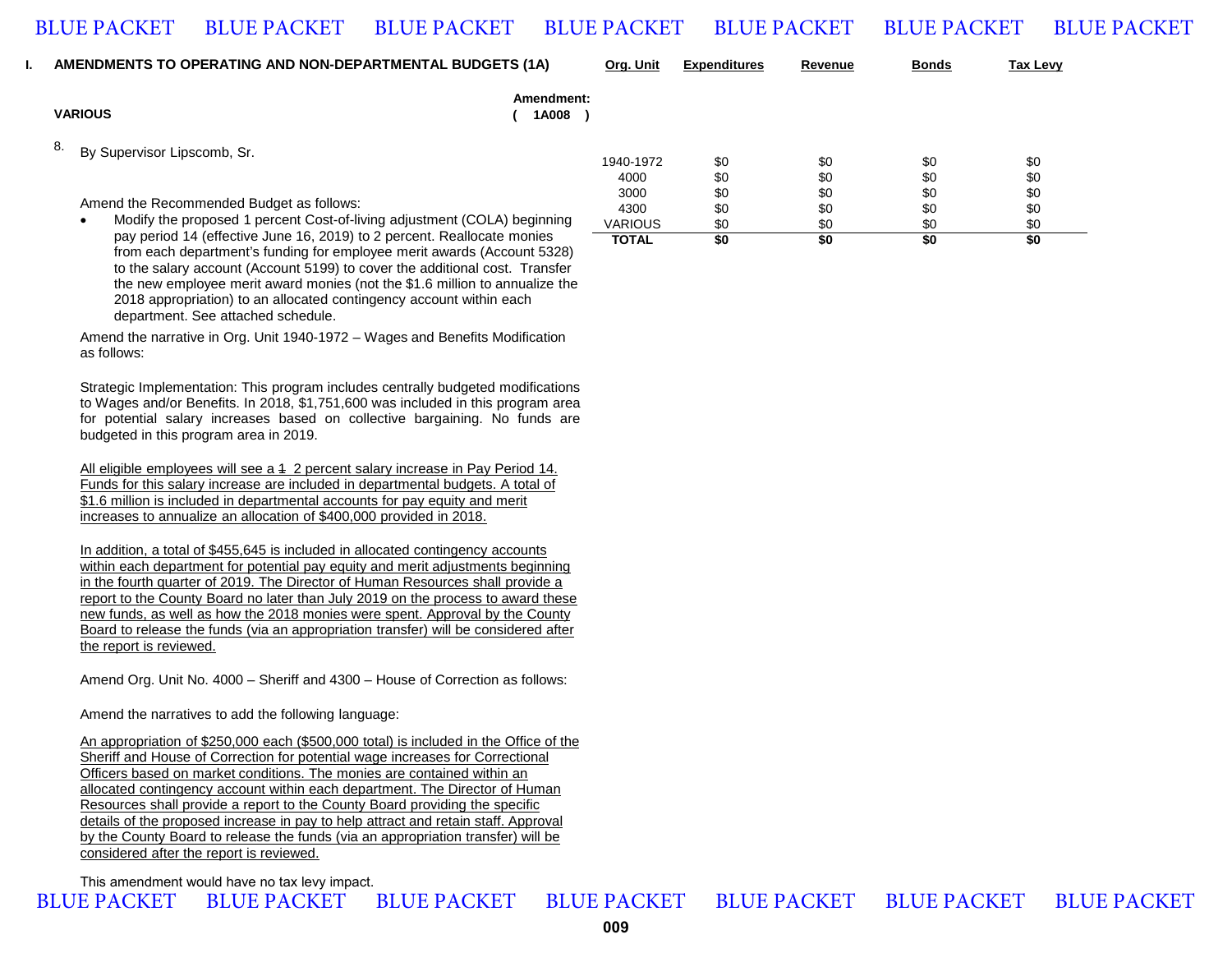### **I. AMENDMENTS TO OPERATING AND NON-DEPARTMENTAL BUDGETS (1A) Org. Unit Expenditures Revenue Bonds Tax Levy**

| <b>BLUE PACKET</b>                                                                                | <b>BLUE PACKET</b>                                                                                                                                                                                          | <b>BLUE PACKET</b>                                                                        | <b>BLUE PACKET</b>    | <b>BLUE PACKET</b>             | <b>BLUE PACKET</b> | <b>BLUE PACKET</b> |
|---------------------------------------------------------------------------------------------------|-------------------------------------------------------------------------------------------------------------------------------------------------------------------------------------------------------------|-------------------------------------------------------------------------------------------|-----------------------|--------------------------------|--------------------|--------------------|
|                                                                                                   |                                                                                                                                                                                                             | AMENDMENTS TO OPERATING AND NON-DEPARTMENTAL BUDGETS (1A)                                 | Org. Unit             | <b>Expenditures</b><br>Revenue | <b>Bonds</b>       | <b>Tax Levy</b>    |
| Johnson, Jr. (Vice)<br>Haas<br>Cullen<br>Moore Omokunde<br>Taylor<br>Wasserman<br>Schmitt (Chair) | <u>Ayes</u><br><b>Nayes</b><br>$\mathbf{1}$<br>0<br>$\mathbf{1}$<br>0<br>$\mathbf{1}$<br>0<br>$\mathbf{1}$<br>0<br>$\pmb{0}$<br>$\mathbf{1}$<br>$\mathbf{1}$<br>$\pmb{0}$<br>$\frac{1}{7}$<br>$\frac{0}{0}$ | Excused/<br><b>Abstain</b><br>0<br>0<br>0<br>0<br>$\pmb{0}$<br>$\pmb{0}$<br>$\frac{0}{0}$ | Amendment:<br>(1A008) |                                |                    |                    |
|                                                                                                   |                                                                                                                                                                                                             | BLUE PACKET BLUE PACKET BLUE PACKET BLUE PACKET BLUE PACKET BLUE PACKET BLUE PACKET       |                       |                                |                    |                    |
|                                                                                                   |                                                                                                                                                                                                             |                                                                                           | 010                   |                                |                    |                    |
|                                                                                                   |                                                                                                                                                                                                             |                                                                                           |                       |                                |                    |                    |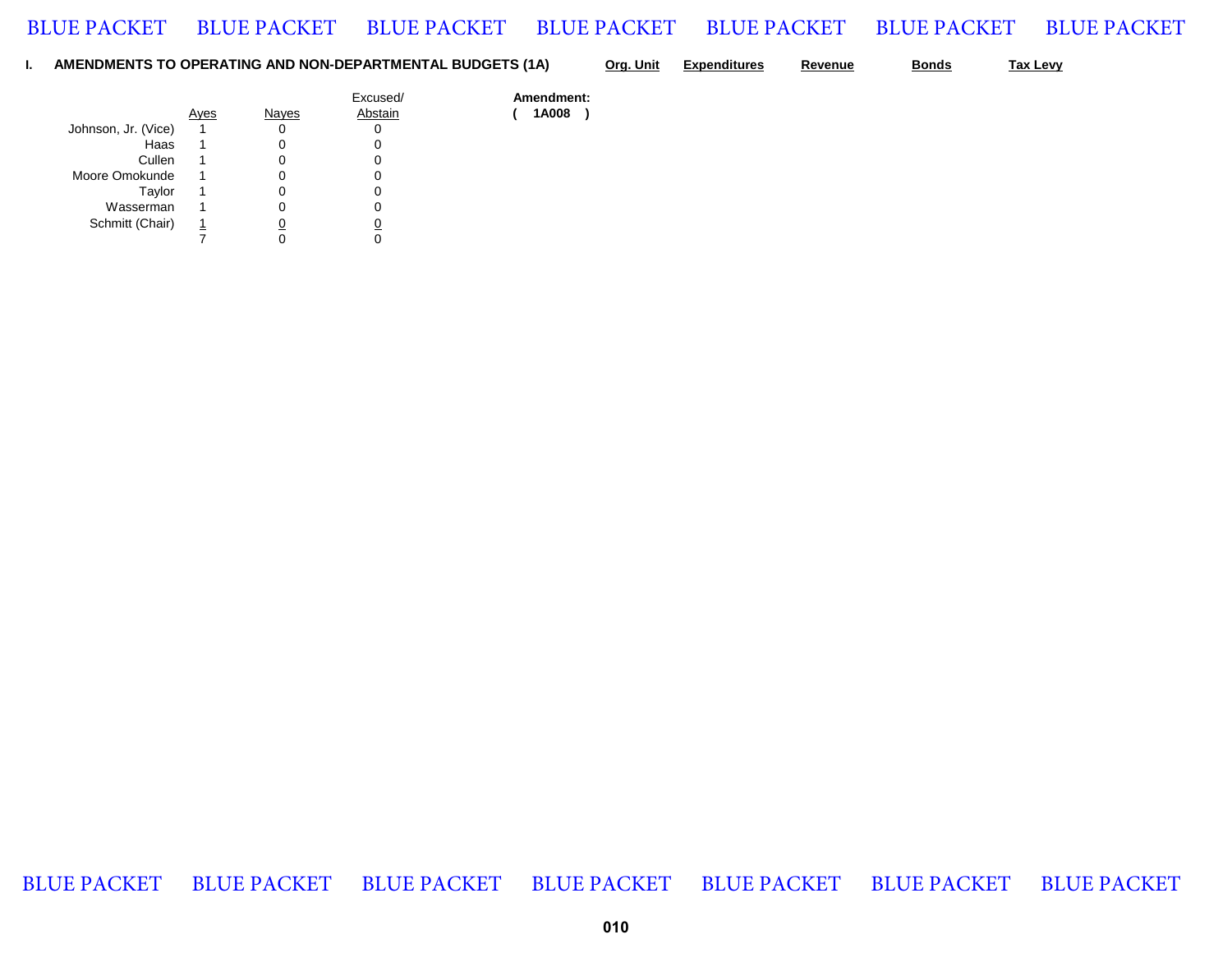|    | <b>BLUE PACKET</b>                 | <b>BLUE PACKET</b>                                                          | <b>BLUE PACKET</b>                      |                       | <b>BLUE PACKET</b>        | <b>BLUE PACKET</b>     |                        | <b>BLUE PACKET</b>     | <b>BLUE PACKET</b>     |  |
|----|------------------------------------|-----------------------------------------------------------------------------|-----------------------------------------|-----------------------|---------------------------|------------------------|------------------------|------------------------|------------------------|--|
| ı. |                                    | AMENDMENTS TO OPERATING AND NON-DEPARTMENTAL BUDGETS (1A)                   |                                         |                       | Org. Unit                 | <b>Expenditures</b>    | Revenue                | <b>Bonds</b>           | <b>Tax Levy</b>        |  |
|    |                                    | 1940-1945 - Appropriation for Contingencies                                 |                                         | Amendment:<br>1A009 ) |                           |                        |                        |                        |                        |  |
|    | 9.<br>By Supervisor Lipscomb, Sr.  |                                                                             |                                         |                       | 1940-1945<br><b>TOTAL</b> | \$655,938<br>\$655,938 | \$0<br>$\overline{50}$ | \$0<br>$\overline{50}$ | \$655,938<br>\$655,938 |  |
|    |                                    | Amend Org. Unit No. 1940-1945 - Appropriation for Contingencies as follows: |                                         |                       |                           |                        |                        |                        |                        |  |
|    |                                    | Increase funding for the Appropriation for Contingencies by \$655,938.      |                                         |                       |                           |                        |                        |                        |                        |  |
|    |                                    | This amendment would increase the tax levy by \$655,938.                    |                                         |                       |                           |                        |                        |                        |                        |  |
|    |                                    |                                                                             |                                         |                       |                           |                        |                        |                        |                        |  |
|    |                                    |                                                                             |                                         |                       |                           |                        |                        |                        |                        |  |
|    |                                    |                                                                             |                                         |                       |                           |                        |                        |                        |                        |  |
|    |                                    |                                                                             |                                         |                       |                           |                        |                        |                        |                        |  |
|    |                                    |                                                                             |                                         |                       |                           |                        |                        |                        |                        |  |
|    |                                    |                                                                             |                                         |                       |                           |                        |                        |                        |                        |  |
|    |                                    |                                                                             |                                         |                       |                           |                        |                        |                        |                        |  |
|    |                                    |                                                                             |                                         |                       |                           |                        |                        |                        |                        |  |
|    |                                    | <b>Nayes</b><br><u>Ayes</u>                                                 | Excused/<br><b>Abstain</b>              |                       |                           |                        |                        |                        |                        |  |
|    | Johnson, Jr. (Vice)<br>Haas        | 0<br>$\mathbf{1}$<br>0<br>-1                                                | 0<br>$\mathbf 0$                        |                       |                           |                        |                        |                        |                        |  |
|    | Cullen<br>Moore Omokunde<br>Taylor | 0<br>0<br>0<br>$\mathbf{1}$                                                 | $\mathbf 0$<br>$\mathbf 0$<br>$\pmb{0}$ |                       |                           |                        |                        |                        |                        |  |
|    | Wasserman<br>Schmitt (Chair)       | 0<br>$\mathbf{1}$<br><u>1</u><br>$\frac{0}{0}$                              | 0<br>$\overline{0}$                     |                       |                           |                        |                        |                        |                        |  |
|    |                                    | $\overline{7}$                                                              | $\overline{0}$                          |                       |                           |                        |                        |                        |                        |  |
|    |                                    |                                                                             |                                         |                       |                           |                        |                        |                        |                        |  |
|    | <b>BLUE PACKET</b>                 | <b>BLUE PACKET</b>                                                          | <b>BLUE PACKET</b>                      |                       | <b>BLUE PACKET</b>        |                        | <b>BLUE PACKET</b>     | <b>BLUE PACKET</b>     | <b>BLUE PACKET</b>     |  |
|    |                                    |                                                                             |                                         |                       |                           |                        |                        |                        |                        |  |
|    |                                    |                                                                             |                                         |                       | 011                       |                        |                        |                        |                        |  |

|                     |      |       | Excused/ |
|---------------------|------|-------|----------|
|                     | Aves | Nayes | Abstain  |
| Johnson, Jr. (Vice) |      |       |          |
| Haas                |      |       |          |
| Cullen              |      |       |          |
| Moore Omokunde      |      |       |          |
| Taylor              |      |       |          |
| Wasserman           |      |       |          |
| Schmitt (Chair)     |      |       |          |
|                     |      |       |          |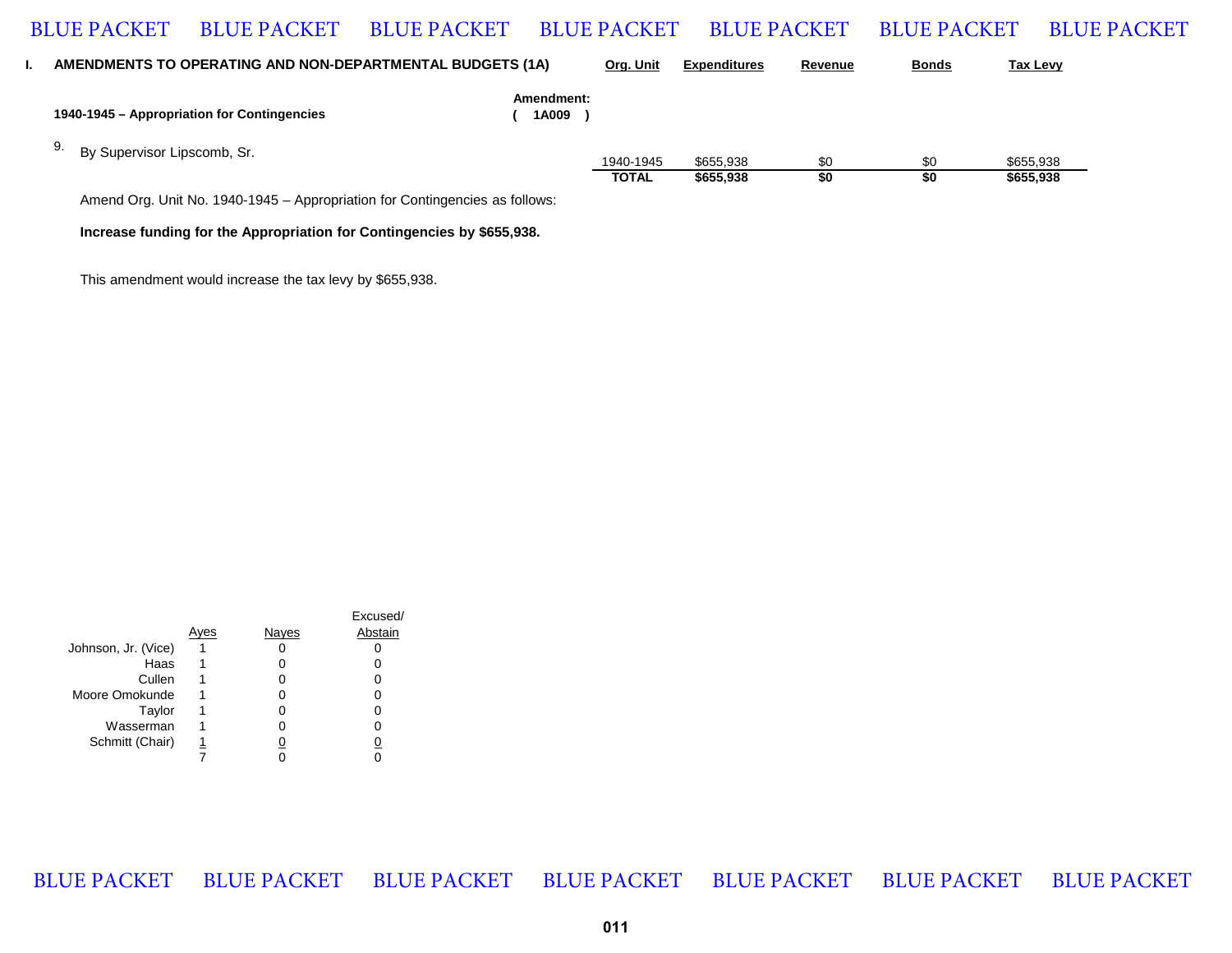| BLUE PACKET                                                                                       | <b>BLUE PACKET</b>                                                                                                                                                                    | <b>BLUE PACKET</b>                                                                                                                                                                                                                                                                                                                                                                                                                                                                                                                                                                                                                                                                                                                                                                                                         | <b>BLUE PACKET</b>    |                        | <b>BLUE PACKET</b>     | <b>BLUE PACKET</b>      | <b>BLUE PACKET</b> |
|---------------------------------------------------------------------------------------------------|---------------------------------------------------------------------------------------------------------------------------------------------------------------------------------------|----------------------------------------------------------------------------------------------------------------------------------------------------------------------------------------------------------------------------------------------------------------------------------------------------------------------------------------------------------------------------------------------------------------------------------------------------------------------------------------------------------------------------------------------------------------------------------------------------------------------------------------------------------------------------------------------------------------------------------------------------------------------------------------------------------------------------|-----------------------|------------------------|------------------------|-------------------------|--------------------|
|                                                                                                   |                                                                                                                                                                                       | AMENDMENTS TO OPERATING AND NON-DEPARTMENTAL BUDGETS (1A)                                                                                                                                                                                                                                                                                                                                                                                                                                                                                                                                                                                                                                                                                                                                                                  | Org. Unit             | <b>Expenditures</b>    | Revenue                | <b>Bonds</b>            | <b>Tax Levy</b>    |
|                                                                                                   | 8000 - Department of Health and Human Services                                                                                                                                        |                                                                                                                                                                                                                                                                                                                                                                                                                                                                                                                                                                                                                                                                                                                                                                                                                            | Amendment:<br>(1A010) |                        |                        |                         |                    |
|                                                                                                   | By Supervisors Taylor and Moore Omokunde                                                                                                                                              |                                                                                                                                                                                                                                                                                                                                                                                                                                                                                                                                                                                                                                                                                                                                                                                                                            | 8000<br><b>TOTAL</b>  | \$0<br>$\overline{50}$ | \$0<br>$\overline{50}$ | \$0<br>\$0              | \$0<br>\$0         |
| narrative language as follows:                                                                    |                                                                                                                                                                                       | Amend Org. Unit No. 8000 - Department of Health and Human Services to add                                                                                                                                                                                                                                                                                                                                                                                                                                                                                                                                                                                                                                                                                                                                                  |                       |                        |                        |                         |                    |
|                                                                                                   | <b>HIV/AIDS Prevention, Awareness and Outreach initiative</b>                                                                                                                         |                                                                                                                                                                                                                                                                                                                                                                                                                                                                                                                                                                                                                                                                                                                                                                                                                            |                       |                        |                        |                         |                    |
|                                                                                                   | Program and HIV testing in the targeted zip codes. The Director is also<br>consideration no later than the April 2019 meeting cycle.<br>This amendment would have no tax levy impact. | The Director of the Department of Health and Human Services (DHHS) is<br>authorized and requested to research and help increase HIV/AIDS awareness<br>and prevention in zip codes: 53205, 53206, 53208, 53210, 53213, 53216 and<br>53233 which have been identified by the Aids Resource Center of Wisconsin<br>(ARCW) as being the highest zip codes at risk for HIV/AIDS. The Director shall<br>work in conjunction with ARCW to develop an outreach program to help promote<br>the Prevention Program at ARCW, that may include a Clean Needle Exchange<br>encouraged to communicate this request to the Director of the Behavioral Health<br>Division and Mental Health Board to see if resources are available to assist in this<br>initiative. The Director is requested to provide a report to the County Board for |                       |                        |                        |                         |                    |
| Johnson, Jr. (Vice)<br>Haas<br>Cullen<br>Moore Omokunde<br>Taylor<br>Wasserman<br>Schmitt (Chair) | <b>Nayes</b><br><u>Ayes</u><br>$\mathbf{1}$<br>0<br>0<br>0<br>0<br>$\Omega$<br>$\overline{0}$<br>$\Omega$                                                                             | Excused/<br><b>Abstain</b><br>0<br>0<br>$\mathbf 0$<br>$\pmb{0}$<br>$\mathbf 0$<br>0<br>$\overline{0}$<br>$\overline{0}$                                                                                                                                                                                                                                                                                                                                                                                                                                                                                                                                                                                                                                                                                                   |                       |                        |                        |                         |                    |
|                                                                                                   |                                                                                                                                                                                       | BLUE PACKET      BLUE PACKET      BLUE PACKET      BLUE PACKET                                                                                                                                                                                                                                                                                                                                                                                                                                                                                                                                                                                                                                                                                                                                                             |                       |                        |                        | BLUE PACKET BLUE PACKET | <b>BLUE PACKET</b> |
|                                                                                                   |                                                                                                                                                                                       |                                                                                                                                                                                                                                                                                                                                                                                                                                                                                                                                                                                                                                                                                                                                                                                                                            | 012                   |                        |                        |                         |                    |

## **HIV/AIDS Prevention, Awareness and Outreach initiative**

**I.**

|                     |      |       | Excused/ |
|---------------------|------|-------|----------|
|                     | Aves | Nayes | Abstain  |
| Johnson, Jr. (Vice) |      |       |          |
| Haas                |      |       |          |
| Cullen              |      |       |          |
| Moore Omokunde      |      |       |          |
| Taylor              |      |       |          |
| Wasserman           |      |       |          |
| Schmitt (Chair)     |      |       |          |
|                     |      |       |          |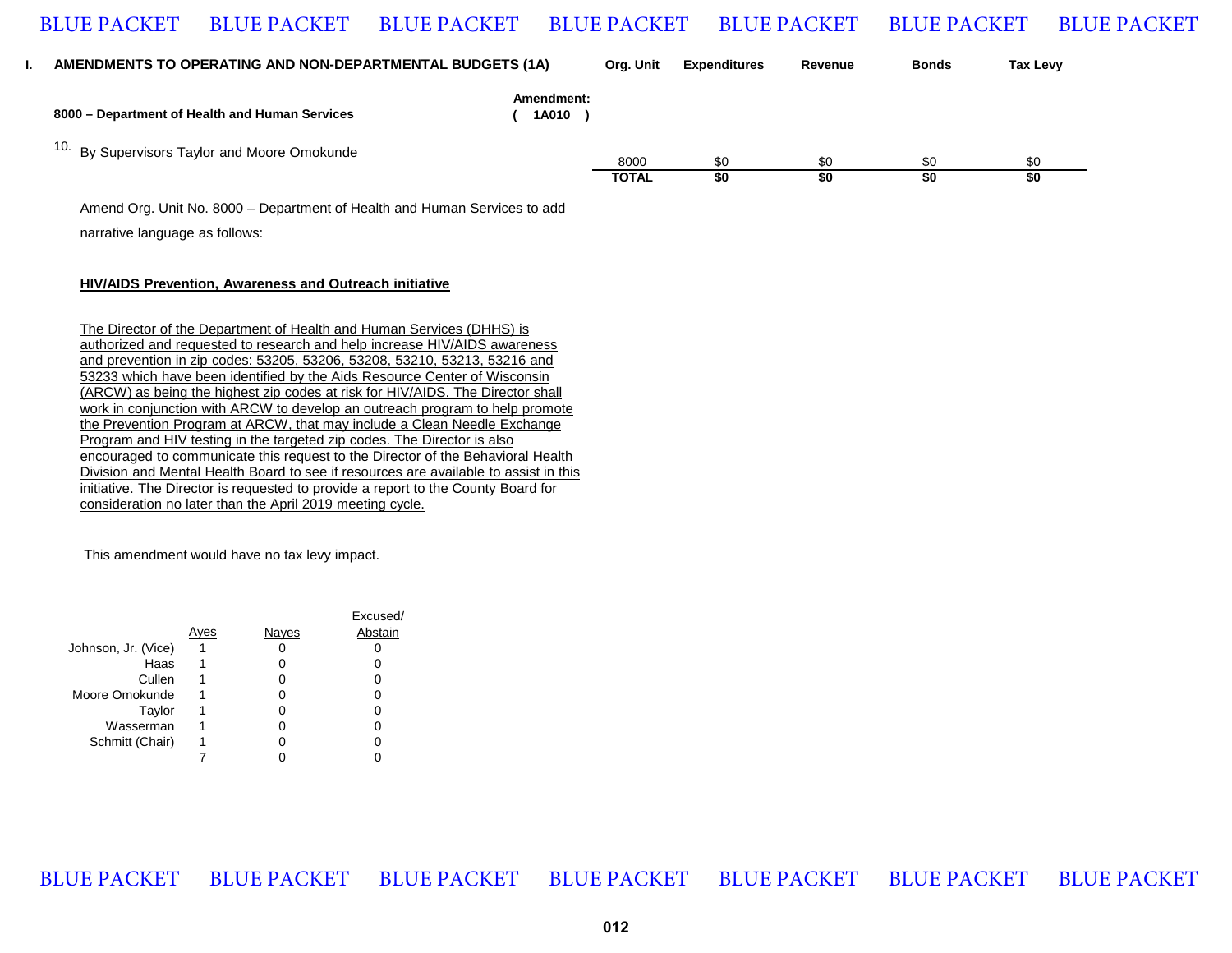| <b>BLUE PACKET</b>                                       | <b>BLUE PACKET</b>                                                                                                                               | <b>BLUE PACKET</b>                                                         | <b>BLUE PACKET</b>    | <b>BLUE PACKET</b>     |            | <b>BLUE PACKET</b> | <b>BLUE PACKET</b>     |
|----------------------------------------------------------|--------------------------------------------------------------------------------------------------------------------------------------------------|----------------------------------------------------------------------------|-----------------------|------------------------|------------|--------------------|------------------------|
|                                                          |                                                                                                                                                  | AMENDMENTS TO OPERATING AND NON-DEPARTMENTAL BUDGETS (1A)                  | Org. Unit             | <b>Expenditures</b>    | Revenue    | <b>Bonds</b>       | <b>Tax Levy</b>        |
|                                                          | 9000 - Department of Parks, Recreation, and Culture                                                                                              |                                                                            | Amendment:<br>1A011 ) |                        |            |                    |                        |
|                                                          | <sup>11.</sup> By Supervisors Haas, Schmitt, and Lipscomb, Sr.                                                                                   |                                                                            | 9000<br><b>TOTAL</b>  | \$216,680<br>\$216,680 | \$0<br>\$0 | \$0<br>\$0         | \$216,680<br>\$216,680 |
|                                                          | add narrative language as follows:                                                                                                               | Amend Org. Unit No. 9000 - Department of Parks, Recreation, and Culture to |                       |                        |            |                    |                        |
|                                                          | An appropriation of \$216,680 for the Parks Amenities Matching Fund is<br>provided to help leverage private contributions for park improvements. |                                                                            |                       |                        |            |                    |                        |
|                                                          | This amendment would increase the tax levy by \$216,680.                                                                                         |                                                                            |                       |                        |            |                    |                        |
|                                                          |                                                                                                                                                  |                                                                            |                       |                        |            |                    |                        |
|                                                          |                                                                                                                                                  |                                                                            |                       |                        |            |                    |                        |
|                                                          |                                                                                                                                                  | Excused/                                                                   |                       |                        |            |                    |                        |
| Johnson, Jr. (Vice)<br>Haas<br>Cullen                    | <b>Ayes</b><br><b>Nayes</b><br>$\mathbf{1}$<br>0<br>$\mathbf{1}$<br>$\mathbf 0$<br>$\boldsymbol{0}$<br>1                                         | Abstain<br>0<br>0<br>0                                                     |                       |                        |            |                    |                        |
| Moore Omokunde<br>Taylor<br>Wasserman<br>Schmitt (Chair) | $\pmb{0}$<br>$\mathbf{1}$<br>$\overline{A}$<br>$\pmb{0}$<br>0<br>$\frac{0}{0}$<br>$\frac{1}{7}$                                                  | $\mathbf 0$<br>$\mathbf 0$<br>0<br>$\overline{0}$                          |                       |                        |            |                    |                        |
|                                                          |                                                                                                                                                  | $\Omega$                                                                   |                       |                        |            |                    |                        |
| <b>BLUE PACKET</b>                                       | <b>BLUE PACKET</b>                                                                                                                               | <b>BLUE PACKET</b>                                                         | <b>BLUE PACKET</b>    | <b>BLUE PACKET</b>     |            | <b>BLUE PACKET</b> | <b>BLUE PACKET</b>     |
|                                                          |                                                                                                                                                  |                                                                            | 013                   |                        |            |                    |                        |
|                                                          |                                                                                                                                                  |                                                                            |                       |                        |            |                    |                        |

|                     |      |       | Excused/ |
|---------------------|------|-------|----------|
|                     | Aves | Nayes | Abstain  |
| Johnson, Jr. (Vice) |      |       |          |
| Haas                |      |       |          |
| Cullen              |      |       |          |
| Moore Omokunde      |      |       |          |
| Taylor              |      |       |          |
| Wasserman           |      |       |          |
| Schmitt (Chair)     | 1    |       |          |
|                     |      |       |          |

**I.**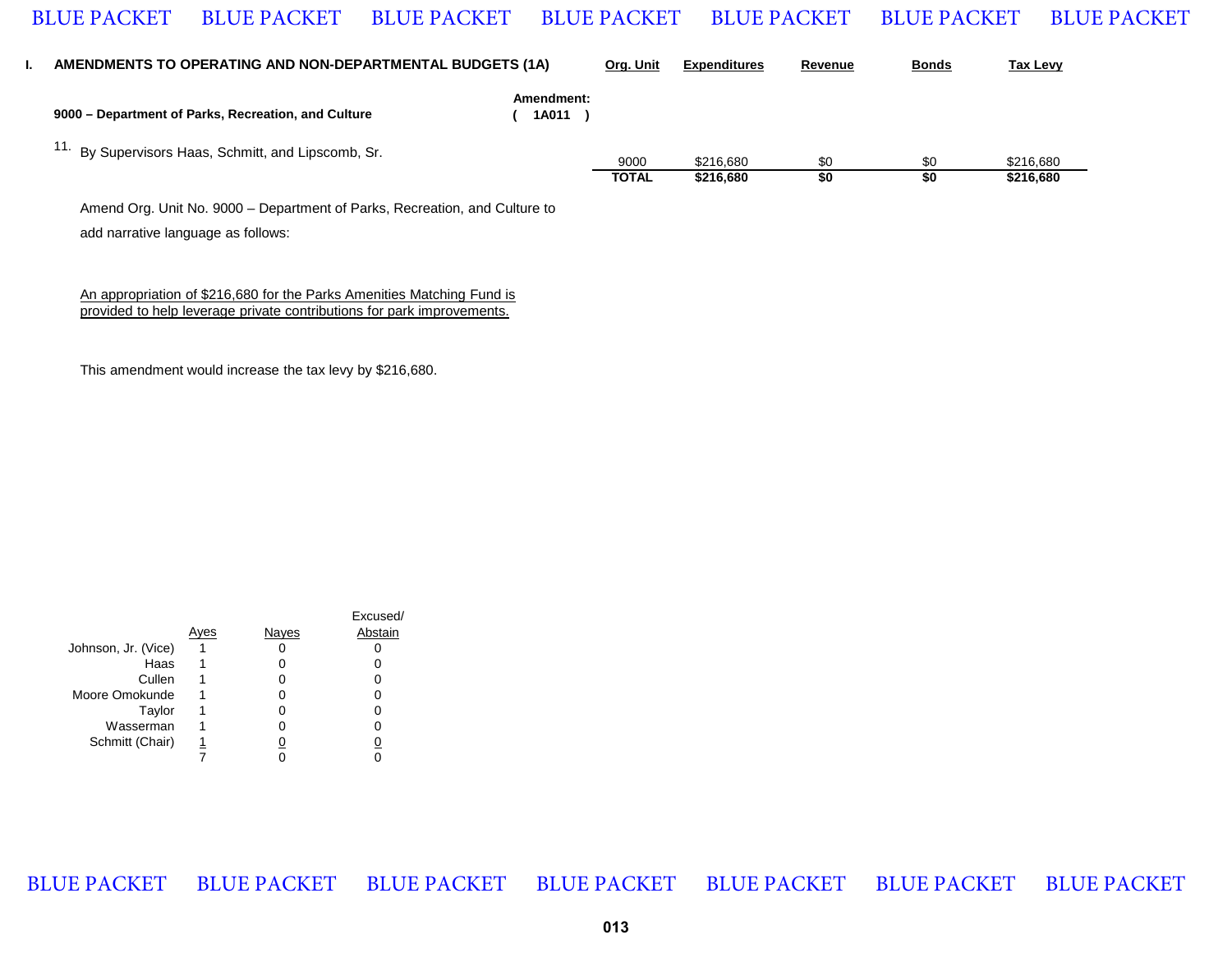|    | <b>BLUE PACKET</b><br><b>BLUE PACKET</b><br><b>BLUE PACKET</b>                                                                                                                                                                                 |                       | <b>BLUE PACKET</b>   |                        | <b>BLUE PACKET</b>     | <b>BLUE PACKET</b>                  | <b>BLUE PACKET</b>     |  |
|----|------------------------------------------------------------------------------------------------------------------------------------------------------------------------------------------------------------------------------------------------|-----------------------|----------------------|------------------------|------------------------|-------------------------------------|------------------------|--|
| L. | AMENDMENTS TO OPERATING AND NON-DEPARTMENTAL BUDGETS (1A)                                                                                                                                                                                      |                       | Org. Unit            | <b>Expenditures</b>    | Revenue                | <b>Bonds</b>                        | <b>Tax Levy</b>        |  |
|    | 9000 - Department of Parks, Recreation, and Culture                                                                                                                                                                                            | Amendment:<br>1A012 ) |                      |                        |                        |                                     |                        |  |
|    | 12.<br>By Supervisor Haas                                                                                                                                                                                                                      |                       | 9000<br><b>TOTAL</b> | \$0<br>$\overline{50}$ | \$0<br>$\overline{50}$ | \$0<br>$\overline{50}$              | \$0<br>$\overline{50}$ |  |
|    | Amend Org. Unit No. 9000 - Department of Parks, Recreation, and Culture by                                                                                                                                                                     |                       |                      |                        |                        |                                     |                        |  |
|    | amending the narrative language as follows:                                                                                                                                                                                                    |                       |                      |                        |                        |                                     |                        |  |
|    | Any revenues generated from disc golf fees will be solely used for the<br>maintenance, improvement, or promotion of disc golf courses.                                                                                                         |                       |                      |                        |                        |                                     |                        |  |
|    | The Director of the Department of Parks, Recreation, and Culture shall provide a<br>report to the County Board detailing what the disc golf fees have been used for                                                                            |                       |                      |                        |                        |                                     |                        |  |
|    | since their collection and what improvements have been made to disc golf<br>courses as a result of fee collection. The report should also include what was<br>done with any remaining fees collected from prior years, which were not used for |                       |                      |                        |                        |                                     |                        |  |
|    | course improvements.                                                                                                                                                                                                                           |                       |                      |                        |                        |                                     |                        |  |
|    | This amendment would have no tax levy impact.                                                                                                                                                                                                  |                       |                      |                        |                        |                                     |                        |  |
|    |                                                                                                                                                                                                                                                |                       |                      |                        |                        |                                     |                        |  |
|    |                                                                                                                                                                                                                                                |                       |                      |                        |                        |                                     |                        |  |
|    |                                                                                                                                                                                                                                                |                       |                      |                        |                        |                                     |                        |  |
|    | Excused/<br>Abstain<br><u>Nayes</u><br><u>Ayes</u>                                                                                                                                                                                             |                       |                      |                        |                        |                                     |                        |  |
|    | Johnson, Jr. (Vice)<br>0<br>0<br>$\mathbf{1}$<br>0<br>$\mathbf 0$<br>Haas<br>$\mathbf{1}$                                                                                                                                                      |                       |                      |                        |                        |                                     |                        |  |
|    | $\pmb{0}$<br>Cullen<br>0<br>-1<br>$\mathbf 0$<br>Moore Omokunde<br>$\mathbf 0$<br>$\mathbf 0$<br>$\mathbf 0$<br>Taylor                                                                                                                         |                       |                      |                        |                        |                                     |                        |  |
|    | $\mathbf 0$<br>Wasserman<br>$\mathbf 0$<br>Schmitt (Chair)<br>$\overline{\mathbf{0}}$<br>$\overline{0}$<br>$\overline{1}$                                                                                                                      |                       |                      |                        |                        |                                     |                        |  |
|    | $\Omega$<br>$\mathbf{1}$<br>6                                                                                                                                                                                                                  |                       |                      |                        |                        |                                     |                        |  |
|    |                                                                                                                                                                                                                                                |                       |                      |                        |                        |                                     |                        |  |
|    | <b>BLUE PACKET</b><br><b>BLUE PACKET</b><br><b>BLUE PACKET</b>                                                                                                                                                                                 |                       |                      |                        |                        | BLUE PACKET BLUE PACKET BLUE PACKET | <b>BLUE PACKE</b>      |  |
|    |                                                                                                                                                                                                                                                |                       | 014                  |                        |                        |                                     |                        |  |

|                     |      |       | Excused/ |
|---------------------|------|-------|----------|
|                     | Aves | Nayes | Abstain  |
| Johnson, Jr. (Vice) |      |       |          |
| Haas                |      |       |          |
| Cullen              |      |       |          |
| Moore Omokunde      |      |       |          |
| Taylor              |      |       |          |
| Wasserman           |      |       |          |
| Schmitt (Chair)     |      |       |          |
|                     |      |       |          |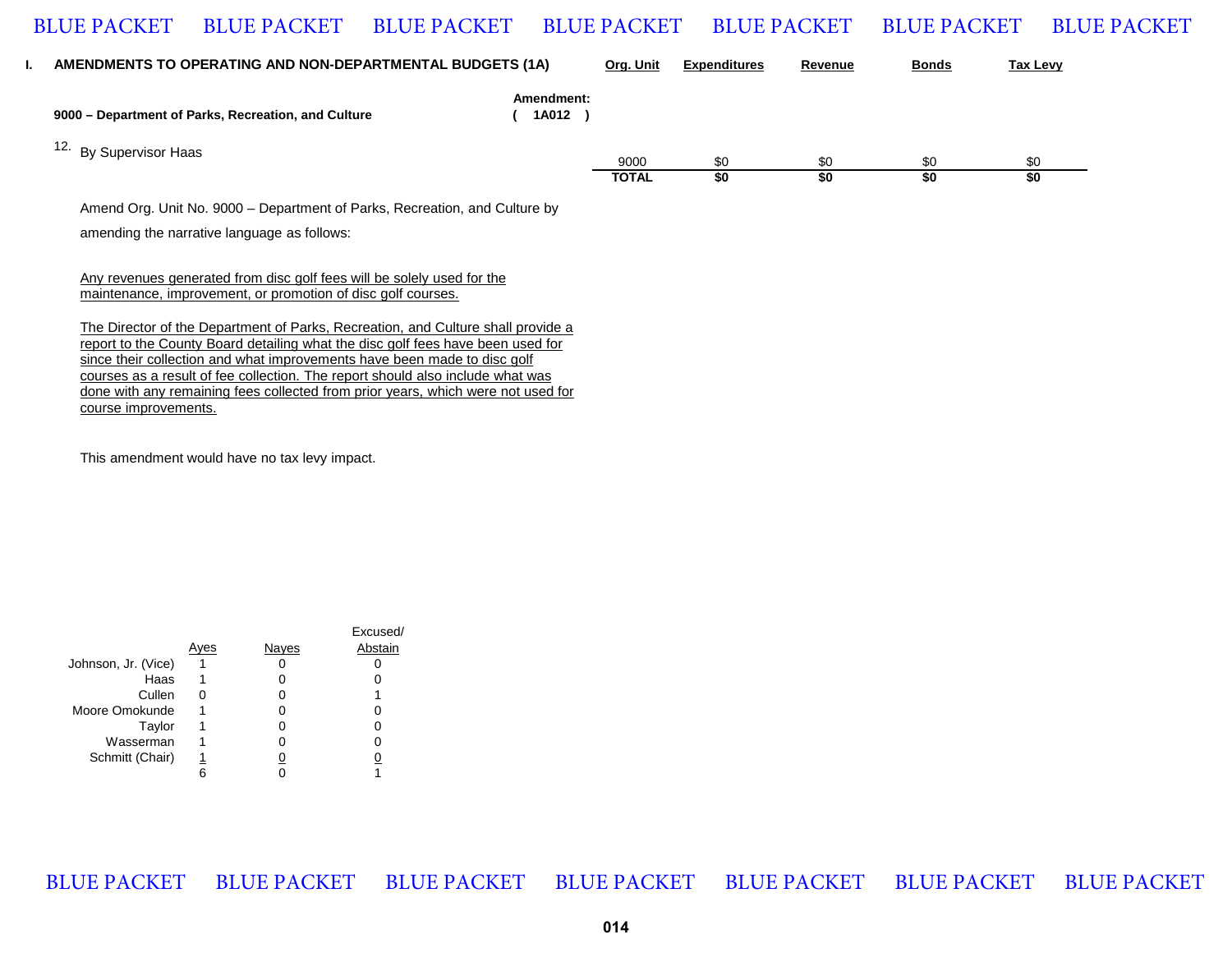| <b>BLUE PACKET</b>                    | <b>BLUE PACKET</b>                                         | <b>BLUE PACKET</b>                                                                                                                      |                       | <b>BLUE PACKET</b>   |                     | <b>BLUE PACKET</b>     | <b>BLUE PACKET</b>     |                        | <b>BLUE PACKET</b> |
|---------------------------------------|------------------------------------------------------------|-----------------------------------------------------------------------------------------------------------------------------------------|-----------------------|----------------------|---------------------|------------------------|------------------------|------------------------|--------------------|
|                                       |                                                            | AMENDMENTS TO OPERATING AND NON-DEPARTMENTAL BUDGETS (1A)                                                                               |                       | Org. Unit            | <b>Expenditures</b> | Revenue                | <b>Bonds</b>           | <b>Tax Levy</b>        |                    |
| 1140 - Department of Human Resources  |                                                            |                                                                                                                                         | Amendment:<br>1A013 ) |                      |                     |                        |                        |                        |                    |
| 13.                                   | By Supervisors Johnson Jr., Moore Omokunde                 |                                                                                                                                         |                       | 1140<br><b>TOTAL</b> | \$0<br>\$0          | \$0<br>$\overline{50}$ | \$0<br>$\overline{50}$ | \$0<br>$\overline{50}$ |                    |
|                                       |                                                            | Amend Org. Unit No. 1140 - Department of Human Resources as follows:                                                                    |                       |                      |                     |                        |                        |                        |                    |
| $\bullet$                             | increased vacancy and turnover for no net tax levy impact. | Deny the abolishment of one position of Coordinator of Diversity and<br>Inclusion. The personal service costs of \$76,522 are offset by |                       |                      |                     |                        |                        |                        |                    |
|                                       | This amendment would have no tax levy impact.              |                                                                                                                                         |                       |                      |                     |                        |                        |                        |                    |
|                                       |                                                            |                                                                                                                                         |                       |                      |                     |                        |                        |                        |                    |
|                                       |                                                            |                                                                                                                                         |                       |                      |                     |                        |                        |                        |                    |
|                                       |                                                            |                                                                                                                                         |                       |                      |                     |                        |                        |                        |                    |
|                                       |                                                            |                                                                                                                                         |                       |                      |                     |                        |                        |                        |                    |
|                                       |                                                            |                                                                                                                                         |                       |                      |                     |                        |                        |                        |                    |
|                                       |                                                            |                                                                                                                                         |                       |                      |                     |                        |                        |                        |                    |
|                                       | <b>Ayes</b><br><b>Nayes</b>                                | Excused/<br><b>Abstain</b>                                                                                                              |                       |                      |                     |                        |                        |                        |                    |
| Johnson, Jr. (Vice)<br>Haas<br>Cullen | $\mathbf{1}$<br>0<br>$\mathbf{1}$<br>0<br>1<br>0           | 0<br>0<br>0                                                                                                                             |                       |                      |                     |                        |                        |                        |                    |
| Moore Omokunde<br>Taylor<br>Wasserman | $\mathbf 0$<br>1<br>$\mathbf 0$<br>1<br>0<br>1             | 0<br>$\mathbf 0$<br>0                                                                                                                   |                       |                      |                     |                        |                        |                        |                    |
| Schmitt (Chair)                       | $\frac{0}{0}$<br>$\overline{1}$<br>$\overline{7}$          | $\overline{0}$<br>$\mathbf 0$                                                                                                           |                       |                      |                     |                        |                        |                        |                    |
|                                       |                                                            |                                                                                                                                         |                       |                      |                     |                        |                        |                        |                    |
| <b>BLUE PACKET</b>                    |                                                            | <b>BLUE PACKET</b>                                                                                                                      |                       | <b>BLUE PACKET</b>   |                     | <b>BLUE PACKET</b>     | <b>BLUE PACKET</b>     |                        | <b>BLUE PACKET</b> |
|                                       | <b>BLUE PACKET</b>                                         |                                                                                                                                         |                       |                      |                     |                        |                        |                        |                    |
|                                       |                                                            |                                                                                                                                         |                       | 015                  |                     |                        |                        |                        |                    |

|                     |      |       | Excused/ |
|---------------------|------|-------|----------|
|                     | Aves | Nayes | Abstain  |
| Johnson, Jr. (Vice) |      |       |          |
| Haas                |      |       |          |
| Cullen              |      |       |          |
| Moore Omokunde      |      |       |          |
| Taylor              |      |       |          |
| Wasserman           |      |       |          |
| Schmitt (Chair)     |      |       |          |
|                     |      |       |          |

**I.**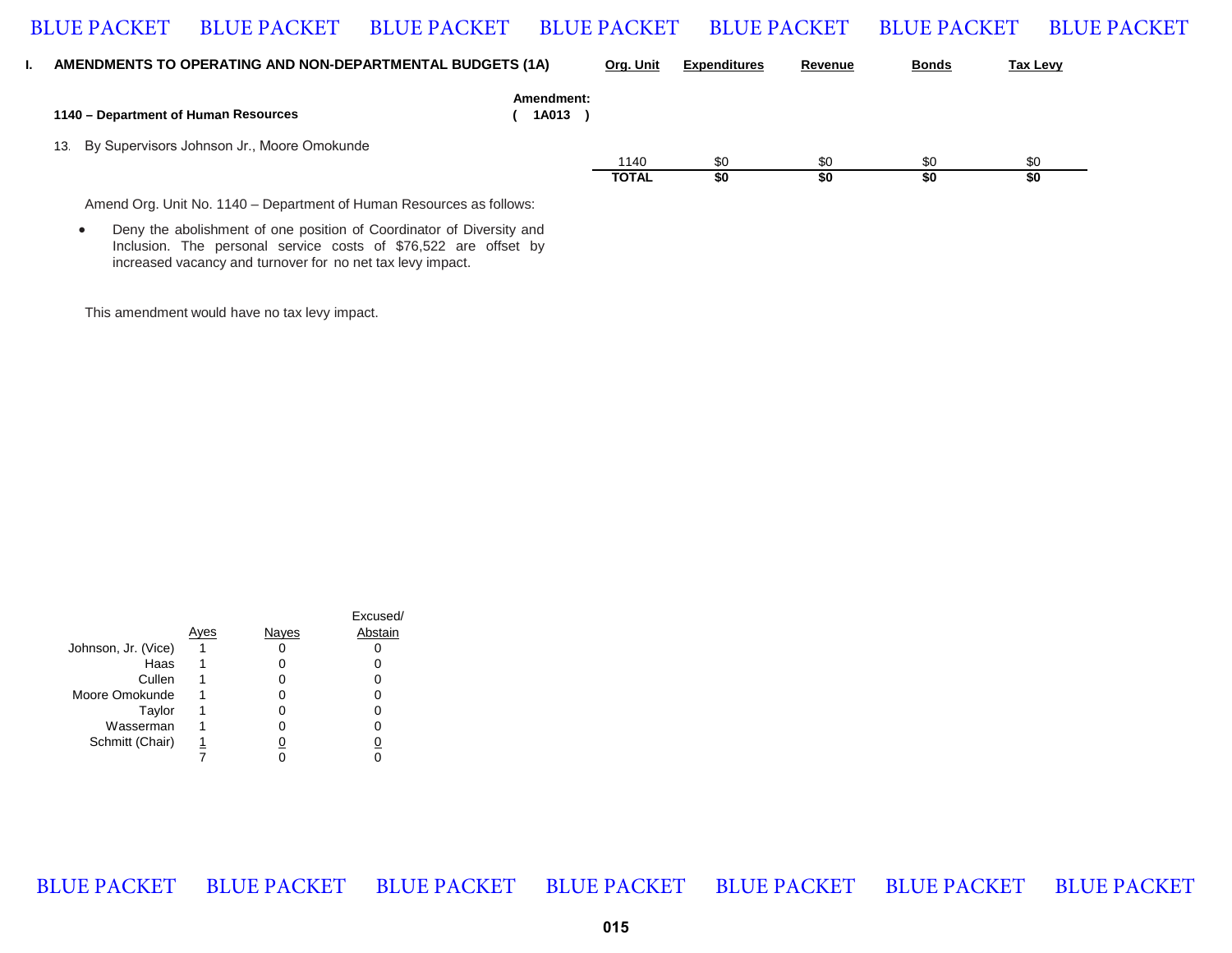| <b>BLUE PACKET</b>                                 | <b>BLUE PACKET</b>                                                 | <b>BLUE PACKET</b>                                                                                                                                                                                                                                                                                                                                                                                                                                                                                     | <b>BLUE PACKET</b>    |                     | <b>BLUE PACKET</b> | <b>BLUE PACKET</b> | <b>BLUE PACKET</b> |
|----------------------------------------------------|--------------------------------------------------------------------|--------------------------------------------------------------------------------------------------------------------------------------------------------------------------------------------------------------------------------------------------------------------------------------------------------------------------------------------------------------------------------------------------------------------------------------------------------------------------------------------------------|-----------------------|---------------------|--------------------|--------------------|--------------------|
|                                                    |                                                                    | AMENDMENTS TO OPERATING AND NON-DEPARTMENTAL BUDGETS (1A)                                                                                                                                                                                                                                                                                                                                                                                                                                              | Org. Unit             | <b>Expenditures</b> | <b>Revenue</b>     | <b>Bonds</b>       | <b>Tax Levy</b>    |
| <b>VARIOUS</b>                                     |                                                                    |                                                                                                                                                                                                                                                                                                                                                                                                                                                                                                        | Amendment:<br>1A015 ) |                     |                    |                    |                    |
| By Supervisors Lipscomb, Sr. and Haas              |                                                                    |                                                                                                                                                                                                                                                                                                                                                                                                                                                                                                        | 1160<br>3400          | \$0<br>\$0          | \$0<br>\$0         | \$0<br>\$0         | \$0<br>\$0         |
|                                                    | Amend Org. Unit No. 3400 - Register of Deeds narrative as follows: |                                                                                                                                                                                                                                                                                                                                                                                                                                                                                                        | <b>TOTAL</b>          | \$0                 | \$0                | \$0                | \$0                |
| <b>Strategic Overview:</b><br>real estate indices. |                                                                    | Real Estate Services has two subsections that are responsible for compliance<br>with State Statutes (SS 59.43) regarding the indexing and scanning of all public                                                                                                                                                                                                                                                                                                                                       |                       |                     |                    |                    |                    |
| The Imaging section is responsible for:            | Digitizing document images into the database.                      |                                                                                                                                                                                                                                                                                                                                                                                                                                                                                                        |                       |                     |                    |                    |                    |
| Scanning of plats.<br>$\overline{\phantom{a}}$     |                                                                    |                                                                                                                                                                                                                                                                                                                                                                                                                                                                                                        |                       |                     |                    |                    |                    |
| $\overline{\phantom{a}}$                           |                                                                    | The digitizing of microfilm images when needed to improve quality.                                                                                                                                                                                                                                                                                                                                                                                                                                     |                       |                     |                    |                    |                    |
| $\overline{\phantom{a}}$                           | Printing a document image from film for a customer.                |                                                                                                                                                                                                                                                                                                                                                                                                                                                                                                        |                       |                     |                    |                    |                    |
| storage in Kansas.                                 |                                                                    | The production of microfilm rolls that are periodically sent to underground                                                                                                                                                                                                                                                                                                                                                                                                                            |                       |                     |                    |                    |                    |
| 2019.                                              |                                                                    | <u>The Department of Administrative Services - Information Management Services</u><br>Division (DAS-IMSD) will perform an assessment of the Register of Deed's<br>technical footprint. The assessment will explore opportunities to improve<br>operational efficiencies, data redundancy, availability, and sustainability of critical<br>records. DAS-IMSD, working in conjunction with the Register of Deeds, will<br>provide a report to the County Board outlining its findings no later than June |                       |                     |                    |                    |                    |
| add the following narrative language:              |                                                                    | Amend Org. Unit No. 1160-DAS - Information Management Services Division to                                                                                                                                                                                                                                                                                                                                                                                                                             |                       |                     |                    |                    |                    |
| 2019.                                              |                                                                    | The Department of Administrative Services - Information Management Services<br>Division (DAS-IMSD) will perform an assessment of the Register of Deed's<br>technical footprint. The assessment will explore opportunities to improve<br>operational efficiencies, data redundancy, availability, and sustainability of critical<br>records. DAS-IMSD, working in conjunction with the Register of Deeds, will<br>provide a report to the County Board outlining its findings no later than June        |                       |                     |                    |                    |                    |
|                                                    | This amendment would have no tax levy impact.                      |                                                                                                                                                                                                                                                                                                                                                                                                                                                                                                        |                       |                     |                    |                    |                    |
| <b>BLUE PACKET</b>                                 | <b>BLUE PACKET</b>                                                 | <b>BLUE PACKET</b>                                                                                                                                                                                                                                                                                                                                                                                                                                                                                     | <b>BLUE PACKET</b>    |                     | <b>BLUE PACKET</b> | <b>BLUE PACKET</b> | <b>BLUE PACKE</b>  |

### **Strategic Overview:**

**I.**

- Digitizing document images into the database.
- Scanning of plats.
- The digitizing of microfilm images when needed to improve quality.
- Printing <sup>a</sup> document image from film for <sup>a</sup> customer.
- The production of microfilm rolls that are periodically sent to underground storage in Kansas.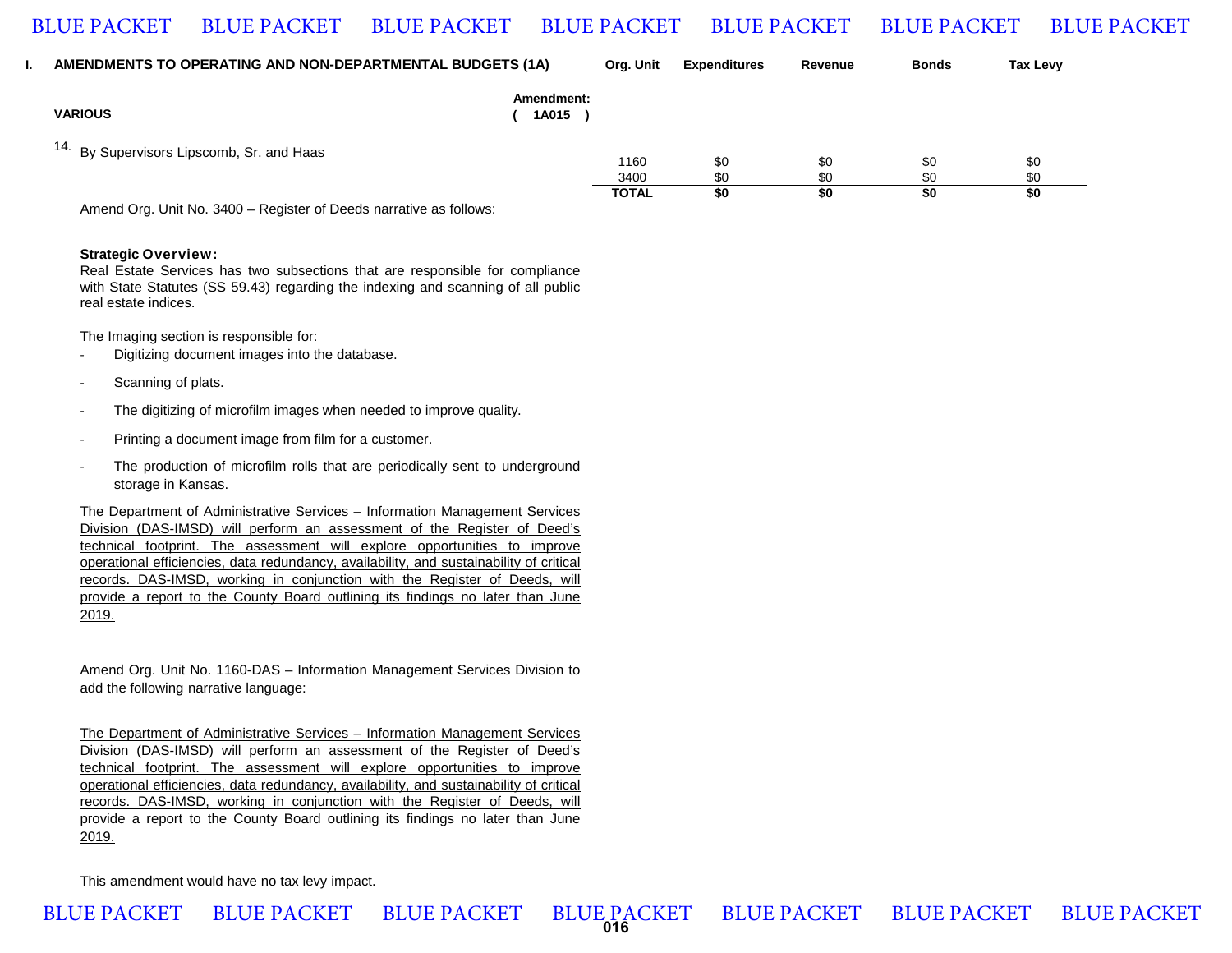### **I. AMENDMENTS TO OPERATING AND NON-DEPARTMENTAL BUDGETS (1A) Org. Unit Expenditures Revenue Bonds Tax Levy**

|    |                                                                                                   |                                                                                                                     |                                                                                                                                |                                                                                                                                |                       |           |                     |         |              | BLUE PACKET      BLUE PACKET      BLUE PACKET      BLUE PACKET      BLUE PACKET      BLUE PACKET      BLUE PACKET |  |
|----|---------------------------------------------------------------------------------------------------|---------------------------------------------------------------------------------------------------------------------|--------------------------------------------------------------------------------------------------------------------------------|--------------------------------------------------------------------------------------------------------------------------------|-----------------------|-----------|---------------------|---------|--------------|-------------------------------------------------------------------------------------------------------------------|--|
| L. |                                                                                                   |                                                                                                                     |                                                                                                                                | AMENDMENTS TO OPERATING AND NON-DEPARTMENTAL BUDGETS (1A)                                                                      |                       | Org. Unit | <b>Expenditures</b> | Revenue | <b>Bonds</b> | <b>Tax Levy</b>                                                                                                   |  |
|    | Johnson, Jr. (Vice)<br>Haas<br>Cullen<br>Moore Omokunde<br>Taylor<br>Wasserman<br>Schmitt (Chair) | <b>Ayes</b><br>$\overline{1}$<br>$\mathbf{1}$<br>0<br>$\mathbf{1}$<br>$\mathbf{1}$<br>$\mathbf{1}$<br>$\frac{1}{6}$ | <b>Nayes</b><br>$\pmb{0}$<br>$\pmb{0}$<br>$\pmb{0}$<br>$\pmb{0}$<br>$\pmb{0}$<br>$\mathbf 0$<br>$\underline{0}$<br>$\mathsf 0$ | Excused/<br>Abstain<br>0<br>$\pmb{0}$<br>$\mathbf{1}$<br>$\pmb{0}$<br>$\pmb{0}$<br>$\pmb{0}$<br>$\overline{0}$<br>$\mathbf{1}$ | Amendment:<br>(1A015) |           |                     |         |              |                                                                                                                   |  |
|    |                                                                                                   |                                                                                                                     |                                                                                                                                |                                                                                                                                |                       |           |                     |         |              |                                                                                                                   |  |
|    | <b>BLUE PACKET</b>                                                                                |                                                                                                                     |                                                                                                                                | BLUE PACKET BLUE PACKET                                                                                                        |                       |           |                     |         |              | BLUE RACKET BLUE PACKET BLUE PACKET BLUE PACK                                                                     |  |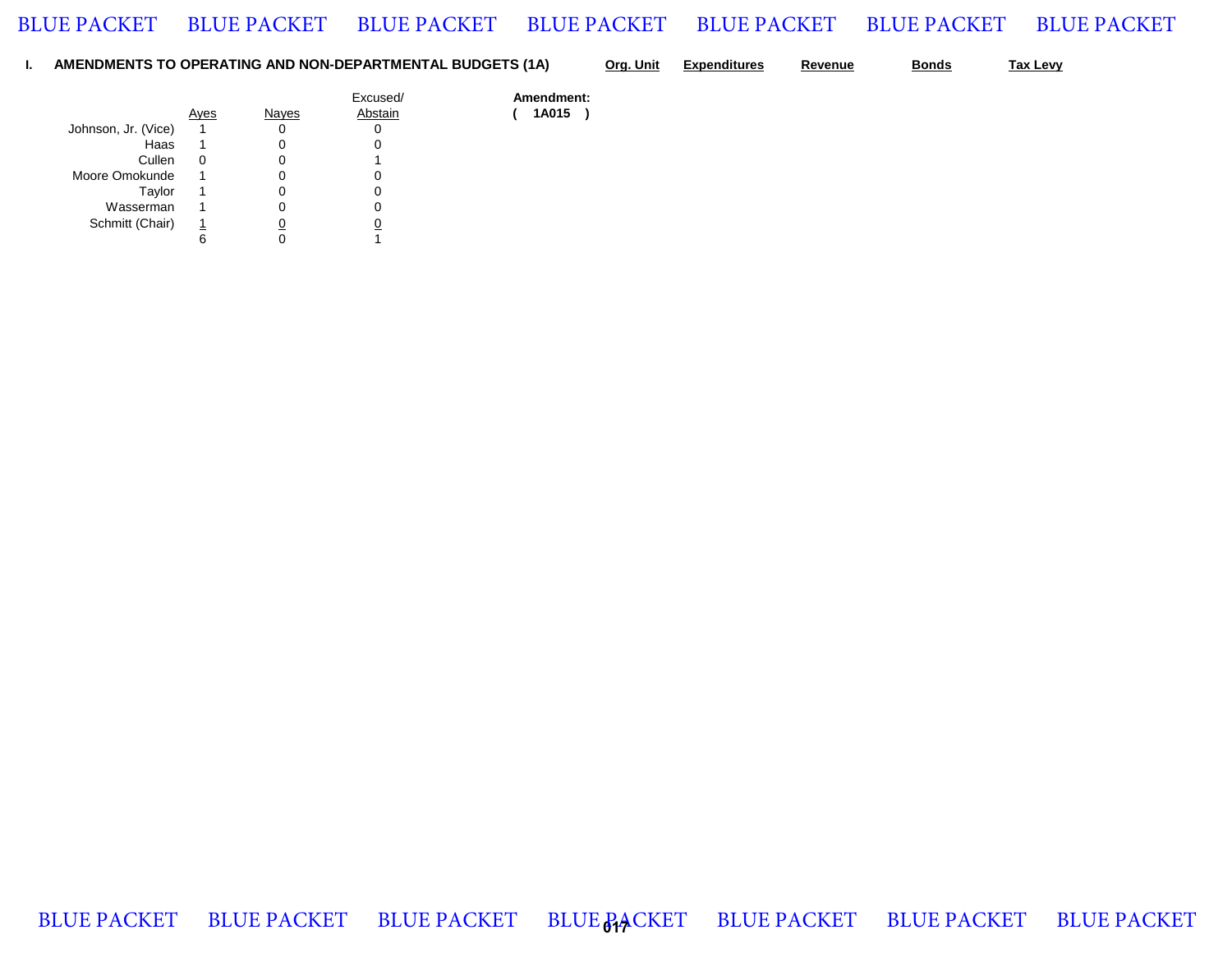| BLUE PACKET                        | <b>BLUE PACKET</b>                                                                                                                                                                                                                                                                                                                                                                                                                                                                                 | <b>BLUE PACKET</b> |                       | <b>BLUE PACKET</b>   | <b>BLUE PACKET</b>         |                    | <b>BLUE PACKET</b> |                              | <b>BLUE PACKET</b> |
|------------------------------------|----------------------------------------------------------------------------------------------------------------------------------------------------------------------------------------------------------------------------------------------------------------------------------------------------------------------------------------------------------------------------------------------------------------------------------------------------------------------------------------------------|--------------------|-----------------------|----------------------|----------------------------|--------------------|--------------------|------------------------------|--------------------|
|                                    | AMENDMENTS TO OPERATING AND NON-DEPARTMENTAL BUDGETS (1A)                                                                                                                                                                                                                                                                                                                                                                                                                                          |                    |                       | Org. Unit            | <b>Expenditures</b>        | <u>Revenue</u>     | <u>Bonds</u>       | <b>Tax Levy</b>              |                    |
| 9960 - General County Debt Service |                                                                                                                                                                                                                                                                                                                                                                                                                                                                                                    |                    | Amendment:<br>1A016 ) |                      |                            |                    |                    |                              |                    |
| By Supervisor Lipscomb, Sr.        |                                                                                                                                                                                                                                                                                                                                                                                                                                                                                                    |                    |                       | 9960<br><b>TOTAL</b> | (\$683,910)<br>(\$683,910) | \$0<br>\$0         | \$0<br>\$0         | (\$683,910)<br>( \$683, 910) |                    |
| by \$181,090.                      | Amend Org. Unit No. 9960 - General County Debt Service to:<br>Decrease principal expenses by \$865,000 and increase interest expenses                                                                                                                                                                                                                                                                                                                                                              |                    |                       |                      |                            |                    |                    |                              |                    |
| follows:                           | Amend the narrative for Org. Unit No. 9960 - General County Debt Service as                                                                                                                                                                                                                                                                                                                                                                                                                        |                    |                       |                      |                            |                    |                    |                              |                    |
|                                    | DEBT SERVICE EXPENSES (8021 and 8022)                                                                                                                                                                                                                                                                                                                                                                                                                                                              |                    |                       |                      |                            |                    |                    |                              |                    |
| \$87,891,026.                      | The 2019 Budget (Budget) includes an increase of \$3,005,613 \$2,140,613 in<br>principal payments associated with general obligation debt from \$64,006,001 to<br>\$67,011,614 \$66,146,614. The Budget also includes a decrease of \$2,357,491<br>\$2,176,401 of interest expenses from \$23,920,813 to \$21,563,322 \$21,744,412.<br>The net change to overall debt service principal and interest expenses is an<br>increase a decrease of \$648,122 \$35,788 from \$87,926,814 to \$88,574,936 |                    |                       |                      |                            |                    |                    |                              |                    |
| bonds.                             | The Budget contains assumptions related to the 2018 debt issuances that have<br>not yet been issued. The 2018 financings include long term corporate purpose<br>bonds, short term general obligation notes, and tax exempt/taxable refunding                                                                                                                                                                                                                                                       |                    |                       |                      |                            |                    |                    |                              |                    |
|                                    | In addition, File 18-491 was approved by the County Board and County<br>Executive, which authorized the issuance of 2018 Taxable Refunding Bonds that<br>are being issued to refund tax-exempt bonds that were issued to finance<br>improvements to the Marcus Center for the Performing Arts.                                                                                                                                                                                                     |                    |                       |                      |                            |                    |                    |                              |                    |
| October.                           | The amounts related to the 2018 bond issuances will be revised throughout the<br>budget process and will be final once the bond sales occur. The refunding bonds<br>were sold on September 20 and the new money issuances will be sold in late                                                                                                                                                                                                                                                     |                    |                       |                      |                            |                    |                    |                              |                    |
|                                    | This amendment would reduce the tax levy by \$683,910.                                                                                                                                                                                                                                                                                                                                                                                                                                             |                    |                       |                      |                            |                    |                    |                              |                    |
|                                    |                                                                                                                                                                                                                                                                                                                                                                                                                                                                                                    |                    |                       |                      |                            |                    |                    |                              |                    |
| <b>BLUE PACKET</b>                 | <b>BLUE PACKET</b>                                                                                                                                                                                                                                                                                                                                                                                                                                                                                 | <b>BLUE PACKET</b> |                       | <b>BLUE PACKET</b>   |                            | <b>BLUE PACKET</b> | <b>BLUE PACKET</b> |                              | <b>BLUE PACKET</b> |
|                                    |                                                                                                                                                                                                                                                                                                                                                                                                                                                                                                    |                    |                       | 018                  |                            |                    |                    |                              |                    |

### **DEBT SERVICE EXPENSES (8021 and 8022)**

**I.**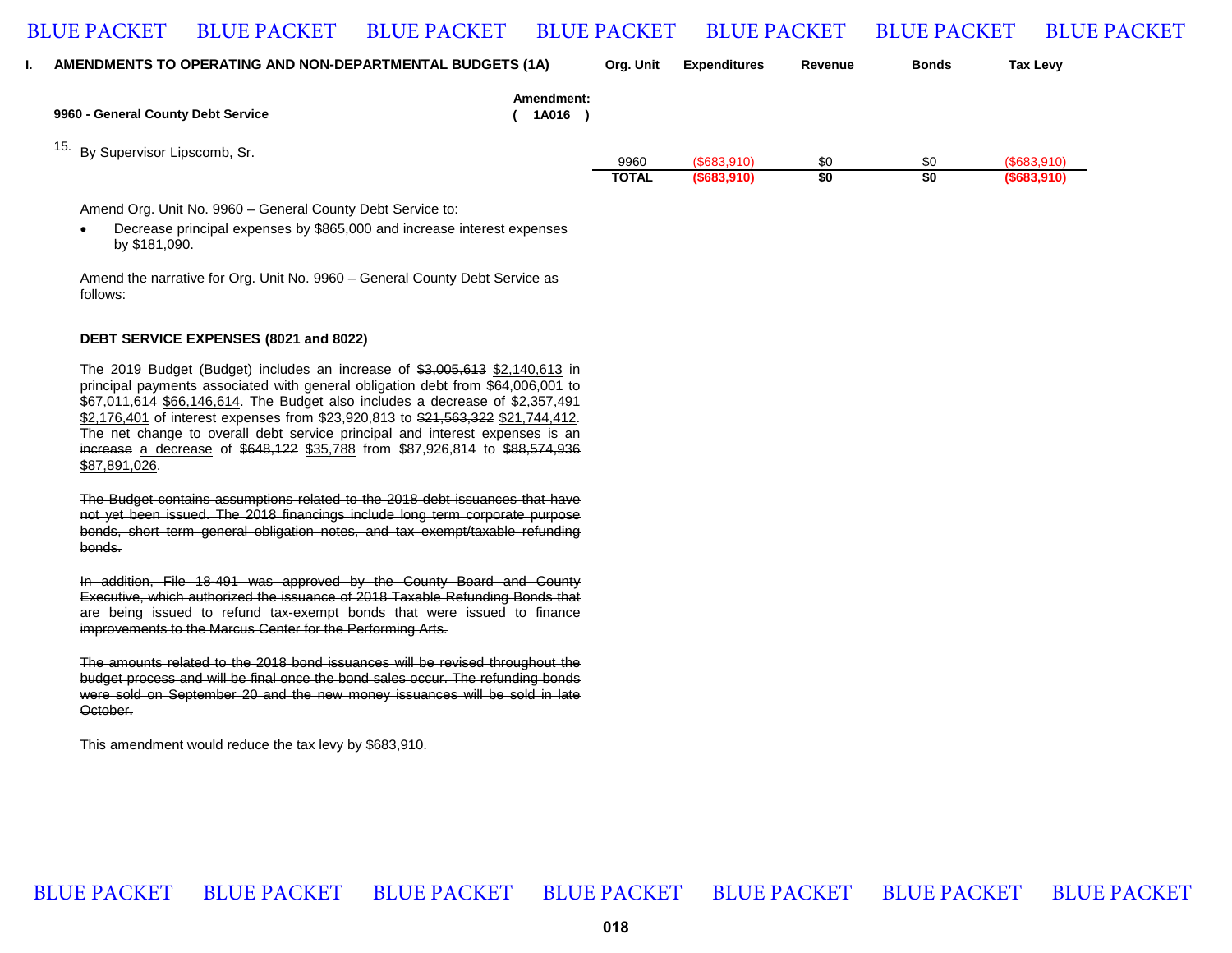# BLUE PACKET BLUE PACKET BLUE PACKET BLUE PACKET BLUE PACKET BLUE PACKET BLUE PACKET

**I. AMENDMENTS TO OPERATING AND NON-DEPARTMENTAL BUDGETS (1A) Org. Unit Expenditures Revenue Bonds Tax Levy**

|                     |             |       | Excused/ | Amendment:             |
|---------------------|-------------|-------|----------|------------------------|
|                     | <b>Ayes</b> | Nayes | Abstain  | $\rightarrow$<br>1A016 |
| Johnson, Jr. (Vice) |             |       |          |                        |
| Haas                |             |       |          |                        |
| Cullen              | 0           |       |          |                        |
| Moore Omokunde      |             |       |          |                        |
| Taylor              |             |       |          |                        |
| Wasserman           |             |       |          |                        |
| Schmitt (Chair)     |             | U     |          |                        |
|                     |             |       |          |                        |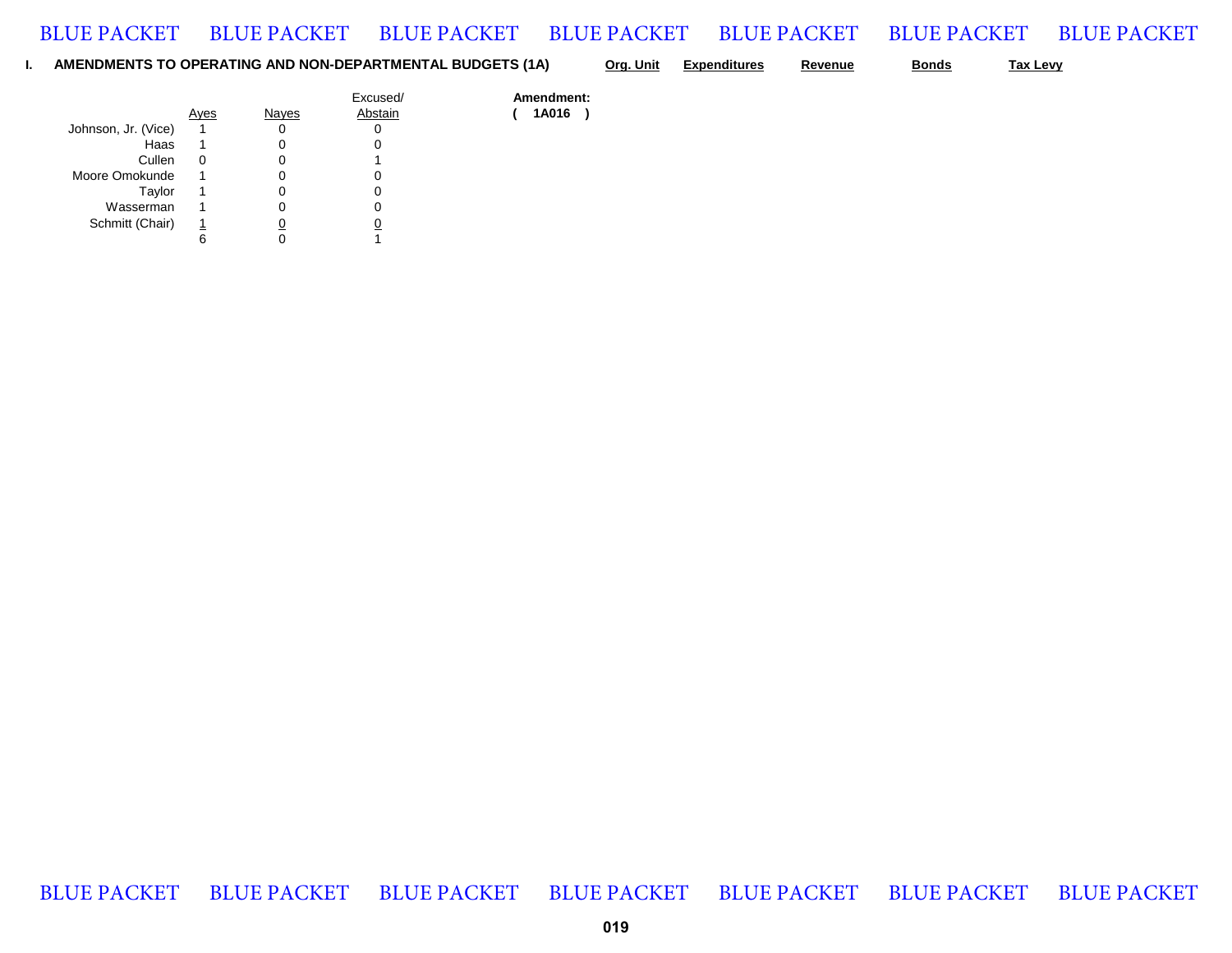# BLUE PACKET BLUE PACKET BLUE PACKET BLUE PACKET BLUE PACKET BLUE PACKET BLUE PACKET

| AMENDMENTS TO OPERATING AND NON-DEPARTMENTAL BUDGETS (1A)      |                     | Org. Unit         | <b>Expenditures</b> | Revenue         | <b>Bonds</b> | <b>Tax Levy</b>        |  |
|----------------------------------------------------------------|---------------------|-------------------|---------------------|-----------------|--------------|------------------------|--|
| <b>VARIOUS</b>                                                 | Amendment:<br>1A017 |                   |                     |                 |              |                        |  |
| <sup>16.</sup> By Supervisor Lipscomb, Sr.                     |                     | 3270<br>1800-1993 | \$21.905<br>\$0     | \$0<br>\$21,905 | \$0<br>\$0   | \$21.905<br>(\$21,905) |  |
| Amend Org. Unit No. 1800-1993 - State Shared Taxes as follows: |                     | <b>TOTAL</b>      | \$21,905            | \$21,905        | \$0          | \$0                    |  |

e Increase State Shared Taxes revenue by \$21,905.

Amend Org. Unit No. 3270 – County Clerk by amending the narrative language as follows:

An appropriation of \$21,905 is included in the 2019 Budget for sound system replacements in the County Board Room. The upgrades consist of new equipment, including microphones, loudspeakers, controls, and amplifiers, as well as new cable pathways and power circuits.

This amendment would have no tax levy impact.

|                     |      |       | Excused/ |
|---------------------|------|-------|----------|
|                     | Aves | Nayes | Abstain  |
| Johnson, Jr. (Vice) |      |       |          |
| Haas                |      |       |          |
| Cullen              |      |       |          |
| Moore Omokunde      |      |       | 0        |
| Taylor              |      |       |          |
| Wasserman           |      |       |          |
| Schmitt (Chair)     |      |       |          |
|                     |      |       |          |

**I.**

BLUE PACKET BLUE PACKET BLUE PACKET BLUE PACKET BLUE PACKET BLUE PACKET BLUE PACKET

**020**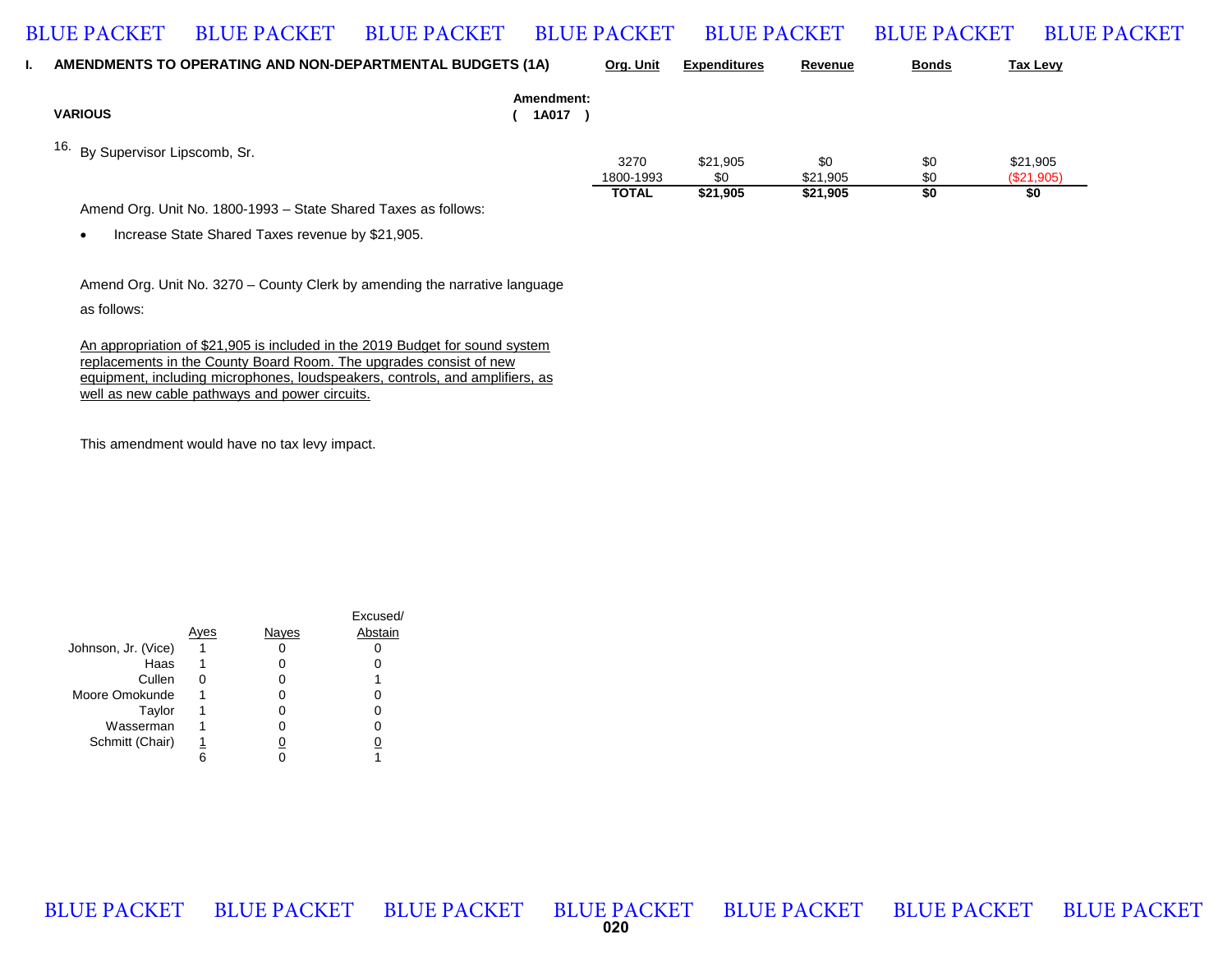| BLUE PACKET        |                                                                   | <b>BLUE PACKET</b>                                                                    | <b>BLUE PACKET</b>                                                                                                                                                                                                                                                                                                                                                                                                                                                                                                         |                     | <b>BLUE PACKET</b> | <b>BLUE PACKET</b>  |                        | <b>BLUE PACKET</b> | <b>BLUE PACKET</b>     |  |
|--------------------|-------------------------------------------------------------------|---------------------------------------------------------------------------------------|----------------------------------------------------------------------------------------------------------------------------------------------------------------------------------------------------------------------------------------------------------------------------------------------------------------------------------------------------------------------------------------------------------------------------------------------------------------------------------------------------------------------------|---------------------|--------------------|---------------------|------------------------|--------------------|------------------------|--|
|                    |                                                                   |                                                                                       | AMENDMENTS TO OPERATING AND NON-DEPARTMENTAL BUDGETS (1A)                                                                                                                                                                                                                                                                                                                                                                                                                                                                  |                     | Org. Unit          | <b>Expenditures</b> | Revenue                | <b>Bonds</b>       | <b>Tax Levy</b>        |  |
| <b>VARIOUS</b>     |                                                                   |                                                                                       |                                                                                                                                                                                                                                                                                                                                                                                                                                                                                                                            | Amendment:<br>1A018 |                    |                     |                        |                    |                        |  |
| 17.                |                                                                   |                                                                                       | By Supervisors Lipscomb Sr., Taylor, Moore Omokunde, and Johnson, Jr.                                                                                                                                                                                                                                                                                                                                                                                                                                                      |                     | 3400<br>1800-1994  | \$0<br>\$0          | (\$15,000)<br>\$15,000 |                    | \$15,000<br>(\$15,000) |  |
|                    |                                                                   | State Exempt Computer Aid as follows:                                                 | Amend Org. Unit No. 3400 - Register of Deeds and Org. Unit No. 1800-1994                                                                                                                                                                                                                                                                                                                                                                                                                                                   |                     | <b>TOTAL</b>       | \$0                 | \$0                    | \$0                | \$0                    |  |
| $\bullet$          |                                                                   |                                                                                       | State Exempt Computer Aid revenue is increased \$15,000 to offset the cost<br>of extending the Free Birth Certificate Program in the Register of Deeds.                                                                                                                                                                                                                                                                                                                                                                    |                     |                    |                     |                        |                    |                        |  |
| language:          |                                                                   |                                                                                       | Amend the narrative for Org. Unit 3400 - Register of Deeds to add the following                                                                                                                                                                                                                                                                                                                                                                                                                                            |                     |                    |                     |                        |                    |                        |  |
|                    | the program.                                                      |                                                                                       | The Free Birth Certificate Program is reauthorized to allow an additional 1,000<br>birth records for voting or youth employment to be distributed. The Register of<br>Deeds shall continue to require that individuals seeking a free birth certificate<br>must complete and sign a form verifying that they meet the criteria for obtaining a<br>free birth certificate. The Register of Deeds is requested to provide a report to the<br>County Board no later than the July 2019 meeting cycle on the status and use of |                     |                    |                     |                        |                    |                        |  |
|                    |                                                                   | This amendment would have no tax levy impact.                                         |                                                                                                                                                                                                                                                                                                                                                                                                                                                                                                                            |                     |                    |                     |                        |                    |                        |  |
|                    |                                                                   | <u>Ayes</u><br><b>Nayes</b>                                                           | Excused/<br>Abstain                                                                                                                                                                                                                                                                                                                                                                                                                                                                                                        |                     |                    |                     |                        |                    |                        |  |
|                    | Johnson, Jr. (Vice)<br>Haas<br>Cullen<br>Moore Omokunde<br>Taylor | $\mathbf 1$<br>0<br>$\mathbf{1}$<br>0<br>$\mathbf 0$<br>0<br>0<br>0<br>$\overline{1}$ | 0<br>0<br>1<br>0<br>0                                                                                                                                                                                                                                                                                                                                                                                                                                                                                                      |                     |                    |                     |                        |                    |                        |  |
|                    | Wasserman<br>Schmitt (Chair)                                      | 0<br>1<br>$\frac{1}{6}$<br><u>0</u><br>0                                              | 0<br>$\overline{0}$                                                                                                                                                                                                                                                                                                                                                                                                                                                                                                        |                     |                    |                     |                        |                    |                        |  |
| <b>BLUE PACKET</b> |                                                                   | <b>BLUE PACKET</b>                                                                    | <b>BLUE PACKET</b>                                                                                                                                                                                                                                                                                                                                                                                                                                                                                                         |                     | <b>BLUE PACKET</b> |                     | <b>BLUE PACKET</b>     | <b>BLUE PACKET</b> | <b>BLUE PACKET</b>     |  |
|                    |                                                                   |                                                                                       |                                                                                                                                                                                                                                                                                                                                                                                                                                                                                                                            |                     | 021                |                     |                        |                    |                        |  |

|                     |      |       | Excused/ |
|---------------------|------|-------|----------|
|                     | Aves | Nayes | Abstain  |
| Johnson, Jr. (Vice) |      |       |          |
| Haas                |      |       |          |
| Cullen              |      |       |          |
| Moore Omokunde      |      |       | 0        |
| Taylor              |      |       |          |
| Wasserman           |      |       |          |
| Schmitt (Chair)     |      |       |          |
|                     |      |       |          |

**I.**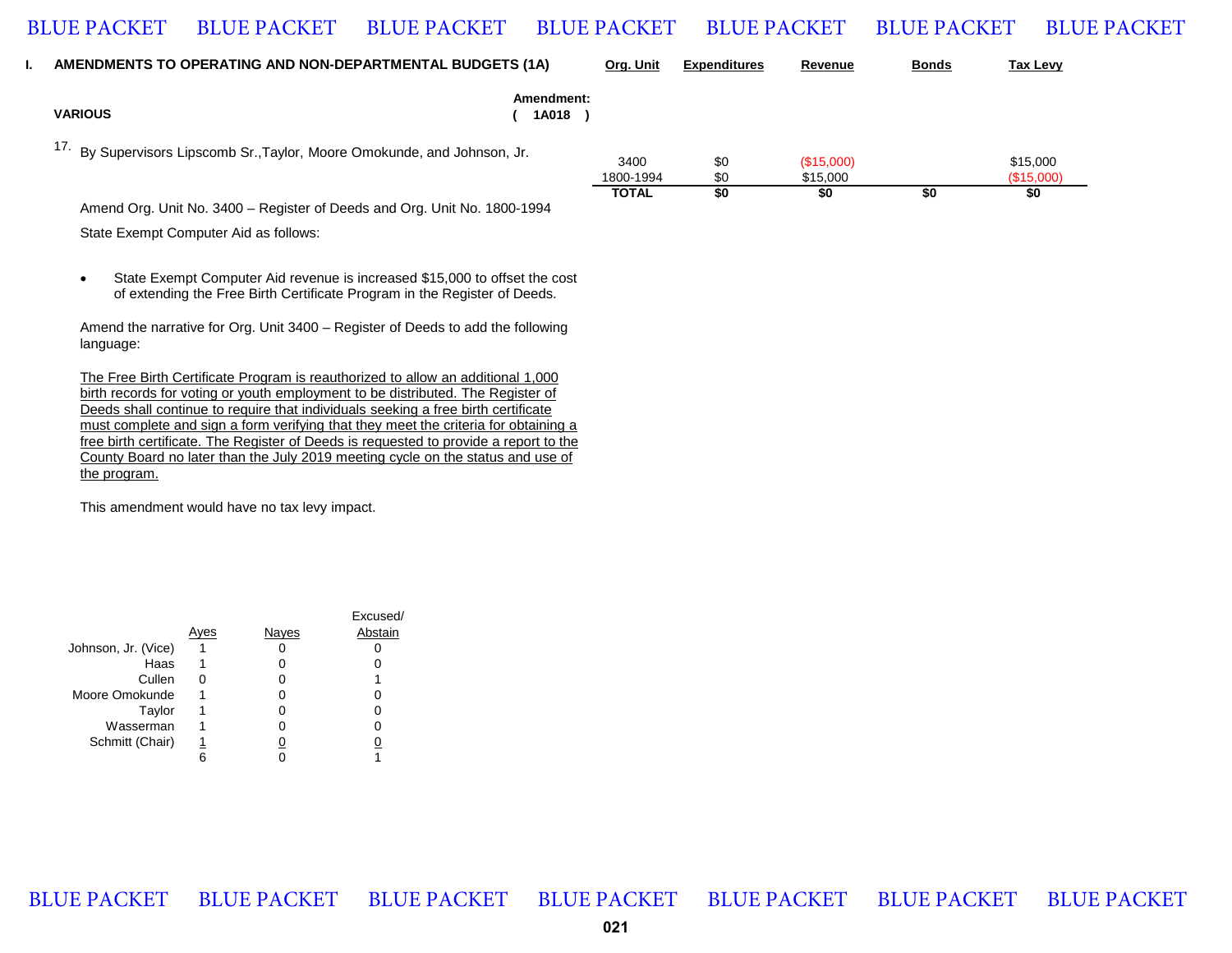| <b>BLUE PACKET</b>                              | <b>BLUE PACKET</b>                                                                                                                                                                                                                                                                                                                                                                                                                                                                                                                                                                                                                                                                                                                                                       | <b>BLUE PACKET</b> |                       | <b>BLUE PACKET</b>           |                          | <b>BLUE PACKET</b>                                | <b>BLUE PACKET</b> |                                                       | <b>BLUE PACKET</b> |
|-------------------------------------------------|--------------------------------------------------------------------------------------------------------------------------------------------------------------------------------------------------------------------------------------------------------------------------------------------------------------------------------------------------------------------------------------------------------------------------------------------------------------------------------------------------------------------------------------------------------------------------------------------------------------------------------------------------------------------------------------------------------------------------------------------------------------------------|--------------------|-----------------------|------------------------------|--------------------------|---------------------------------------------------|--------------------|-------------------------------------------------------|--------------------|
|                                                 | AMENDMENTS TO OPERATING AND NON-DEPARTMENTAL BUDGETS (1A)                                                                                                                                                                                                                                                                                                                                                                                                                                                                                                                                                                                                                                                                                                                |                    |                       | Org. Unit                    | <b>Expenditures</b>      | Revenue                                           | <b>Bonds</b>       | <b>Tax Levy</b>                                       |                    |
| <b>VARIOUS</b>                                  |                                                                                                                                                                                                                                                                                                                                                                                                                                                                                                                                                                                                                                                                                                                                                                          |                    | Amendment:<br>1A019 ) |                              |                          |                                                   |                    |                                                       |                    |
| Moore Omokunde, and Taylor                      | By Supervisors Dimitrijevic, Lipscomb, Sr., Johnson, Jr., Haas, Shea, Nicholson,                                                                                                                                                                                                                                                                                                                                                                                                                                                                                                                                                                                                                                                                                         |                    |                       | 4000<br>9000<br>9960<br>5100 | \$0<br>\$0<br>\$0<br>\$0 | \$490,765<br>\$46,740<br>(\$506,551)<br>\$630,985 |                    | (\$490,765)<br>(\$46,740)<br>\$506,551<br>(\$630,985) |                    |
|                                                 | Amend the Recommended Budget as follows:                                                                                                                                                                                                                                                                                                                                                                                                                                                                                                                                                                                                                                                                                                                                 |                    |                       | 5600<br><b>TOTAL</b>         | \$661,939<br>\$661,939   | \$0<br>\$661,939                                  | $\overline{50}$    | \$661,939<br>\$0                                      |                    |
| $\bullet$                                       | Increase General Transportation Aid revenue in the Office of the Sheriff<br>(\$490,765), Department of Transportation - Highway (\$630,985), and the<br>Department of Parks, Recreation, and Culture (\$46,740) by a total of<br>\$1,168,490. Provide \$661,939 to the Department of Transportation -<br>Transit to extend a modified version of Route 57 after the elimination of<br>Route 61 through August 2019. (Route 6 and 61 were funded with a non-tax<br>levy source of funds in 2018). Reduce the Contribution from the Debt<br>Service Reserve by \$506,551.                                                                                                                                                                                                  |                    |                       |                              |                          |                                                   |                    |                                                       |                    |
|                                                 | Amend the narrative in Org. Unit 5600 - DOT Transit as follows:                                                                                                                                                                                                                                                                                                                                                                                                                                                                                                                                                                                                                                                                                                          |                    |                       |                              |                          |                                                   |                    |                                                       |                    |
| <b>Operational Changes</b><br>service for 2019: | Despite significant administrative changes and cost savings, the budget also<br>includes modifications of transit services with low ridership and higher than<br>average costs per passenger. Fixed-route service levels will decrease by less<br>than 3% from 2018 levels. Most of this decrease results from the elimination of<br>the Zoo Interchange litigation settlement bus hours as approved in the 2018<br>adopted transit budget. Modifications of routes and trip eliminations proposed for<br>2019, as follows, account for less than 1% of the decrease in bus hours of                                                                                                                                                                                     |                    |                       |                              |                          |                                                   |                    |                                                       |                    |
| $\bullet$                                       | In December 2018 non-tax levy funding for Routes 6 and 61 was depleted<br>and those routes are eliminated for 2019. As proposed by Milwaukee<br>County Transit System (MCTS) officials in File No. 18-641, Routes 57 and<br>22 will be modified in 2019 to cover the service area of Route 61. An<br>additional appropriation of \$661,939 is provided to allow the 57 Route to<br>continue to provide service into Waukesha County to help connect people<br>to jobs as a designated JobLines route. Funding is sufficient to provide the<br>inter-county portion of the modified routes though August 2019.                                                                                                                                                            |                    |                       |                              |                          |                                                   |                    |                                                       |                    |
|                                                 | It is the policy of Milwaukee County to seek additional State funding to<br>allow the transit service between Waukesha and Milwaukee Counties to<br>continue after August 2019. The State paid more than \$13 million to help<br>settle a lawsuit that, among other things, alleged the Zoo Interchange<br>Expansion Project discriminated against communities of color by not<br>including public transit improvements. Governmental Affairs staff will<br>communicate to State policymakers the need for non-tax levy funding to<br>continue inter-county transit service to connect workers with jobs. In<br>addition, Government Affairs staff shall discuss with Waukesha County<br>officials opportunities to share in the cost of providing this transit service. |                    |                       |                              |                          |                                                   |                    |                                                       |                    |
| <b>BLUE PACKET</b>                              | <b>BLUE PACKET</b>                                                                                                                                                                                                                                                                                                                                                                                                                                                                                                                                                                                                                                                                                                                                                       | <b>BLUE PACKET</b> |                       | <b>BLUEOPACKET</b>           |                          | <b>BLUE PACKET</b>                                | <b>BLUE PACKET</b> |                                                       | <b>BLUE PACKE</b>  |

## *Operational Changes*

**I.**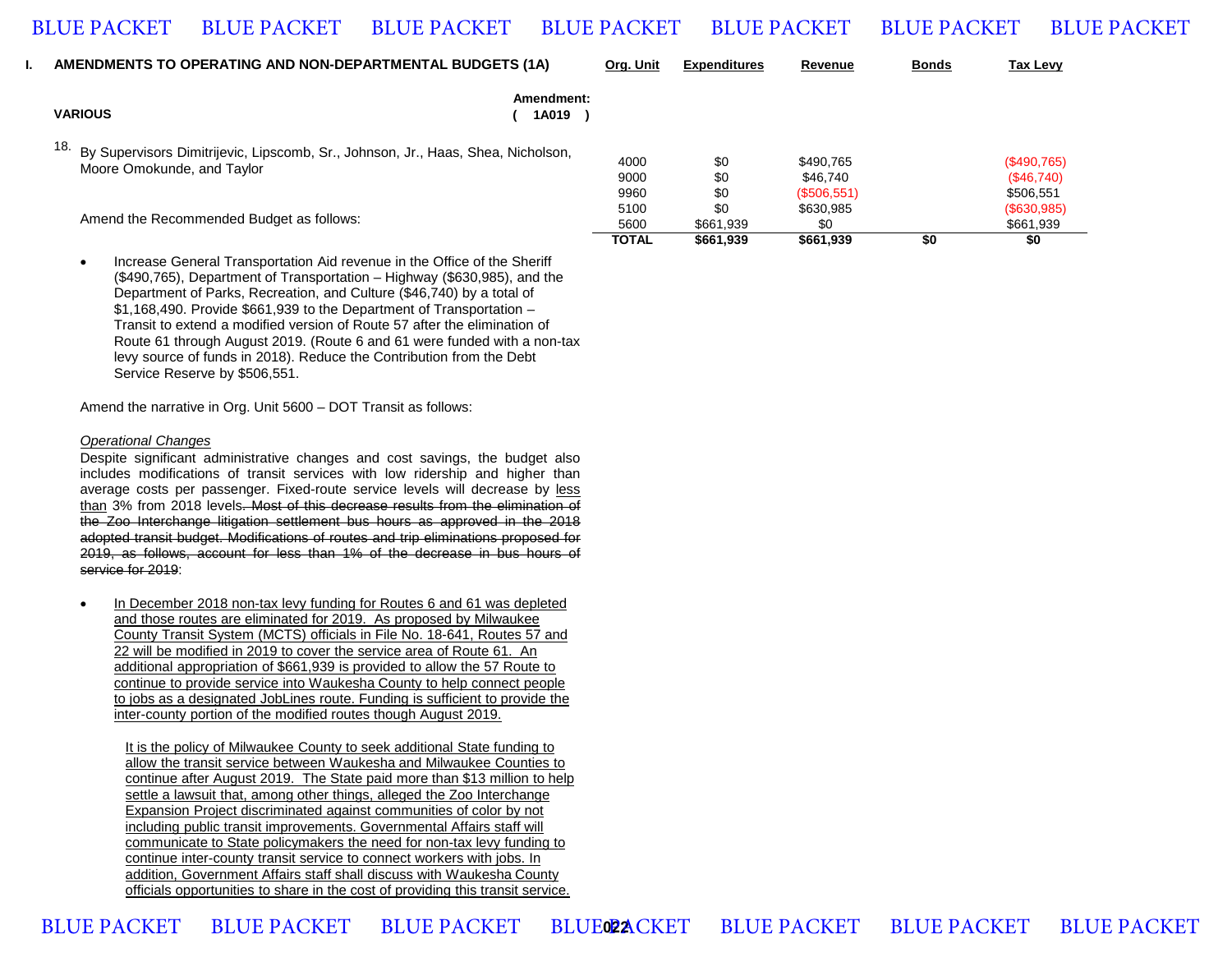### **I. AMENDMENTS TO OPERATING AND NON-DEPARTMENTAL BUDGETS (1A) Org. Unit Expenditures Revenue Bonds Tax Levy**

## DEBT SERVICE CONTRIBUTIONS

## Reserve for County Bonds (4703)

| <b>BLUE PACKET</b>                                                                                |                                                                            | <b>BLUE PACKET</b>                                   | <b>BLUE PACKET</b>                                                                                                                                                                                                                                                                                                                                                                                                                                                                                                              | <b>BLUE PACKET</b>                                     | <b>BLUE PACKET</b>                    | <b>BLUE PACKET</b>      | <b>BLUE PACKET</b> |
|---------------------------------------------------------------------------------------------------|----------------------------------------------------------------------------|------------------------------------------------------|---------------------------------------------------------------------------------------------------------------------------------------------------------------------------------------------------------------------------------------------------------------------------------------------------------------------------------------------------------------------------------------------------------------------------------------------------------------------------------------------------------------------------------|--------------------------------------------------------|---------------------------------------|-------------------------|--------------------|
|                                                                                                   |                                                                            |                                                      | AMENDMENTS TO OPERATING AND NON-DEPARTMENTAL BUDGETS (1A)                                                                                                                                                                                                                                                                                                                                                                                                                                                                       | Org. Unit                                              | <b>Expenditures</b><br><b>Revenue</b> | <b>Bonds</b>            | <b>Tax Levy</b>    |
|                                                                                                   |                                                                            | regional transit through public-private partnership. | GovernmentAffairs staff shall also engage groups supportive of the<br>JobLines including, but not limited to, the Black Health Coalition of<br>Wisconsin (BHCW) and the Milwaukee Inner-City Congregations Allied for<br>Hope (MICAH), in the effort to secure funding to continue the service.<br>Governmental Affairs staff shall also communicate with groups such as<br>the Regional Transit Leadership Council that are dedicated to advancing<br>The Director of Transportation, working in conjunction with the Managing |                                                        |                                       |                         |                    |
|                                                                                                   |                                                                            | Waukesha County after August 2019.                   | Director of MCTS and Governmental Affairs staff, will provide a report to<br>the County Board no later than the July 2019 meeting cycle on efforts to<br>secure a non-tax levy source of funds to continue the service into                                                                                                                                                                                                                                                                                                     |                                                        |                                       |                         |                    |
| follows:                                                                                          |                                                                            |                                                      | Amend the narrative in Org. Unit No. 9960 - General County Debt Service as                                                                                                                                                                                                                                                                                                                                                                                                                                                      |                                                        |                                       |                         |                    |
| DEBT SERVICE CONTRIBUTIONS<br>Reserve for County Bonds (4703)                                     |                                                                            |                                                      |                                                                                                                                                                                                                                                                                                                                                                                                                                                                                                                                 |                                                        |                                       |                         |                    |
| Adopted Budget.                                                                                   |                                                                            |                                                      | The 2019 contribution from the Reserve for County Bonds is \$3,854,104<br>\$3,347,553, which is a decrease of \$2,700,606 \$3,207,157 compared to the 2018                                                                                                                                                                                                                                                                                                                                                                      |                                                        |                                       |                         |                    |
| This amendment would have no tax levy impact.                                                     |                                                                            |                                                      |                                                                                                                                                                                                                                                                                                                                                                                                                                                                                                                                 |                                                        |                                       |                         |                    |
| Johnson, Jr. (Vice)<br>Haas<br>Cullen<br>Moore Omokunde<br>Taylor<br>Wasserman<br>Schmitt (Chair) | <u>Ayes</u><br>$\mathbf{1}$<br>$\mathbf{1}$<br>$\mathbf 0$<br>$\mathbf{1}$ | <b>Nayes</b><br>0<br>0<br>0<br>0<br>0<br>0           | Excused/<br><b>Abstain</b><br>0<br>0<br>0<br>0<br>0<br>$\underline{0}$                                                                                                                                                                                                                                                                                                                                                                                                                                                          | Amendment:<br>1A019 )                                  |                                       |                         |                    |
|                                                                                                   | 6                                                                          | $\overline{0}$<br>0                                  | $\mathbf{1}$                                                                                                                                                                                                                                                                                                                                                                                                                                                                                                                    |                                                        |                                       |                         |                    |
|                                                                                                   |                                                                            |                                                      |                                                                                                                                                                                                                                                                                                                                                                                                                                                                                                                                 | BLUE PACKET BLUE PACKET BLUE PACKET BLUE PACKET<br>023 |                                       | BLUE PACKET BLUE PACKET | <b>BLUE PACKET</b> |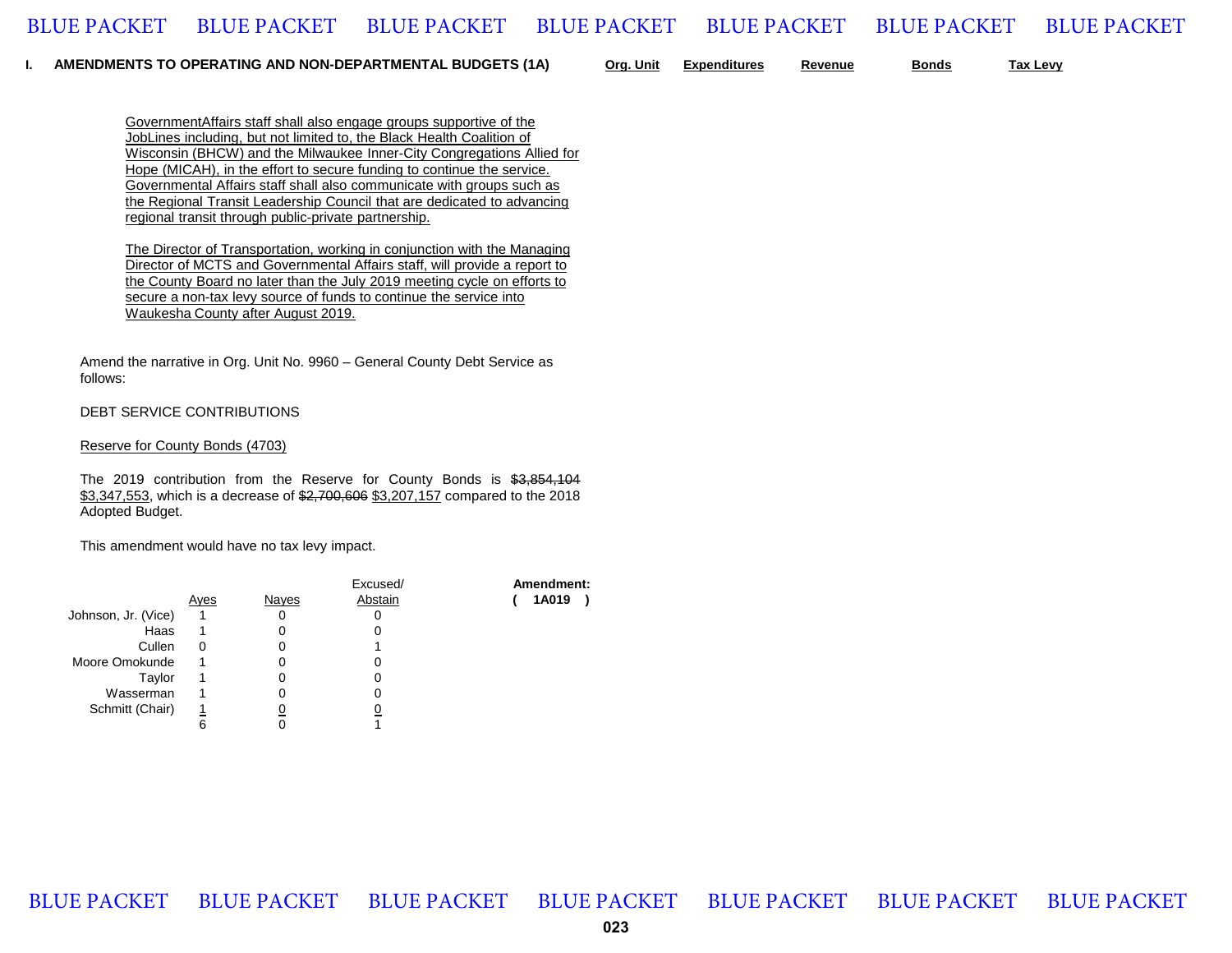**This Page Intentionally Left Blank** 

BLUE PACKET BLUE PACKET BLUE PACKET BLUE PACKET BLUE PACKET BLUE PACKET BLUE PACKET BLUE PACKET BLUE PACKET BLUE PACKET BLUE PACKET BLUE PACKET BLUE PACKET BLUE PACKET BLUE PACKET BLUE PACKET BLUE PACKET BLUE PACKET BLUE P BLUE PACKET BLUE PACKET BLUE PACKET BLUE PACKET BLUE PACKET BLUE PACKET BLUE PACKET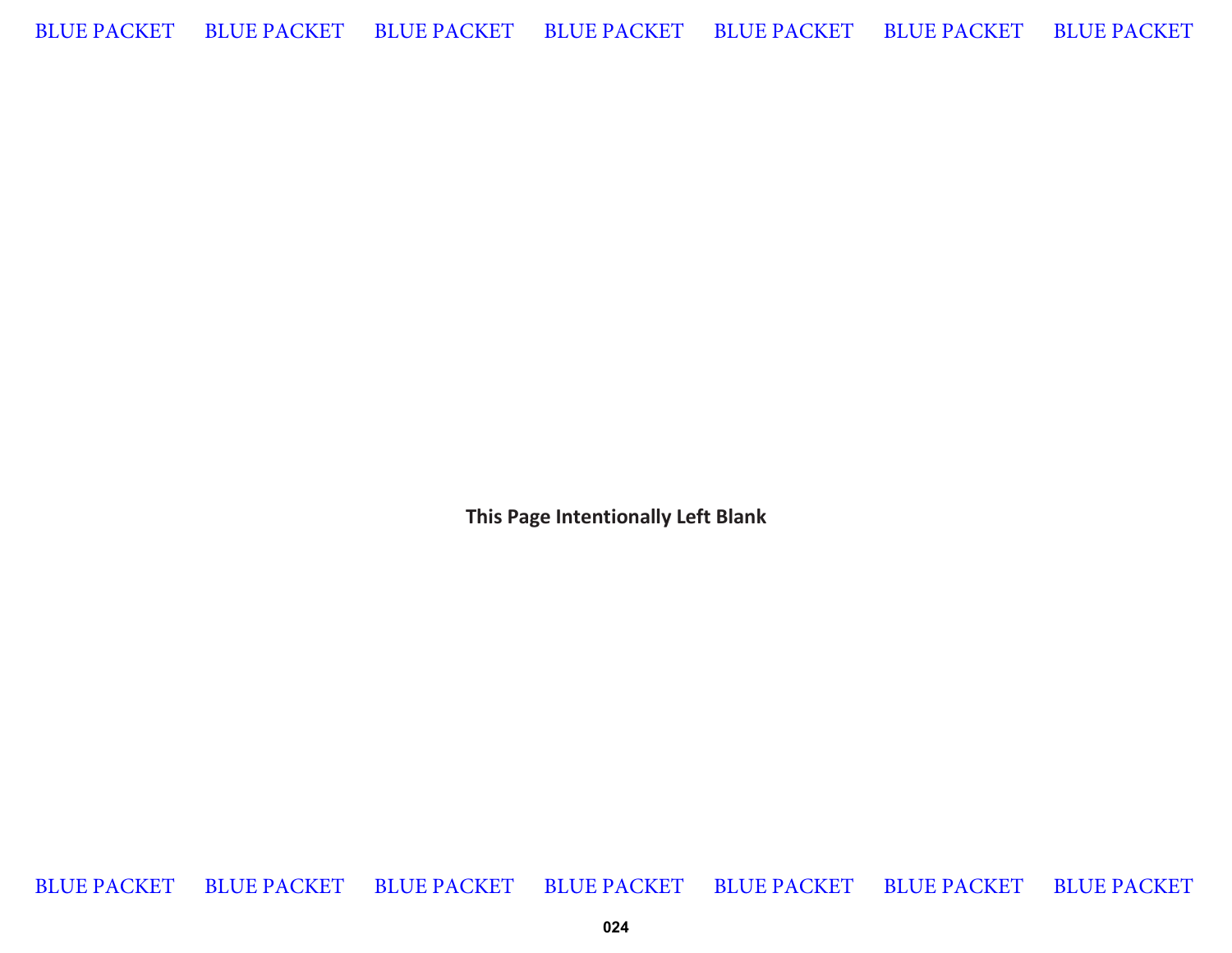| Ш. | AMENDMENTS TO OPERATING AND NON-DEPARTMENTAL BUDGETS (1C) |                     | Org. Unit    | <b>Expenditures</b> | Revenue | <b>Bonds</b> | <b>Tax Levy</b> |
|----|-----------------------------------------------------------|---------------------|--------------|---------------------|---------|--------------|-----------------|
|    | 1950 – Employee Fringe Benefits                           | Amendment:<br>1C001 |              |                     |         |              |                 |
|    | By Supervisor Wasserman                                   |                     | 1950         | \$0                 | \$0     | \$0          | \$0             |
|    |                                                           |                     | <b>TOTAL</b> | \$0                 | \$0     | \$0          | \$0             |

Amend Org. Unit No. 1950 – Employee Fringe Benefits as follows:

In 2019, the following minor health care plan design changes are included:

 $\bullet$  Increase of The co-pay for emergency room visits remains at \$200. To ensure that individuals who need emergency care do not have an incentive to avoid the emergency room, the entire co-pay is waived if the individual is admitted. The Director of Employee Benefits, working in conjunction with United Health Care, shall develop educational materials to make employees aware of less costly alternatives (e.g. Urgent Care/Walk-in clinics or primary physician) to help them make the proper health care decisions.

This amendment would have no tax levy impact.

|                     |      |       | Excused/ |
|---------------------|------|-------|----------|
|                     | Aves | Nayes | Abstain  |
| Johnson, Jr. (Vice) |      |       |          |
| Haas                |      |       |          |
| Cullen              |      |       |          |
| Moore Omokunde      |      |       |          |
| Taylor              |      |       |          |
| Wasserman           |      |       |          |
| Schmitt (Chair)     |      |       |          |
|                     |      |       |          |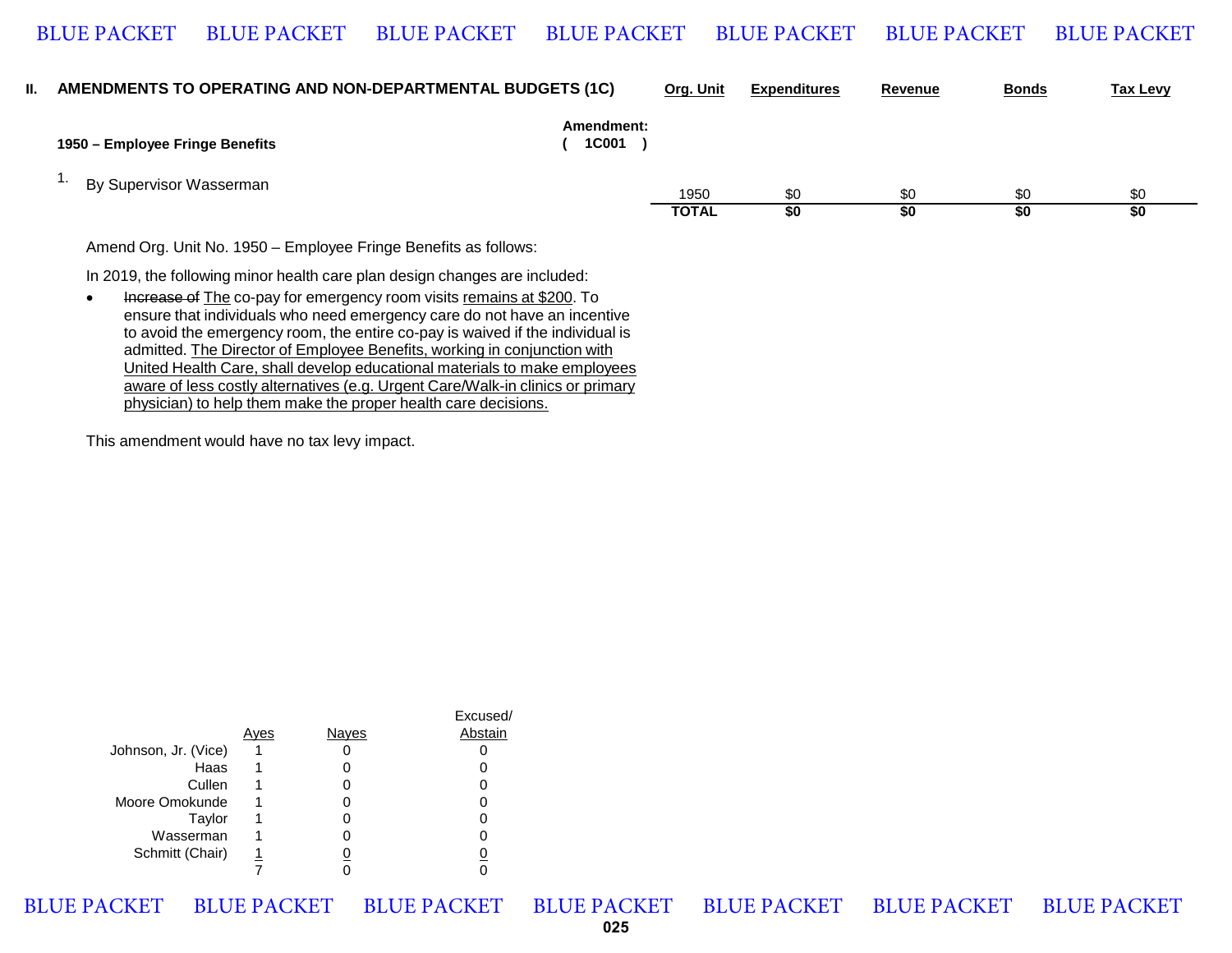|    | <b>BLUE PACKET</b>                                                                                                               |                                                                                  | <b>BLUE PACKET</b>                                 | <b>BLUE PACKET</b>                                                                                                                                                                                                                                                                                                                                                                                                                                                                               | <b>BLUE PACKET</b>        |                      | <b>BLUE PACKET</b>     | <b>BLUE PACKET</b>     |                        | <b>BLUE PACKET</b>     |
|----|----------------------------------------------------------------------------------------------------------------------------------|----------------------------------------------------------------------------------|----------------------------------------------------|--------------------------------------------------------------------------------------------------------------------------------------------------------------------------------------------------------------------------------------------------------------------------------------------------------------------------------------------------------------------------------------------------------------------------------------------------------------------------------------------------|---------------------------|----------------------|------------------------|------------------------|------------------------|------------------------|
| Ш. |                                                                                                                                  |                                                                                  |                                                    | AMENDMENTS TO OPERATING AND NON-DEPARTMENTAL BUDGETS (1C)                                                                                                                                                                                                                                                                                                                                                                                                                                        |                           | Org. Unit            | <b>Expenditures</b>    | Revenue                | <b>Bonds</b>           | <b>Tax Levy</b>        |
|    | 1950 - Employee Fringe Benefits                                                                                                  |                                                                                  |                                                    |                                                                                                                                                                                                                                                                                                                                                                                                                                                                                                  | Amendment:<br>$1C002$ )   |                      |                        |                        |                        |                        |
|    | 2.<br>By Supervisor Wasserman                                                                                                    |                                                                                  |                                                    |                                                                                                                                                                                                                                                                                                                                                                                                                                                                                                  |                           | 1950<br><b>TOTAL</b> | \$0<br>$\overline{50}$ | \$0<br>$\overline{50}$ | \$0<br>$\overline{50}$ | \$0<br>$\overline{50}$ |
|    | Add the following narrative language:<br>addition to the current plan) in 2020.<br>This amendment would have no tax levy impact. |                                                                                  |                                                    | Amend Org. Unit No. 1950 - Employee & Retiree Fringe Benefits as follows:<br>The Director of Employee Benefits, working in conjunction with United Health<br>Care, health care consultants, and Office of the Comptroller, shall study the<br>feasibility of offering a high deductible health care plan to eligible employees<br>and retirees. The study shall include a fiscal estimate and the steps needed to<br>implement a high deductible health care plan (either as a stand-alone or in |                           |                      |                        |                        |                        |                        |
|    | Johnson, Jr. (Vice)<br>Moore Omokunde<br>Schmitt (Chair)                                                                         | <b>Ayes</b><br>0<br>Haas<br>Cullen<br>Taylor<br>Wasserman<br>$\overline{1}$<br>6 | <b>Nayes</b><br>1<br>0<br>0<br>0<br>$\overline{0}$ | Excused/<br>Abstain<br>0<br>0<br>0<br>0<br>0<br>0<br>$\overline{0}$<br>$\Omega$                                                                                                                                                                                                                                                                                                                                                                                                                  |                           |                      |                        |                        |                        |                        |
|    | <b>BLUE PACKET</b>                                                                                                               |                                                                                  | <b>BLUE PACKET</b>                                 | <b>BLUE PACKET</b>                                                                                                                                                                                                                                                                                                                                                                                                                                                                               | <b>BLUE PACKET</b><br>026 |                      | <b>BLUE PACKET</b>     | <b>BLUE PACKET</b>     |                        | <b>BLUE PACKET</b>     |

|                     |      |       | Excused/ |
|---------------------|------|-------|----------|
|                     | Ayes | Nayes | Abstain  |
| Johnson, Jr. (Vice) |      |       |          |
| Haas                |      |       |          |
| Cullen              |      |       |          |
| Moore Omokunde      |      |       |          |
| Taylor              |      |       |          |
| Wasserman           |      |       |          |
| Schmitt (Chair)     |      |       |          |
|                     |      |       |          |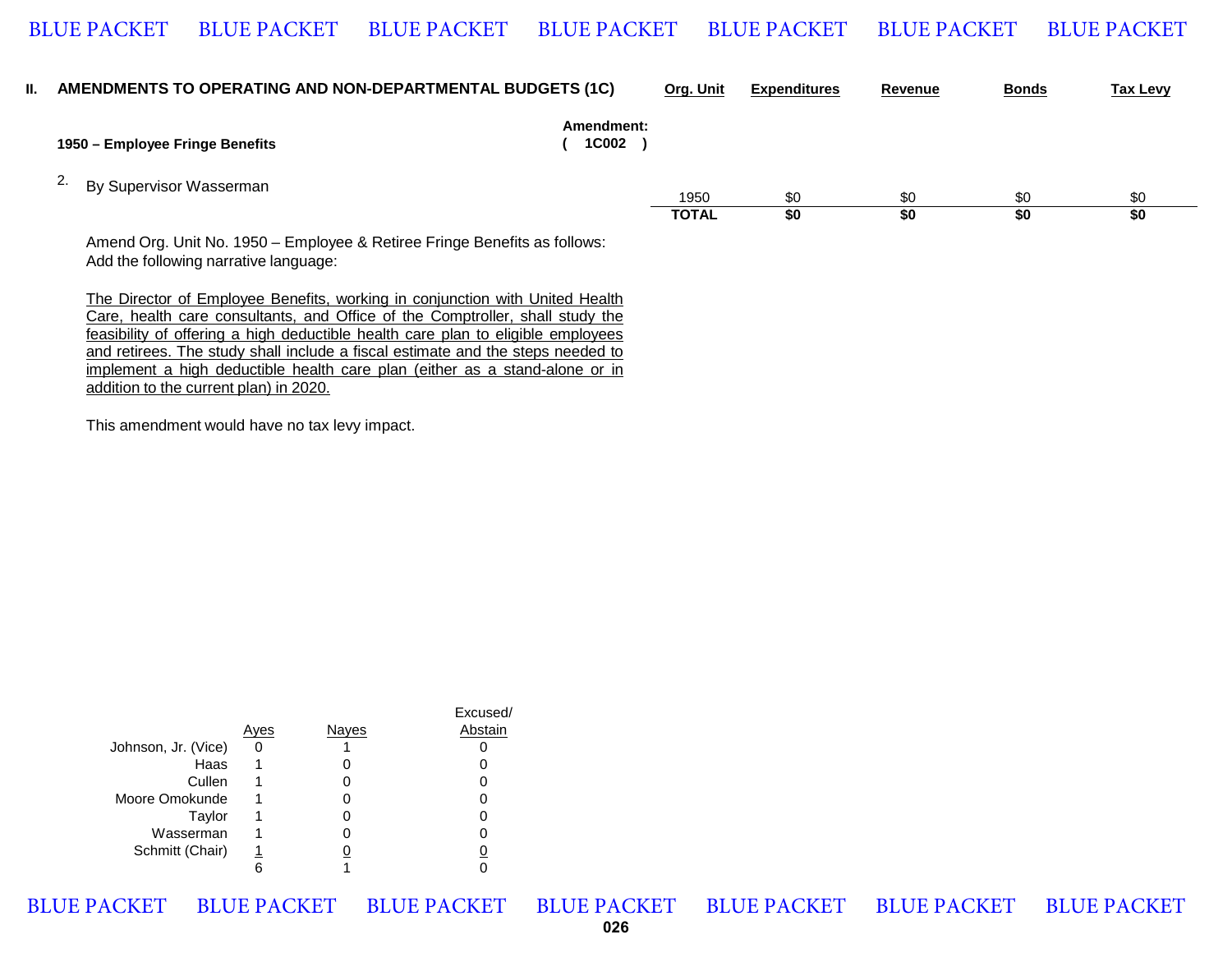# BLUE PACKET BLUE PACKET BLUE PACKET BLUE PACKET BLUE PACKET BLUE PACKET BLUE PACKET

| III. | <b>AMENDMENTS TO CAPITAL BUDGET (1B)</b>                           | Org. Unit           | <b>Expenditures</b>        | Revenue    | <b>Bonds</b> | <b>Tax Levy</b> |            |
|------|--------------------------------------------------------------------|---------------------|----------------------------|------------|--------------|-----------------|------------|
|      | <b>VARIOUS</b>                                                     | Amendment:<br>1B001 |                            |            |              |                 |            |
|      | By Supervisor Weishan, Jr.<br>. .                                  |                     |                            |            |              |                 |            |
|      | Amend Org. Unit No. 1940-1945 - Appropriation for Contingencies as |                     | 1940-1945<br><b>WO-NEW</b> | \$0<br>\$0 | \$0<br>\$0   | \$0<br>\$0      | \$0<br>\$0 |
|      | follows:                                                           |                     | <b>TOTAL</b>               | \$0        | \$0          | \$0             | \$0        |

Transfer \$200,000 from the Unallocated Appropriation for Contingencies to an Allocated Contingency account within the same Org. Unit.

Amend the narrative as follows:

The Allocated Contingency account within the Appropriation for Contingencies contains \$200,000 that is earmarked for new capital improvement project WO-War Memorial Center Memorial Hall Renovations. The Executive Director of the War Memorial Center, working in conjunction with the Director of Architecture, Engineering & Environmental Services, may request the County Board to provide the funds after approval of the project scope.

Amend the 2019 Recommended Capital Improvements Budget to create New Project WO – WMC Memorial Hall Renovations as follows:

## **WMC Memorial Hall**

 An allocation of \$200,000 is earmarked in the Allocated Contingencyaccount of the Appropriation for Contingencies to cover expenses related to the renovation of the Memorial Hall at the War Memorial Center. The total project cost is estimated at \$1.8 million. TheExecutive Director of the War Memorial Center, working in conjunction with the Director of Architecture, Engineering & Environmental Services, mayrequest the County Board to provide the funds after review of the<br>project plan and approval of the expanses to be rejurbured by the project plan and approval of the expenses to be reimbursed by the County.

Any surplus appropriations available upon completion of an approved project must be lapsed at year-end. Surplus appropriation shall not be used to expand an approved project scope without the approval of the County Board of Supervisors and the County Executive.

## **Staffing Plan**

The War Memorial is responsible for project management.

**027**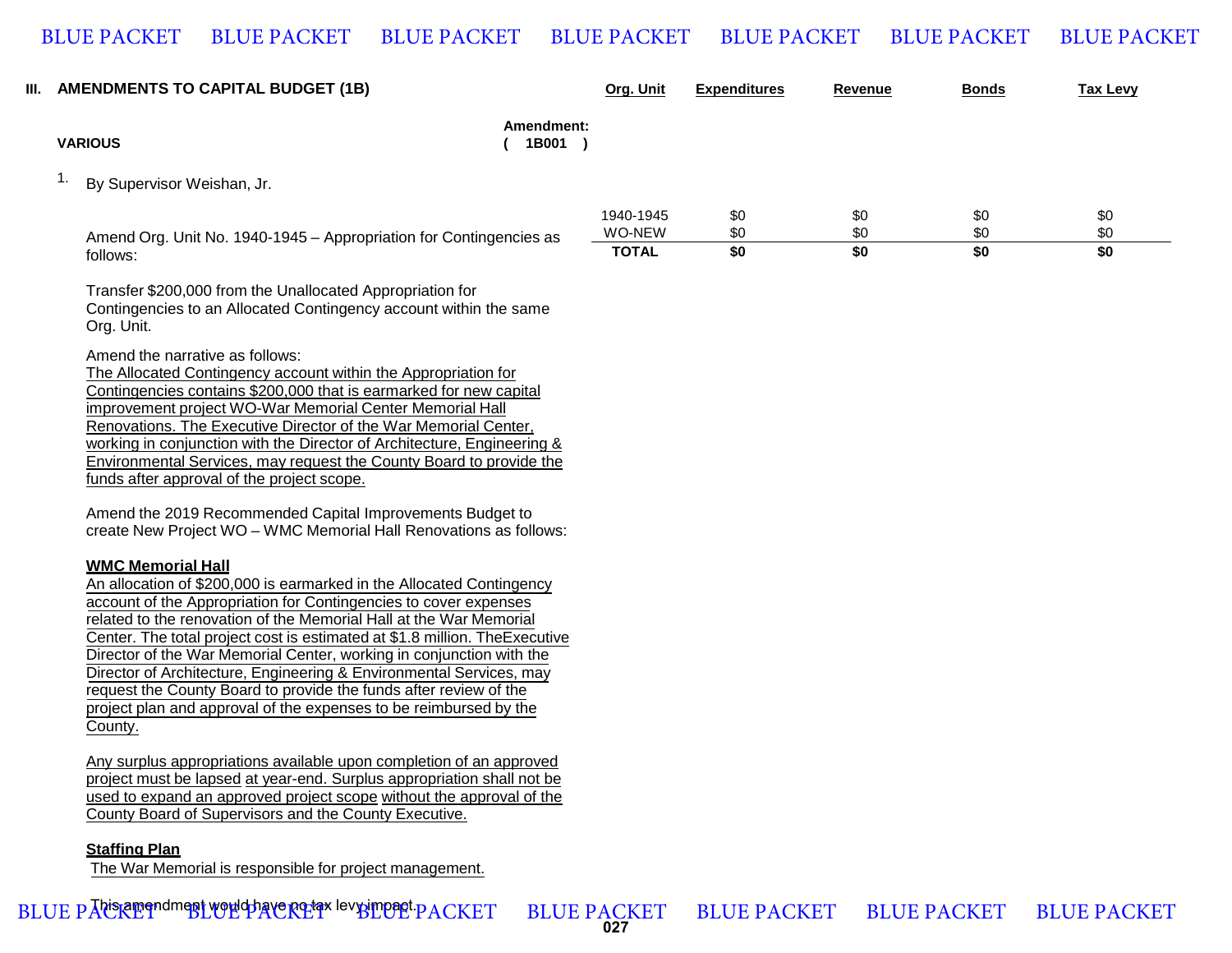## **III. AMENDMENTS TO CAPITAL BUDGET (1B) Org. Unit Expenditures Revenue Bonds Tax Levy**

| BLUE PACKET BLUE PACKET BLUE PACKET                                                               |                                                                                                                           |                                                                                                          |                                                                                                                           |                       | <b>BLUE PACKET</b> |                     |         | BLUE PACKET BLUE PACKET | <b>BLUE PACKET</b>                              |
|---------------------------------------------------------------------------------------------------|---------------------------------------------------------------------------------------------------------------------------|----------------------------------------------------------------------------------------------------------|---------------------------------------------------------------------------------------------------------------------------|-----------------------|--------------------|---------------------|---------|-------------------------|-------------------------------------------------|
| <b>AMENDMENTS TO CAPITAL BUDGET (1B)</b>                                                          |                                                                                                                           |                                                                                                          |                                                                                                                           |                       | Org. Unit          | <b>Expenditures</b> | Revenue | <b>Bonds</b>            | <b>Tax Levy</b>                                 |
| Johnson, Jr. (Vice)<br>Haas<br>Cullen<br>Moore Omokunde<br>Taylor<br>Wasserman<br>Schmitt (Chair) | <b>Ayes</b><br>$\mathbf{1}$<br>$\mathbf{1}$<br>$\mathbf{1}$<br>$\mathbf{1}$<br>$\mathbf{1}$<br>$\pmb{0}$<br>$\frac{1}{6}$ | <b>Nayes</b><br>0<br>0<br>0<br>$\pmb{0}$<br>$\pmb{0}$<br>$\mathbf{1}$<br>$\underline{0}$<br>$\mathbf{1}$ | Excused/<br>Abstain<br>$\pmb{0}$<br>$\pmb{0}$<br>$\pmb{0}$<br>${\bf 0}$<br>$\pmb{0}$<br>$\boldsymbol{0}$<br>$\frac{0}{0}$ | Amendment:<br>(1B001) |                    |                     |         |                         |                                                 |
|                                                                                                   |                                                                                                                           |                                                                                                          |                                                                                                                           |                       |                    |                     |         |                         |                                                 |
| LUE PACKET BLUE PACKET BLUE PACKET                                                                |                                                                                                                           |                                                                                                          |                                                                                                                           |                       |                    |                     |         |                         | BLUE PACKET BLUE PACKET BLUE PACKET BLUE PACKET |
|                                                                                                   |                                                                                                                           |                                                                                                          |                                                                                                                           |                       | 028                |                     |         |                         |                                                 |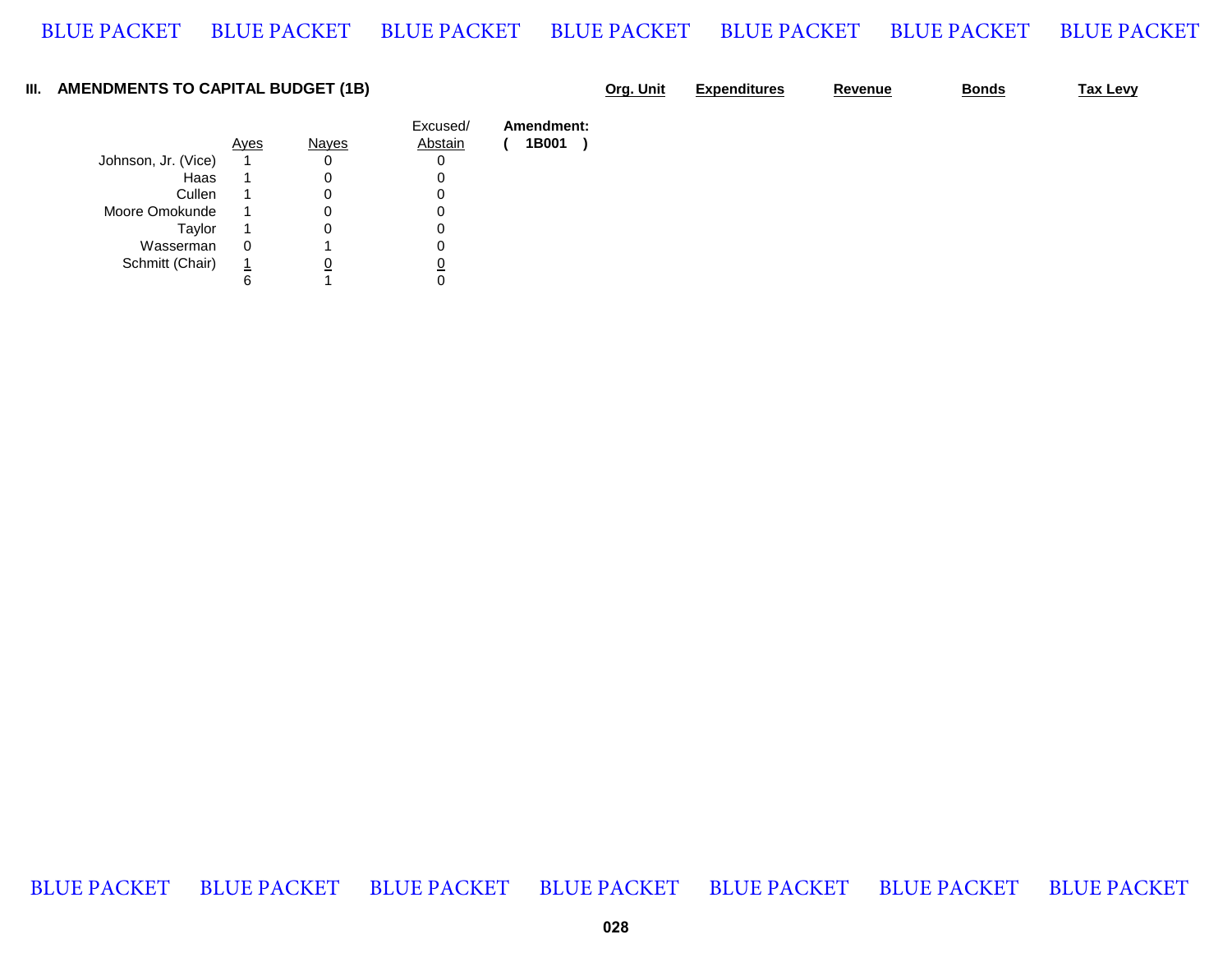| <b>BLUE PACKET</b>       | <b>BLUE PACKET</b>                                                                                                                                                                                                                                                                                                                                                                                                                                                                                          | <b>BLUE PACKET</b> |                       | <b>BLUE PACKET</b>        | <b>BLUE PACKET</b>  |                | <b>BLUE PACKET</b> | <b>BLUE PACKET</b> |
|--------------------------|-------------------------------------------------------------------------------------------------------------------------------------------------------------------------------------------------------------------------------------------------------------------------------------------------------------------------------------------------------------------------------------------------------------------------------------------------------------------------------------------------------------|--------------------|-----------------------|---------------------------|---------------------|----------------|--------------------|--------------------|
|                          | I. AMENDMENTS TO CAPITAL BUDGET (1B)                                                                                                                                                                                                                                                                                                                                                                                                                                                                        |                    |                       | Org. Unit                 | <b>Expenditures</b> | <u>Revenue</u> | <b>Bonds</b>       | <b>Tax Levy</b>    |
| <b>Capital Narrative</b> |                                                                                                                                                                                                                                                                                                                                                                                                                                                                                                             |                    | Amendment:<br>1B002 ) |                           |                     |                |                    |                    |
| 2.                       | By Supervisors Lipscomb, Sr. and Haas                                                                                                                                                                                                                                                                                                                                                                                                                                                                       |                    |                       | Capital<br>Narrative      | \$0                 | \$0            | \$0                | \$0                |
| language as follows:     | Amend the Recommended Capital Improvement Budget Introduction<br>(Page 5-6) related to the Annual Bond Limit by adding narrative                                                                                                                                                                                                                                                                                                                                                                            |                    |                       | <b>TOTAL</b>              | \$0                 | \$0            | $\overline{50}$    | \$0                |
| should be updated.       | The Comptroller, working in conjunction with the Department of<br>Administrative Services - Performance, Strategy and Budget (DAS-<br>PSB) and others deemed necessary to inform, shall study the (self-<br>imposed) bonding limit that was implemented in 2003 to determine if it                                                                                                                                                                                                                          |                    |                       |                           |                     |                |                    |                    |
|                          | A recommendation by the County Executive, for example, to reserve<br>\$23.8 million in 2020 for a new Forensic Science Center would require<br>more than one-half of the projected annual bonding limit.                                                                                                                                                                                                                                                                                                    |                    |                       |                           |                     |                |                    |                    |
|                          | Staff should examine capital improvement needs, including the County's<br>Five Year Capital Improvements Plan, reports submitted to the Capital<br>Improvement Committee (CIC) and reports from the Wisconsin Policy<br>Forum assessing the County's infrastructure. These needs include, but<br>are not limited to, maintaining current buildings, building a new criminal<br>courthouse to replace the Safety Building, repairing roadways and<br>bridges, and stemming the deferral of park maintenance. |                    |                       |                           |                     |                |                    |                    |
|                          | Staff should also examine the potential impacts to the County's bond<br>ratings and the County's financial forecast along with the County's<br>capacity to complete capital projects, and any other issues that may<br>result from updating the current self-imposed bonding cap.                                                                                                                                                                                                                           |                    |                       |                           |                     |                |                    |                    |
| 2019 meeting cycle.      | A report, including a fiscal analysis of alternative bonding limits, shall be<br>provided to the County Board for consideration no later than the July                                                                                                                                                                                                                                                                                                                                                      |                    |                       |                           |                     |                |                    |                    |
|                          | This amendment would have no tax levy impact.                                                                                                                                                                                                                                                                                                                                                                                                                                                               |                    |                       |                           |                     |                |                    |                    |
| <b>BLUE PACKET</b>       | <b>BLUE PACKET</b>                                                                                                                                                                                                                                                                                                                                                                                                                                                                                          | <b>BLUE PACKET</b> |                       | <b>BLUE PACKET</b><br>029 | <b>BLUE PACKET</b>  |                | <b>BLUE PACKET</b> | <b>BLUE PACKET</b> |

**III.**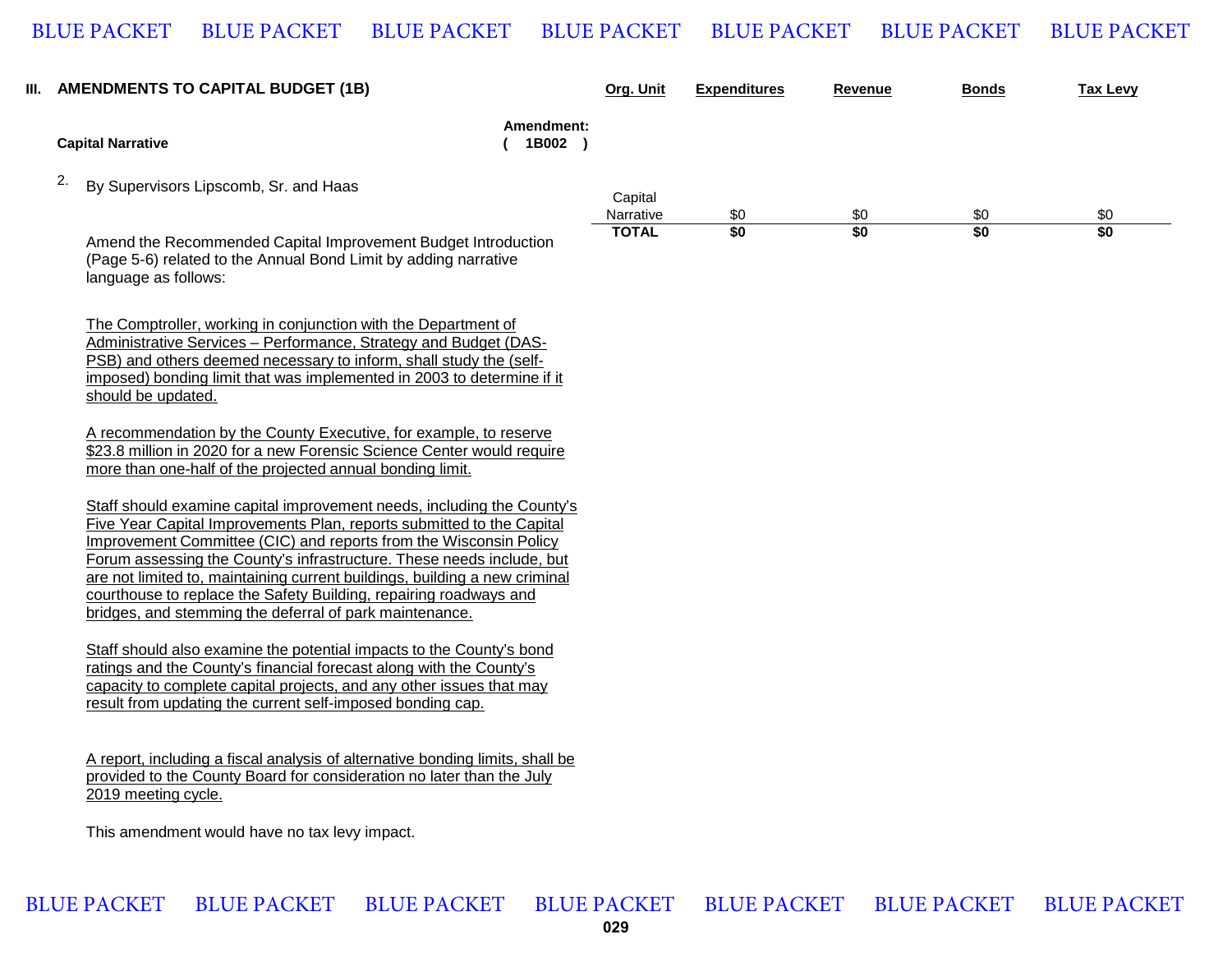## **III. AMENDMENTS TO CAPITAL BUDGET (1B) Org. Unit Expenditures Revenue Bonds Tax Levy**

| BLUE PACKET                                                                                       |                                                                                                                             |                                                                                                       | BLUE PACKET BLUE PACKET                                                                                    |                       | <b>BLUE PACKET</b> | <b>BLUE PACKET</b>  |         | <b>BLUE PACKET</b>                                                                  | <b>BLUE PACKET</b> |
|---------------------------------------------------------------------------------------------------|-----------------------------------------------------------------------------------------------------------------------------|-------------------------------------------------------------------------------------------------------|------------------------------------------------------------------------------------------------------------|-----------------------|--------------------|---------------------|---------|-------------------------------------------------------------------------------------|--------------------|
| <b>AMENDMENTS TO CAPITAL BUDGET (1B)</b>                                                          |                                                                                                                             |                                                                                                       |                                                                                                            |                       | Org. Unit          | <b>Expenditures</b> | Revenue | <b>Bonds</b>                                                                        | <b>Tax Levy</b>    |
| Johnson, Jr. (Vice)<br>Haas<br>Cullen<br>Moore Omokunde<br>Taylor<br>Wasserman<br>Schmitt (Chair) | <b>Ayes</b><br>$\mathbf{1}$<br>$\mathbf{1}$<br>$\mathbf{1}$<br>$\mathbf{1}$<br>$\mathbf{1}$<br>$\mathbf 1$<br>$\frac{1}{7}$ | <b>Nayes</b><br>$\mathbf 0$<br>$\pmb{0}$<br>0<br>$\pmb{0}$<br>$\pmb{0}$<br>$\pmb{0}$<br>$\frac{0}{0}$ | Excused/<br>Abstain<br>0<br>$\pmb{0}$<br>$\pmb{0}$<br>$\pmb{0}$<br>$\pmb{0}$<br>$\pmb{0}$<br>$\frac{0}{0}$ | Amendment:<br>(1B002) |                    |                     |         |                                                                                     |                    |
|                                                                                                   |                                                                                                                             |                                                                                                       |                                                                                                            |                       |                    |                     |         |                                                                                     |                    |
|                                                                                                   |                                                                                                                             |                                                                                                       |                                                                                                            |                       |                    |                     |         | BLUE PACKET BLUE PACKET BLUE PACKET BLUE PACKET BLUE PACKET BLUE PACKET BLUE PACKET |                    |
|                                                                                                   |                                                                                                                             |                                                                                                       |                                                                                                            |                       | 030                |                     |         |                                                                                     |                    |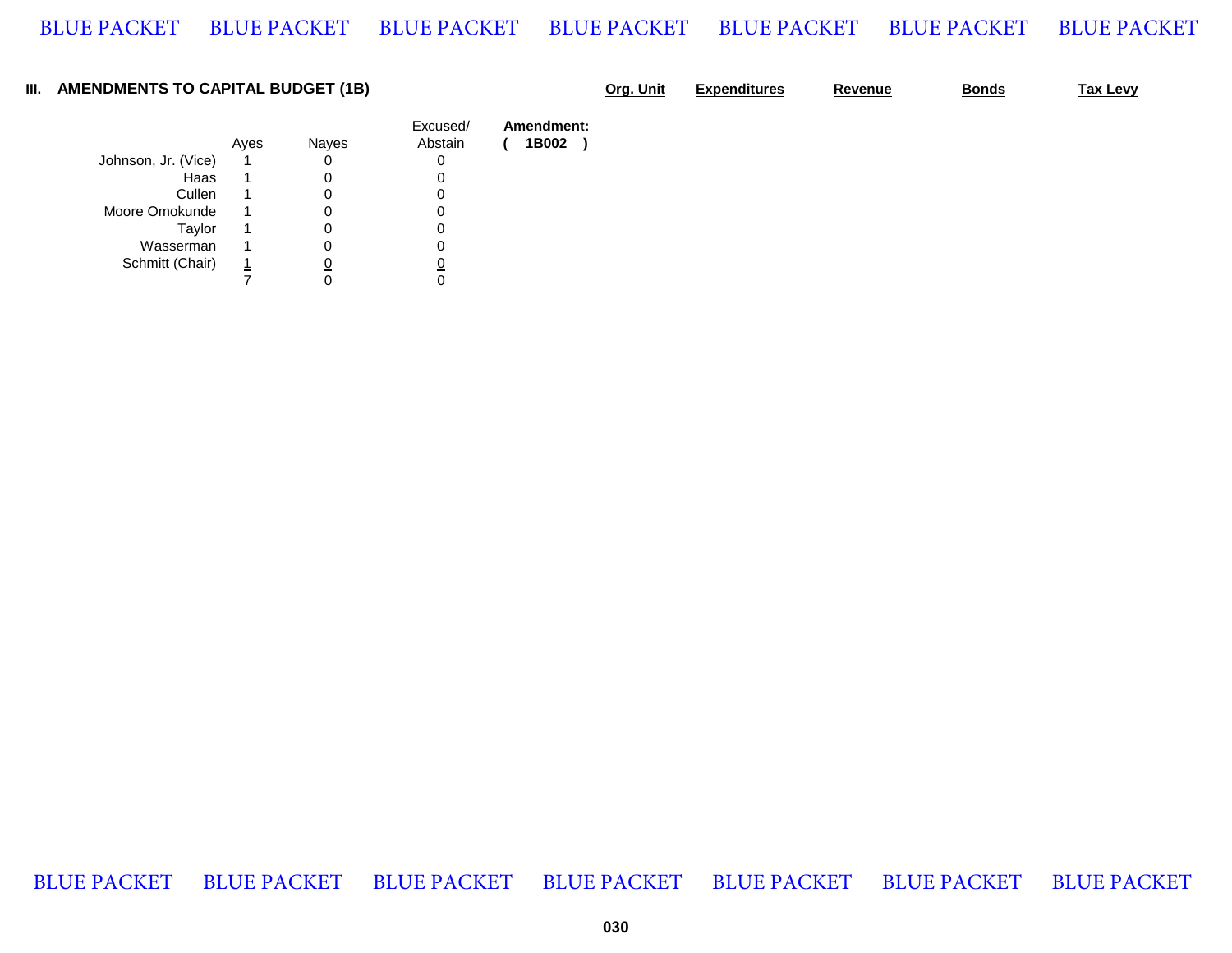# BLUE PACKET BLUE PACKET BLUE PACKET BLUE PACKET BLUE PACKET BLUE PACKET BLUE PACKET

| III. | <b>AMENDMENTS TO CAPITAL BUDGET (1B)</b>                                                                                                             |                     | Org. Unit    | <b>Expenditures</b> | <u>Revenue</u> | <b>Bonds</b>   | <b>Tax Levy</b> |  |
|------|------------------------------------------------------------------------------------------------------------------------------------------------------|---------------------|--------------|---------------------|----------------|----------------|-----------------|--|
|      | <b>VARIOUS</b>                                                                                                                                       | Amendment:<br>1B004 |              |                     |                |                |                 |  |
|      | 3.<br>By Supervisors Lipscomb, Sr. and Haas                                                                                                          |                     | 5600         | \$0                 | \$0            | \$0            | \$0             |  |
|      |                                                                                                                                                      |                     | WT083        | \$0                 | \$0            | \$0            | \$0             |  |
|      | Amend the Recommended Budget as follows:                                                                                                             |                     | WT121        | (S2,000,000)        | \$0            | (S2,000,000)   | \$0             |  |
|      |                                                                                                                                                      |                     | WO323        | (S3, 116, 000)      | \$0            | (S3, 116, 000) | \$0             |  |
|      |                                                                                                                                                      |                     | WO324        | \$0                 | \$0            | \$0            | \$0             |  |
|      | • Modify the departmental budget narrative and adjust various capital                                                                                |                     | WO325        | \$0                 | \$0            | \$0            | \$0             |  |
|      | project accounts to reflect a new policy that moves the Milwaukee                                                                                    |                     | WO326        | \$0                 | \$0            | \$0            | \$0             |  |
|      | County Transit System (MCTS) into the modern transit age through a                                                                                   |                     | WT-NEW       | \$5,116,000         | \$0            | \$5,116,000    | \$0             |  |
|      | planned and intentional transition to battery-electric buses (BEBs) and<br>away from fossil fuels to lessen exposure to volatile diesel fuel prices, |                     | <b>TOTAL</b> | \$0                 | \$0            | \$0            | \$0             |  |

Amend the narrative in Org. Unit 5600 – DOT Transit as follows:

clean air benefits to the citizens and neighborhoods and wider community in which the County operates our transit fleet.

Under the heading "Major Changes in FY 2019:" add to the narrative:

achieve savings over the total lifecycle of the new vehicles, and provide

Milwaukee County Transit System (MCTS) will initiate the transition of its vehicle fleet to battery electric buses (BEBs) and away from fossil fuels to lessen exposure to volatile diesel fuel prices, achieve savings over the total lifecycle of the new vehicles, provide clean air and quieter operational benefits to the citizens and neighborhoods in which the County operates our transit fleet and the wider community.

Under the heading "Strategic Implementation:" in Strategic Program Area 2: Fixed Route, add to the narrative:

## *Battery-Electric Buses (BEBs)*

In order to embark on a long-term transition of the fleet to BEBs, the Department of Transportation and MCTS will undertake necessary facilities planning related to needed repair and maintenance needs, utility rate-structure, and related charging infrastructure.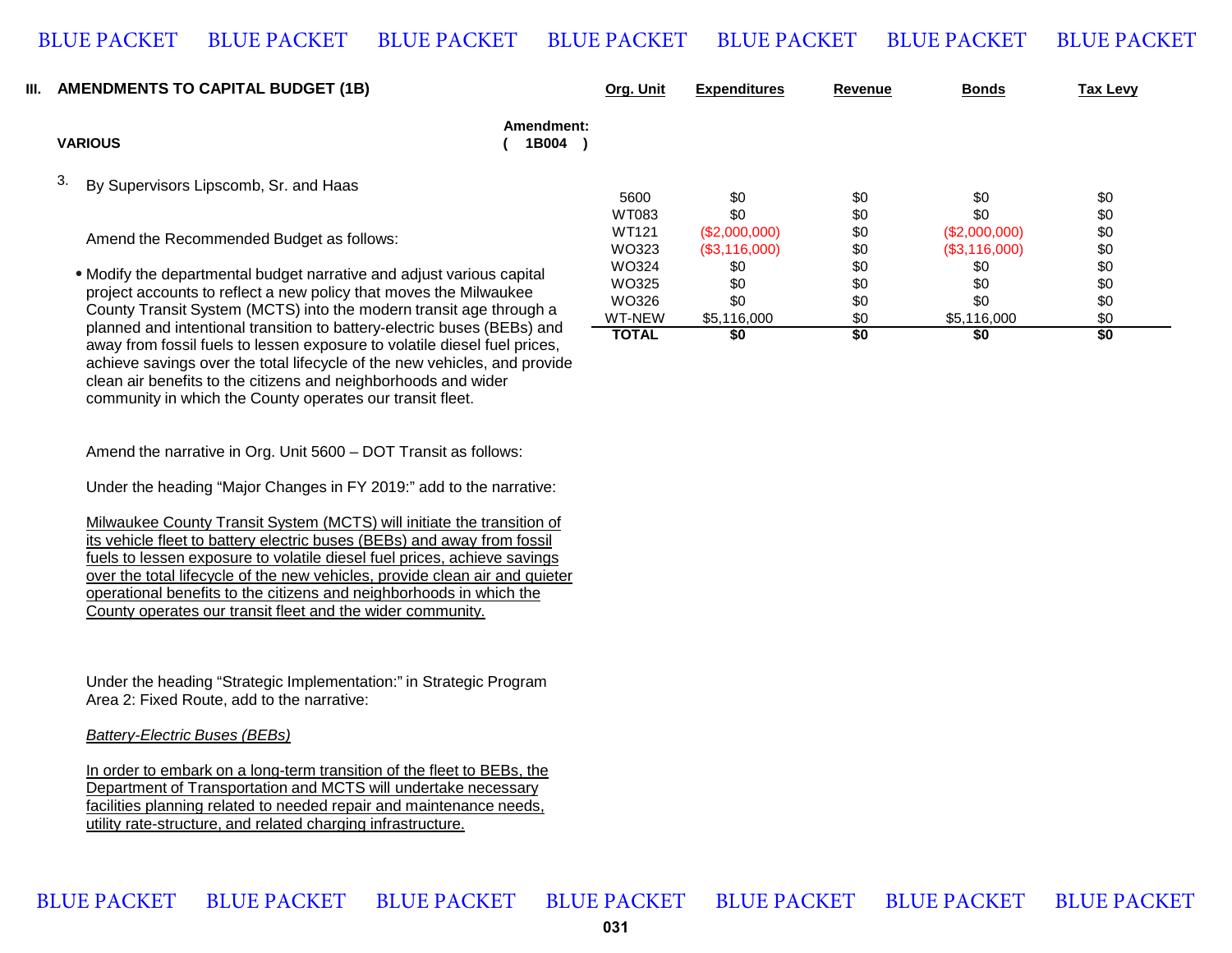**III.**

|                           |                                                                                                                                    |                                                                                                                                                                                                                                                                                                                                                                                                                                                                                                                                                                                             |                           | <b>BLUE PACKET</b>  | <b>BLUE PACKET</b>             | <b>BLUE PACKET</b> |
|---------------------------|------------------------------------------------------------------------------------------------------------------------------------|---------------------------------------------------------------------------------------------------------------------------------------------------------------------------------------------------------------------------------------------------------------------------------------------------------------------------------------------------------------------------------------------------------------------------------------------------------------------------------------------------------------------------------------------------------------------------------------------|---------------------------|---------------------|--------------------------------|--------------------|
|                           | . AMENDMENTS TO CAPITAL BUDGET (1B)                                                                                                |                                                                                                                                                                                                                                                                                                                                                                                                                                                                                                                                                                                             | Org. Unit                 | <b>Expenditures</b> | <b>Revenue</b><br><b>Bonds</b> | <b>Tax Levy</b>    |
| supplier schedule.        | bids for diesel-hybrid buses as a transitional technology. The                                                                     | The department shall expeditiously undertake a procurement process<br>for the initial purchase of up to 15 BEBs, extended pricing for future<br>year purchases, charging and infrastructure needs, and may also seek<br>procurement shall accommodate the planned initial BRT bus purchase<br>of 11 BEB's as well as at least four additional BEBs for general use<br>including potential service on the Green, Red or Purple Lines based on<br>route and operational planning undertaken prior to delivery, which can<br>be expected by 2021 depending on the speed of the procurement and |                           |                     |                                |                    |
| Bus (BEB) Acquisitions.   |                                                                                                                                    | Amend the narrative for 2019 County Executive Recommended<br>Budget by creating a new capital project WT-New - Battery-Electric                                                                                                                                                                                                                                                                                                                                                                                                                                                             |                           |                     |                                |                    |
|                           | 2019 Sub-Project Addresses the following item/issue:<br>County operates our transit fleet and the wider community.                 | Milwaukee County Transit System (MCTS) will initiate the transition of<br>its vehicle fleet to battery-electric buses (BEBs) and away from fossil<br>fuels to lessen exposure to volatile diesel fuel prices, achieve savings<br>over the total lifecycle of the new vehicles, provide clean air and quieter<br>operational benefits to the citizens and neighborhoods in which the                                                                                                                                                                                                         |                           |                     |                                |                    |
| the results of the study. |                                                                                                                                    | The DOT-Transit will conduct a study of the infrastructure needs for its<br>maintenance garages and will incorporate the infrastructure needs,<br>costs, and other considerations regarding the BEBs into their study. The<br>study will be financed within the DOT-Transit operating budget. The<br>DOT-Transit, with review by the Office of the Comptroller, will prepare a<br>report for the Committee on Transportation and Public Works regarding                                                                                                                                     |                           |                     |                                |                    |
| 2019 Scope of Work        | bonds. Since this is a new program and all of the infrastructure<br>required and the DOT-Transit shall submit a request if needed. | The initial BEB program will consist of the purchase of four battery-<br>electric buses, infrastructure improvements and charging infrastructure<br>for \$5,116,000. Financing will be provided from general obligation<br>improvements are unknown at this time, there may be items that are not<br>eligible for bond financing. Therefore, other financing sources may be                                                                                                                                                                                                                 |                           |                     |                                |                    |
| <b>LUE PACKET</b>         | <b>BLUE PACKET</b>                                                                                                                 | <b>BLUE PACKET</b>                                                                                                                                                                                                                                                                                                                                                                                                                                                                                                                                                                          | <b>BLUE PACKET</b><br>032 | <b>BLUE PACKET</b>  | <b>BLUE PACKET</b>             | <b>BLUE PACKET</b> |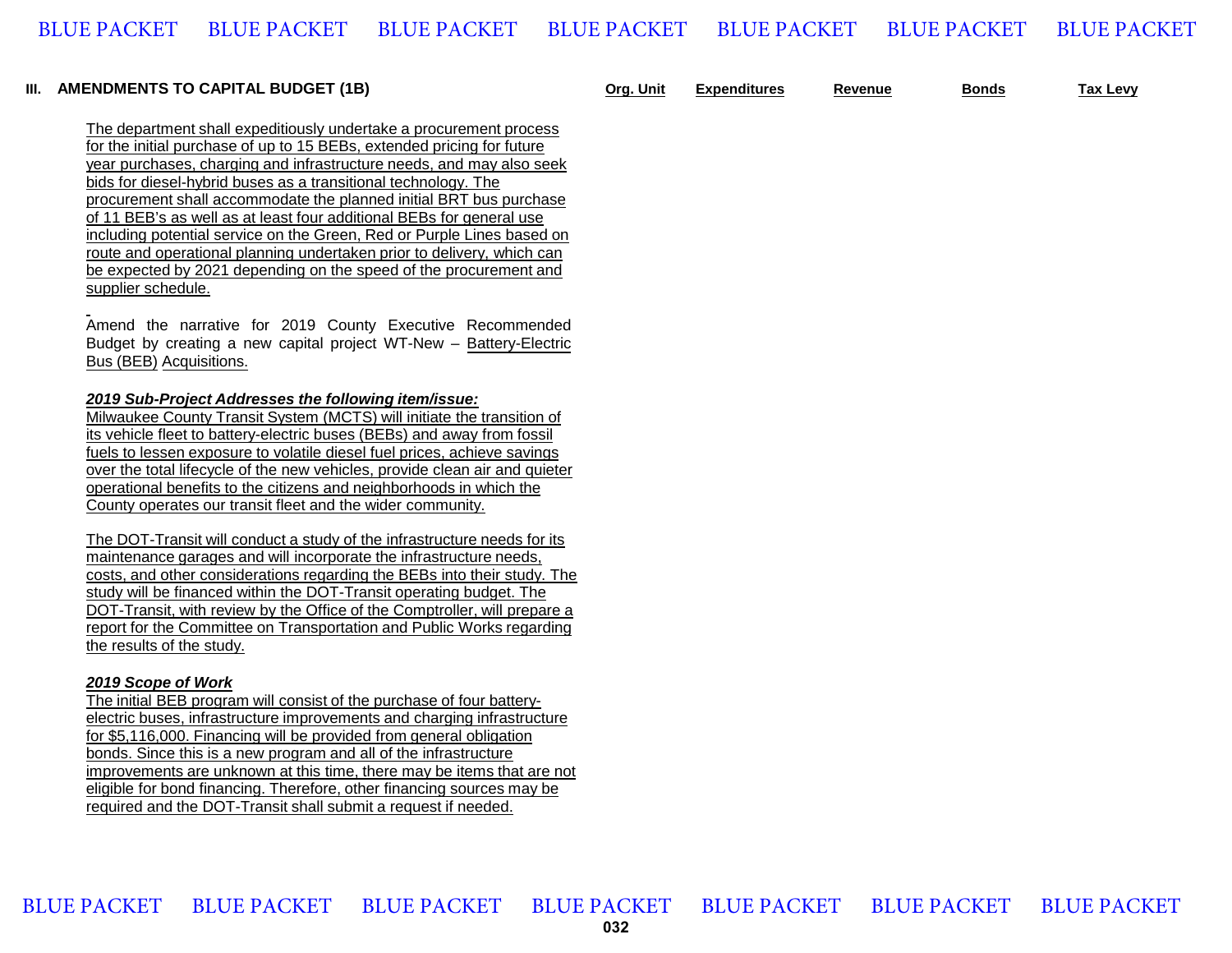| <b>BLUE PACKET</b>            | <b>BLUE PACKET</b>                                                                                                                                                                                                                                                                                                                                                                                                                                                                                                                                                  | <b>BLUE PACKET</b> | <b>BLUE PACKET</b> | <b>BLUE PACKET</b>  |         | <b>BLUE PACKET</b> | <b>BLUE PACKET</b> |
|-------------------------------|---------------------------------------------------------------------------------------------------------------------------------------------------------------------------------------------------------------------------------------------------------------------------------------------------------------------------------------------------------------------------------------------------------------------------------------------------------------------------------------------------------------------------------------------------------------------|--------------------|--------------------|---------------------|---------|--------------------|--------------------|
|                               | III. AMENDMENTS TO CAPITAL BUDGET (1B)                                                                                                                                                                                                                                                                                                                                                                                                                                                                                                                              |                    | Org. Unit          | <b>Expenditures</b> | Revenue | <b>Bonds</b>       | <b>Tax Levy</b>    |
|                               | Amend the narrative for WT121 to add the following language:                                                                                                                                                                                                                                                                                                                                                                                                                                                                                                        |                    |                    |                     |         |                    |                    |
| federal Section 5339 funding. | 2019 Sub-Project Addresses the following item/issue:<br>Maintain an annual bus replacement schedule in order to mitigate<br>higher maintenance and operational costs resulting from using buses<br>beyond their useful life. The 27 23 buses to be replaced are 40-foot<br>diesel buses purchased in 2004, 2005 and 2006 which are fully<br>depreciated and have reached the end of their useful life. Project<br>funding of \$13,400,000 \$11,400,000 is being requested, with the intent<br>to partially offset the net County financial commitment with CMAQ and |                    |                    |                     |         |                    |                    |
|                               | Pursuant to County Board approval (File No.18-640), the Department of<br>Transportation anticipates submitting an application for the State of<br>Wisconsin's Transit Capital Assistance Grant Program (Grant). Any<br>awarded Grant funding would replace the County's 2019 bond financing<br>of the (Grant eligible) bus purchases. Of the 27 23 buses included in the<br>2019 Capital Budget, 21 are Grant eligible and 6 two buses are non-<br>eligible (and would still require County funding).                                                               |                    |                    |                     |         |                    |                    |
| 2019 Scope of Work:           | The Milwaukee County Transit System (MCTS) will replace 27 23 forty-<br>foot diesel buses purchased in 2004, 2005 and 2006 which are fully<br>depreciated and have reached the end of their useful life. Funding also<br>includes FTA-required bus inspections.                                                                                                                                                                                                                                                                                                     |                    |                    |                     |         |                    |                    |
| \$9,024,000.                  | The general obligation bonds for Project WT121 Bus Replacement<br>Program - 2019 will be reduced by \$2,000,000, from \$11,024,000 to                                                                                                                                                                                                                                                                                                                                                                                                                               |                    |                    |                     |         |                    |                    |
|                               | Amend Capital Improvement Projects WO323, WO324, WO326 as                                                                                                                                                                                                                                                                                                                                                                                                                                                                                                           |                    |                    |                     |         |                    |                    |
| follows:                      |                                                                                                                                                                                                                                                                                                                                                                                                                                                                                                                                                                     |                    |                    |                     |         |                    |                    |
|                               | • Reduce the combined allocation by \$3 116 000 which leaves a                                                                                                                                                                                                                                                                                                                                                                                                                                                                                                      |                    |                    |                     |         |                    |                    |
|                               | combined fleet replacement balance of \$3,818,271 which exceeds the                                                                                                                                                                                                                                                                                                                                                                                                                                                                                                 |                    |                    |                     |         |                    |                    |
|                               | Capital Improvements Committee (CIC) recommendation of \$3,700,000.                                                                                                                                                                                                                                                                                                                                                                                                                                                                                                 |                    |                    |                     |         |                    |                    |
| <b>BLUE PACKET</b>            | <b>BLUE PACKET</b>                                                                                                                                                                                                                                                                                                                                                                                                                                                                                                                                                  | <b>BLUE PACKET</b> | <b>BLUE PACKET</b> | <b>BLUE PACKET</b>  |         | <b>BLUE PACKET</b> | <b>BLUE PACKET</b> |
|                               |                                                                                                                                                                                                                                                                                                                                                                                                                                                                                                                                                                     |                    | 033                |                     |         |                    |                    |

## *2019 Sub-Project Addresses the following item/issue:*

## *2019 Scope of Work:*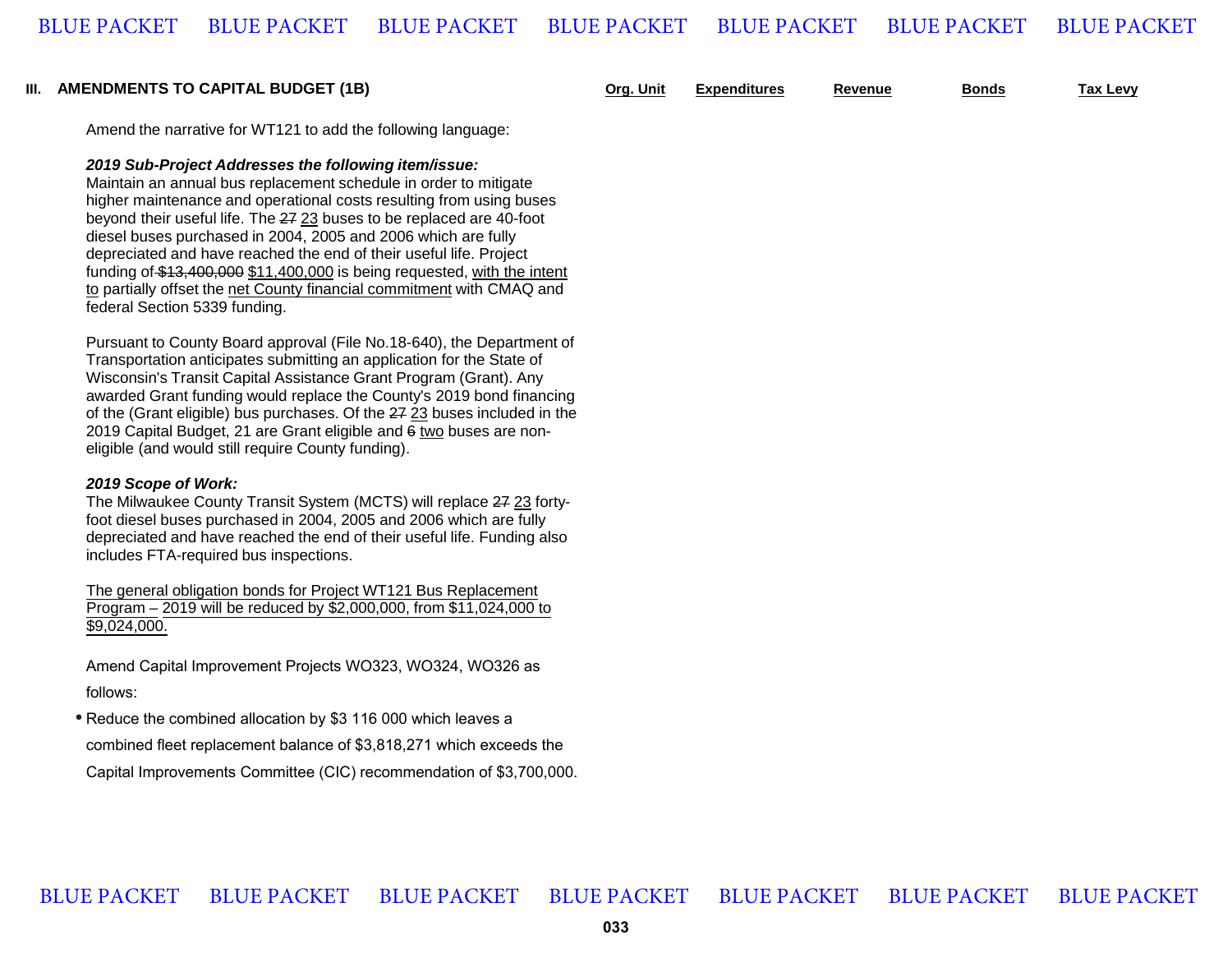|                                                                    | III. AMENDMENTS TO CAPITAL BUDGET (1B) |  | Expenditures | Revenue | <u>Bonds</u> | <u>Tax Levy</u> |
|--------------------------------------------------------------------|----------------------------------------|--|--------------|---------|--------------|-----------------|
| Amend the narrative for Capital Improvement Projects WO323, WO324, |                                        |  |              |         |              |                 |

The Fleet Maintenance Division has the discretion to determine the specific allocation for the various categories, shall distribute the funds equitably based on greatest need, and will report the result to the Committee on Finance and Audit as soon as practicable. The division shall also look to incorporate additional electric and hybrid vehicles whenever lifecycle costs can be reduced, as long as performance can also be maintained.

The DOT-Fleet Director will submit an appropriation transfer request to realign funds between three Fleet replacement projects no later than the March 2019 cycle of the Committee on Finance and Audit.

Amend the narrative for WT083 to add the following language:

## *2019 Scope of Work*

WO326 as follows:

For 2019, an appropriation of \$31,000,000 is budgeted for the remainder of the project that will include construction of enhanced bus stations and lane striping; equipment such as diesel-hybrid batteryelectric buses (BEBs) and off-board fare collection systems and implementation. Financing is provided from \$4,511,000 in capital investment by the Milwaukee regional Medical Center (MRMC), \$19,400,000 in Federal Section 5309 CIG Program funds and \$7,089,000 in County Funds from general obligation bonds. In addition, \$1,275,000 is available in the existing capital project WT081 – Traffic Signal Prioritization. BLUE PACKET BLUE PACKET BLUE PACKET BLUE PACKET BLUE PACKET BLUE PACKET BLUE PACKET BLUE PACKET BLUE PACKET BLUE PACKET BLUE PACKET BLUE PACKET BLUE PACKET BLUE PACKET BLUE PACKET BLUE PACKET BLUE PACKET BLUE PACKET BLUE

The 2017 Adopted Capital Budget previously approved \$21,225,000 for Project WT083, with financing of \$18,000,000 in CIG funds, \$4,500,000 in local matching funds and \$1,256,513 in general obligation bonds.

If the \$37,400,000 in federal CIG Program funds are not approved and the BRT project is unable to proceed, the \$7,089,000 in general obligation bonding authority may be transferred to WT-New to purchase an additional eight BEBs. The FTA decision is expected by August 2019 which is when an early BEB procurement could be completed.

This amendment would have no tax levy or general obligation bonding impact.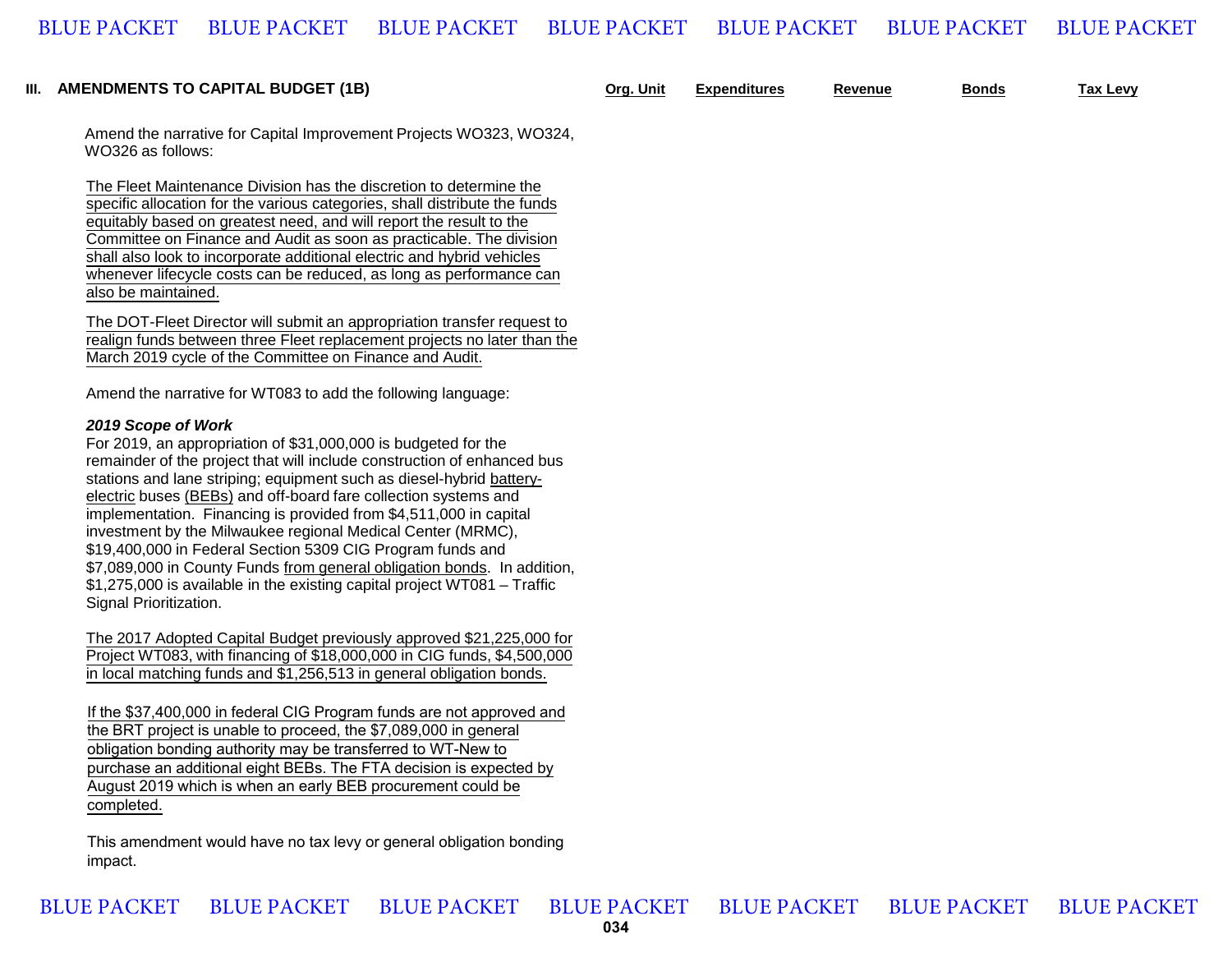## **III. AMENDMENTS TO CAPITAL BUDGET (1B) Org. Unit Expenditures Revenue Bonds Tax Levy**

| BLUE PACKET                                                                                       |                                                                                                                                |                                                                                             |                                                                                                            |                       |                    |                     |         | BLUE PACKET BLUE PACKET BLUE PACKET BLUE PACKET BLUE PACKET | <b>BLUE PACKET</b> |
|---------------------------------------------------------------------------------------------------|--------------------------------------------------------------------------------------------------------------------------------|---------------------------------------------------------------------------------------------|------------------------------------------------------------------------------------------------------------|-----------------------|--------------------|---------------------|---------|-------------------------------------------------------------|--------------------|
| I. AMENDMENTS TO CAPITAL BUDGET (1B)                                                              |                                                                                                                                |                                                                                             |                                                                                                            |                       | Org. Unit          | <b>Expenditures</b> | Revenue | <b>Bonds</b>                                                | <b>Tax Levy</b>    |
| Johnson, Jr. (Vice)<br>Haas<br>Cullen<br>Moore Omokunde<br>Taylor<br>Wasserman<br>Schmitt (Chair) | <b>Ayes</b><br>$\overline{1}$<br>$\mathbf{1}$<br>$\mathbf{1}$<br>$\mathbf{1}$<br>$\mathbf{1}$<br>$\mathbf{1}$<br>$\frac{1}{7}$ | <b>Nayes</b><br>0<br>$\pmb{0}$<br>$\pmb{0}$<br>0<br>${\bf 0}$<br>$\pmb{0}$<br>$\frac{0}{0}$ | Excused/<br>Abstain<br>0<br>$\pmb{0}$<br>$\pmb{0}$<br>$\pmb{0}$<br>$\pmb{0}$<br>$\pmb{0}$<br>$\frac{0}{0}$ | Amendment:<br>(1B004) |                    |                     |         |                                                             |                    |
| <b>BLUE PACKET</b>                                                                                |                                                                                                                                | <b>BLUE PACKET</b>                                                                          | <b>BLUE PACKET</b>                                                                                         |                       | <b>BLUE PACKET</b> | <b>BLUE PACKET</b>  |         | <b>BLUE PACKET</b>                                          | <b>BLUE PACKET</b> |
|                                                                                                   |                                                                                                                                |                                                                                             |                                                                                                            |                       | 035                |                     |         |                                                             |                    |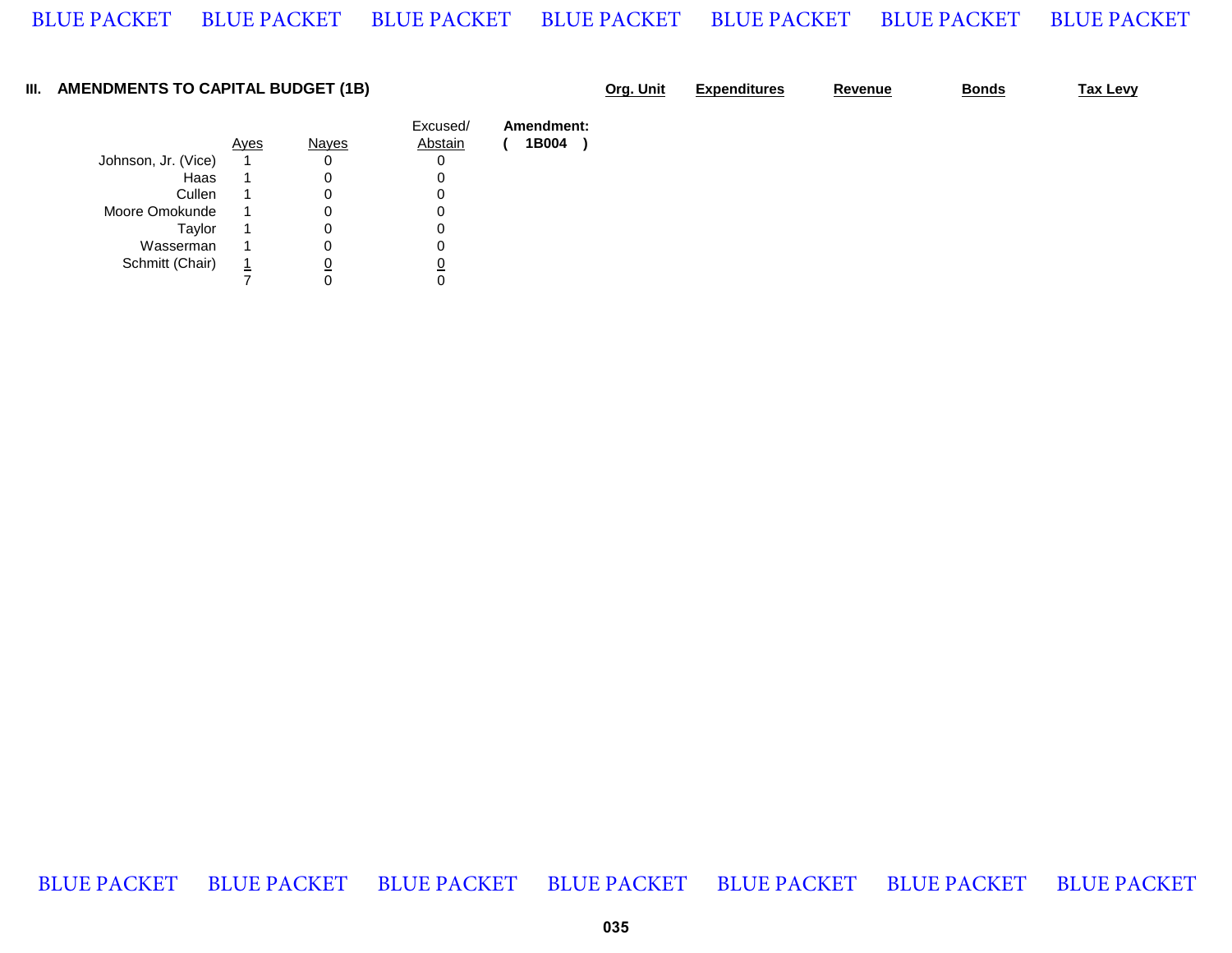# BLUE PACKET BLUE PACKET BLUE PACKET BLUE PACKET BLUE PACKET BLUE PACKET BLUE PACKET

| ₩. | <b>AMENDMENTS TO CAPITAL BUDGET (1B)</b>  |                     |                         | <b>Expenditures</b> | Revenue    | <b>Bonds</b> | <u>Tax Levy</u> |
|----|-------------------------------------------|---------------------|-------------------------|---------------------|------------|--------------|-----------------|
|    | DEPT &/OR CAPITAL PRJ NAME(S) (ALL IN CAP | Amendment:<br>1B005 |                         |                     |            |              |                 |
|    | 4.<br>By Supervisor Lipscomb, Sr.         |                     | WC21401<br><b>TOTAL</b> | \$0<br>\$0          | \$0<br>\$0 | \$0<br>\$0   | \$0<br>\$0      |

Amend the Recommended Capital Improvement Budget for Project

No. WC21401 – Forensic Science Center as follows:

0 Transfer \$660,000 of the \$940,262 to an allocated contingency account within Capital Improvement Project WC21401 – Forensic Science Center – Phase 1.

Amend the narrative for Capital Improvement Project WC21401 – Forensic Science Center – Phase <sup>1</sup> as follows:

## **2019 Scope of Work:**

The scope of work includes planning and design for tenant fit-out, as well as coordinated base building final design—<del>with Landlord</del>.<br>-Preliminarily, the base building will be constructed—b<del>y Medical</del> College, and the interior improvements for ME and OEM offices will<br>be huilt aut by the County Co. Jesstien with the Medical College of be built out by the County. Co- location with the Medical College of Wisconsin's Forensic Science Center is anticipated to reduce project cost and create synergies. Also included in their scope of work will be OEM planning and design for tenant fit-out at two<br>olternate loostions, 622 W. Wiesensin, Ave and another loose site alternate locations, <sup>633</sup> W. Wisconsin Ave and another lease site TBD. This assumes programming for OEM space needs will be completedbyaseparatestudy in 2018.

The Office of the Comptroller, working in conjunction with the Department of Administrative Services, shall perform a cost-benefit analysis of owning versus leasing a portion of the proposed new building. The analysis shall include the future impact on the County's operating and capital improvement budgets. The Office of the Comptroller, along with the Department of Administrative Services, is also requested to examine alternatives, such as the County constructing the building on County-owned property and leasing out space to the Medical College of Wisconsin. Further, Comptroller and DAS staff are requested to explore the status of the proposed State of Wisconsin Crime Lab for potential synergies of collocating the facility in we as columized base bunding mind cessign and center. The predical<br>Preliminarily, the base building will be constructed—by Medical<br>Cellege, and the interior improvements for ME and OEM offices will<br>be built out by the Coun

BLUE PACKET DE BLUE PACKET BLUE PACKET BLUE PACKET BLUE PACKET BLUE PACKET BLUE PACKET BLUE PACKET

**BLU®<sup>6</sup>PACKET</sub>**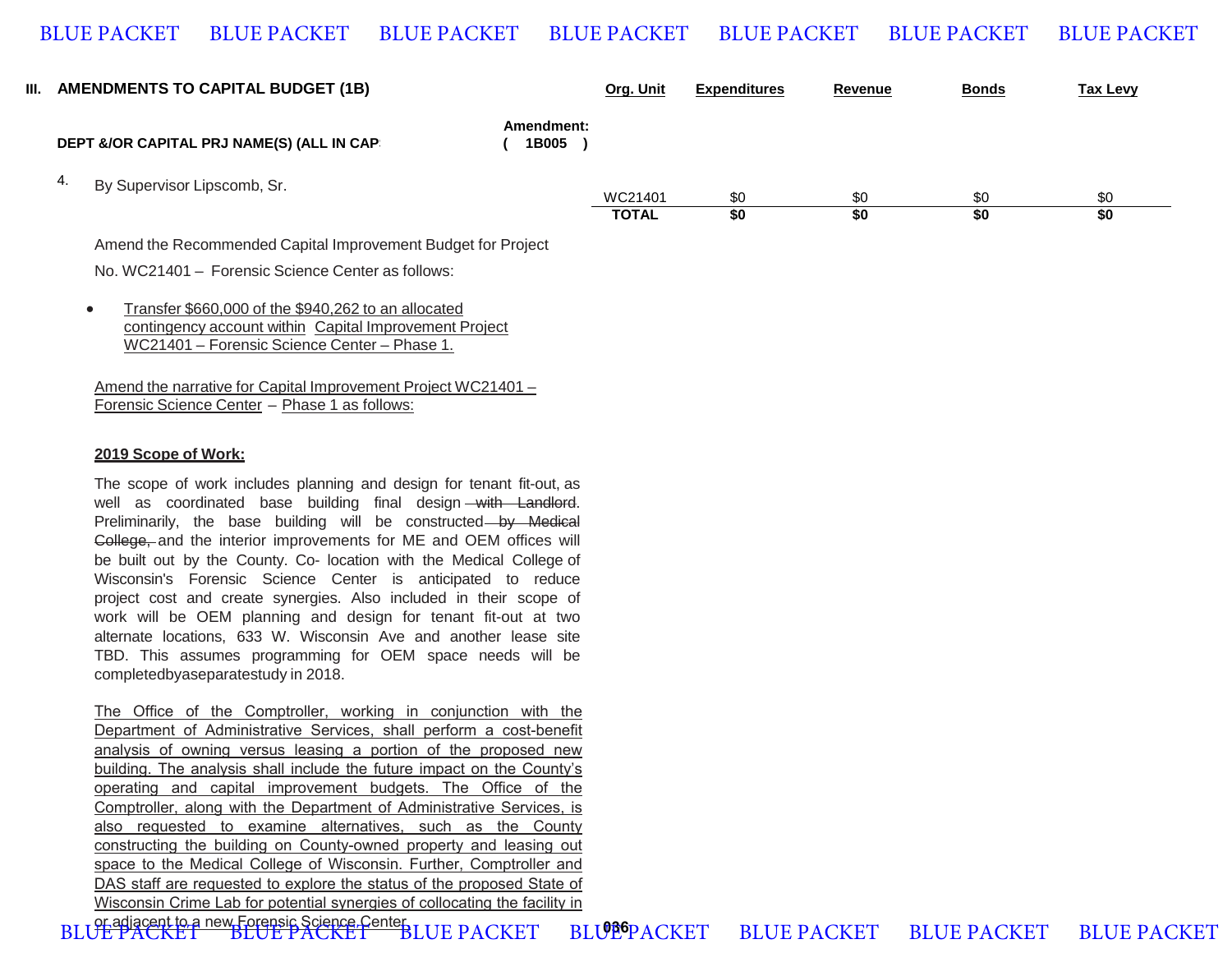| BLUE PACKET BLUE PACKET BLUE PACKET                                                                                                                                                                                                                                                                                                                                                                                              |                                                                           | <b>BLUE PACKET</b>        | <b>BLUE PACKET</b>             | <b>BLUE PACKET</b> | <b>BLUE PACKET</b> |
|----------------------------------------------------------------------------------------------------------------------------------------------------------------------------------------------------------------------------------------------------------------------------------------------------------------------------------------------------------------------------------------------------------------------------------|---------------------------------------------------------------------------|---------------------------|--------------------------------|--------------------|--------------------|
| III. AMENDMENTS TO CAPITAL BUDGET (1B)                                                                                                                                                                                                                                                                                                                                                                                           |                                                                           | Org. Unit                 | <b>Expenditures</b><br>Revenue | <b>Bonds</b>       | <b>Tax Levy</b>    |
| A total of \$660,000 of the \$940,262 earmarked for the 2019 scope of<br>work is contained in an allocated contingency account within the<br>capital improvement project. A request to the County Board to<br>allocate these funds for planning and design shall be considered after<br>a report from the Comptroller and Department of Administrative<br>Services is reviewed.<br>This amendment would have no tax levy impact. |                                                                           |                           |                                |                    |                    |
|                                                                                                                                                                                                                                                                                                                                                                                                                                  |                                                                           |                           |                                |                    |                    |
| <b>Nayes</b><br><u>Ayes</u><br>$\mathbf{1}$<br>Johnson, Jr. (Vice)<br>0<br>$\pmb{0}$<br>Haas<br>1<br>Cullen<br>0<br>Moore Omokunde<br>$\pmb{0}$<br>$\mathbf{1}$<br>$\pmb{0}$<br>Taylor<br>$\mathbf{1}$<br>$\mathbf 0$<br>Wasserman<br>$\mathbf{1}$<br>$\frac{0}{0}$<br>Schmitt (Chair)<br>$\frac{1}{7}$                                                                                                                          | Excused/<br><b>Abstain</b><br>0<br>0<br>0<br>0<br>0<br>0<br>$\frac{0}{0}$ | Amendment:<br>(1B005)     |                                |                    |                    |
| <b>BLUE PACKET</b><br><b>BLUE PACKET</b>                                                                                                                                                                                                                                                                                                                                                                                         | <b>BLUE PACKET</b>                                                        | <b>BLUE PACKET</b><br>037 | <b>BLUE PACKET</b>             | <b>BLUE PACKET</b> | <b>BLUE PACKET</b> |

|                     |             |       | Excused/ | Amendment: |  |
|---------------------|-------------|-------|----------|------------|--|
|                     | <u>Ayes</u> | Nayes | Abstain  | 1B005      |  |
| Johnson, Jr. (Vice) |             |       |          |            |  |
| Haas                |             |       |          |            |  |
| Cullen              |             |       |          |            |  |
| Moore Omokunde      |             |       |          |            |  |
| Taylor              |             |       |          |            |  |
| Wasserman           |             |       |          |            |  |
| Schmitt (Chair)     |             |       |          |            |  |
|                     |             |       |          |            |  |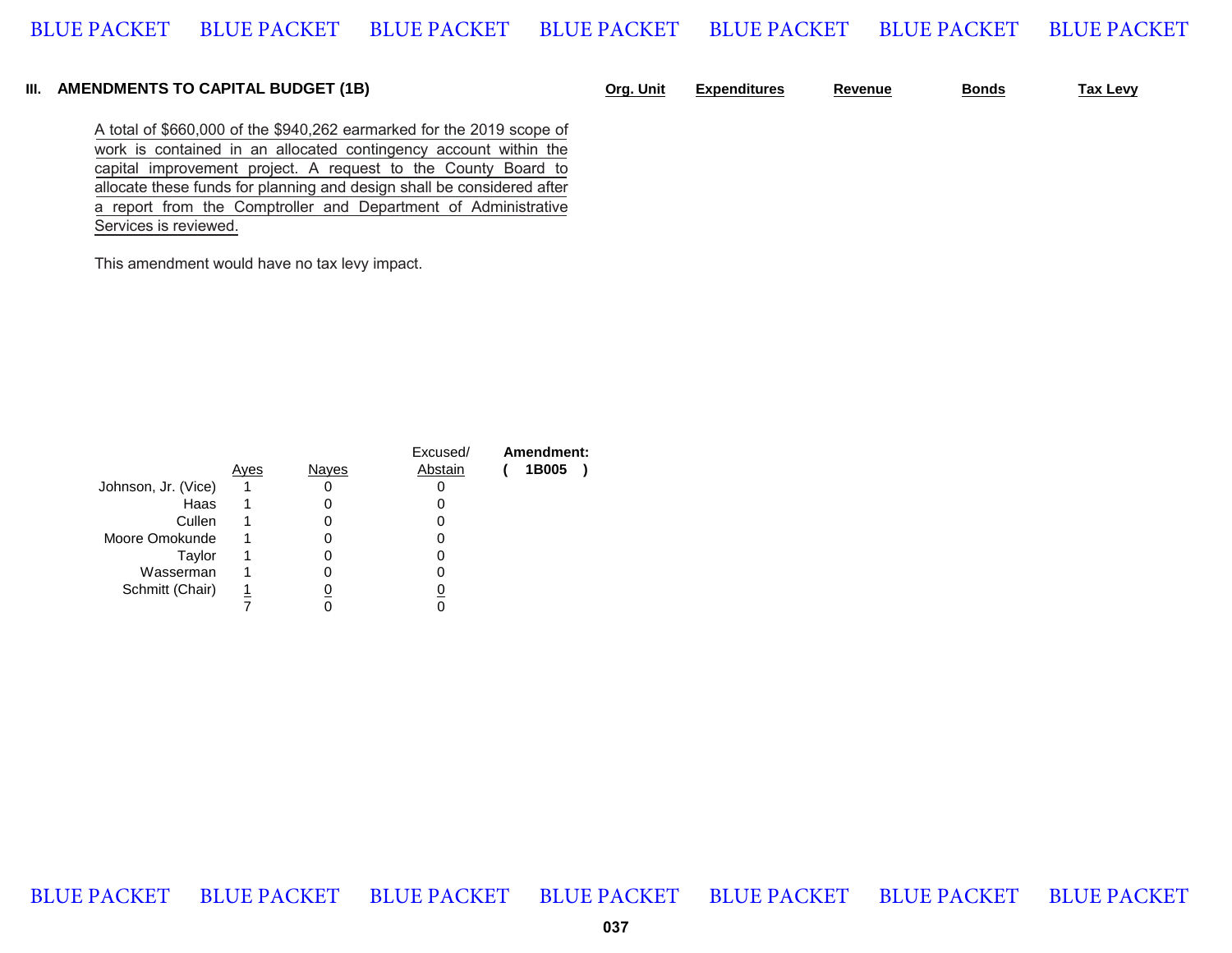BLUE PACKET BLUE PACKET BLUE PACKET BLUE PACKET BLUE PACKET BLUE PACKET BLUE PACKET

**This Page Intentionally Left Blank**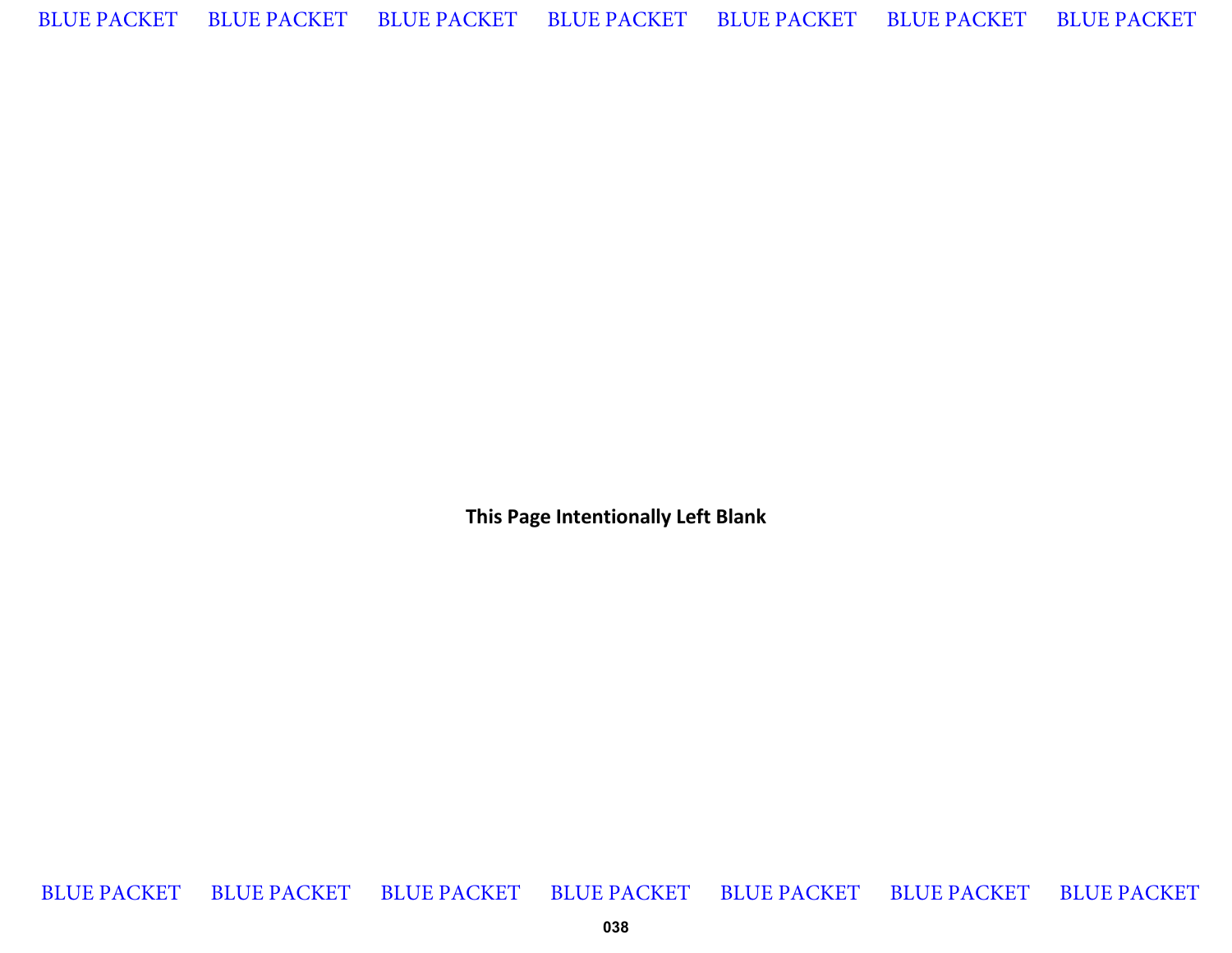| <b>BLUE PACKET</b>             | <b>BLUE PACKET</b>                                                    | <b>BLUE PACKET</b>                                                                  | <b>BLUE PACKET</b> | <b>BLUE PACKET</b>  | <b>BLUE PACKET</b> |              | <b>BLUE PACKET</b> |
|--------------------------------|-----------------------------------------------------------------------|-------------------------------------------------------------------------------------|--------------------|---------------------|--------------------|--------------|--------------------|
|                                | AMMENDMENT #1 - FINANCE COMMITTEE TOTALS                              |                                                                                     |                    | <b>Expenditures</b> | Revenue            | <b>Bonds</b> | <b>Tax Levy</b>    |
|                                | AMENDMENT #1, COUNTY-WIDE TOTAL THROUGH 10/31/2018                    |                                                                                     |                    | \$950,974           | \$683,844          | \$0          | \$267,130          |
|                                | APPROVED BY FINANCE COMMITTEE THROUGH 10/31/2018                      |                                                                                     |                    | \$1,188,577,674     | \$850,563,141      | \$43,619,074 | \$294,395,459      |
| IV. SPECIAL LEVIES AND CHARGES |                                                                       |                                                                                     |                    |                     |                    |              |                    |
|                                | Separate County Board Action is required on the following resolution: |                                                                                     |                    |                     |                    |              |                    |
|                                |                                                                       | \$785,015 special levy for Southeastern Wisconsin Regional Planning Commission.     |                    |                     |                    |              |                    |
|                                |                                                                       |                                                                                     |                    |                     |                    |              |                    |
|                                |                                                                       |                                                                                     |                    |                     |                    |              |                    |
|                                |                                                                       |                                                                                     |                    |                     |                    |              |                    |
|                                |                                                                       |                                                                                     |                    |                     |                    |              |                    |
|                                |                                                                       |                                                                                     |                    |                     |                    |              |                    |
|                                |                                                                       |                                                                                     |                    |                     |                    |              |                    |
|                                |                                                                       |                                                                                     |                    |                     |                    |              |                    |
|                                |                                                                       |                                                                                     |                    |                     |                    |              |                    |
|                                |                                                                       |                                                                                     |                    |                     |                    |              |                    |
|                                |                                                                       |                                                                                     |                    |                     |                    |              |                    |
|                                |                                                                       |                                                                                     |                    |                     |                    |              |                    |
|                                |                                                                       |                                                                                     |                    |                     |                    |              |                    |
|                                |                                                                       |                                                                                     |                    |                     |                    |              |                    |
|                                |                                                                       |                                                                                     |                    |                     |                    |              |                    |
|                                |                                                                       | BLUE PACKET BLUE PACKET BLUE PACKET BLUE PACKET BLUE PACKET BLUE PACKET BLUE PACKET |                    |                     |                    |              |                    |
|                                |                                                                       |                                                                                     | 039                |                     |                    |              |                    |

## **IV. SPECIAL LEVIES AND CHARGES**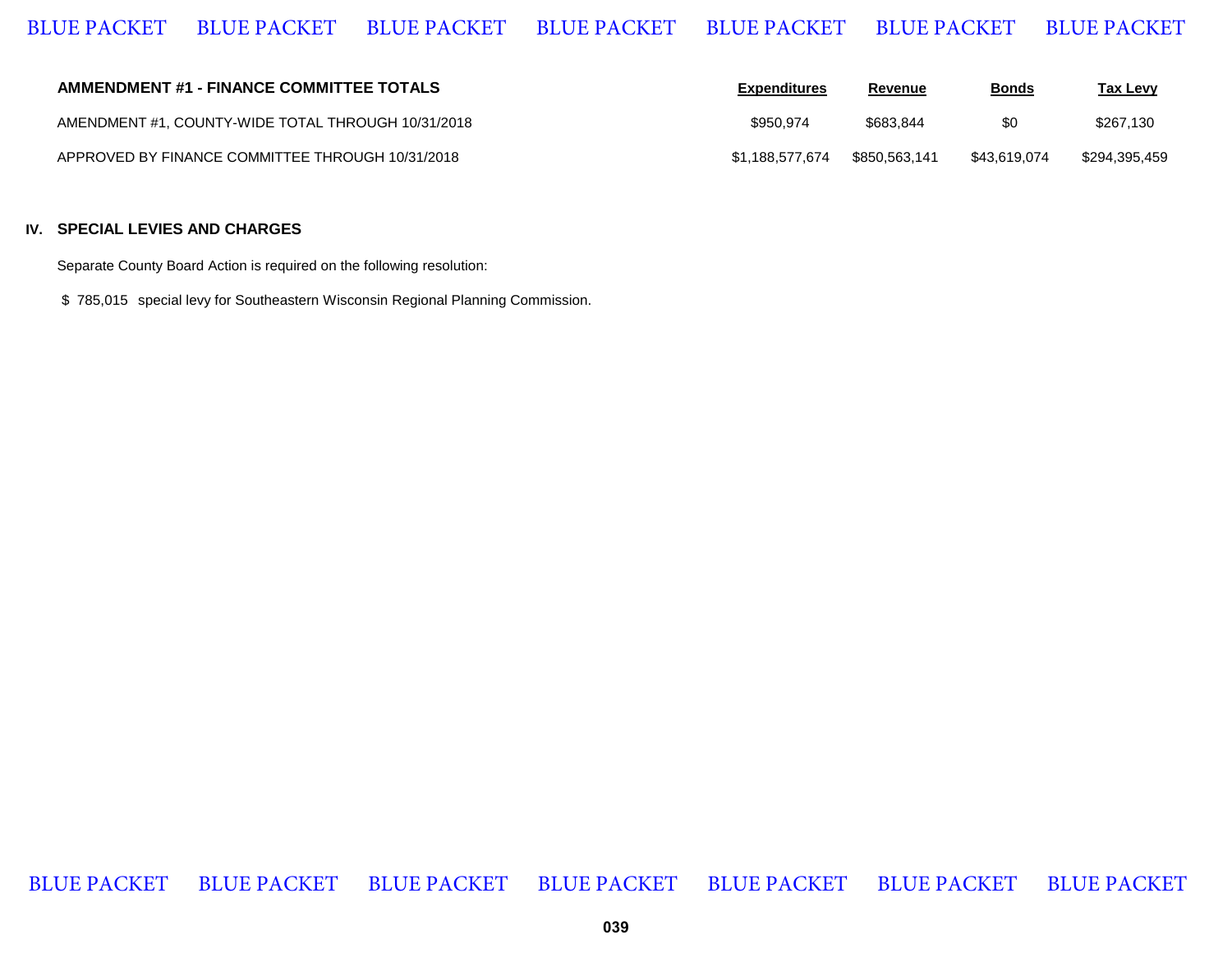**This Page Intentionally Left Blank** 

BLUE PACKET BLUE PACKET BLUE PACKET BLUE PACKET BLUE PACKET BLUE PACKET BLUE PACKET<br>THIS Page internationally left Blue Packet<br>LUE PACKET BLUE PACKET BLUE PACKET BLUE PACKET BLUE PACKET BLUE PACKET<br>- 000 BLUE PACKET BLUE PACKET BLUE PACKET BLUE PACKET BLUE PACKET BLUE PACKET BLUE PACKET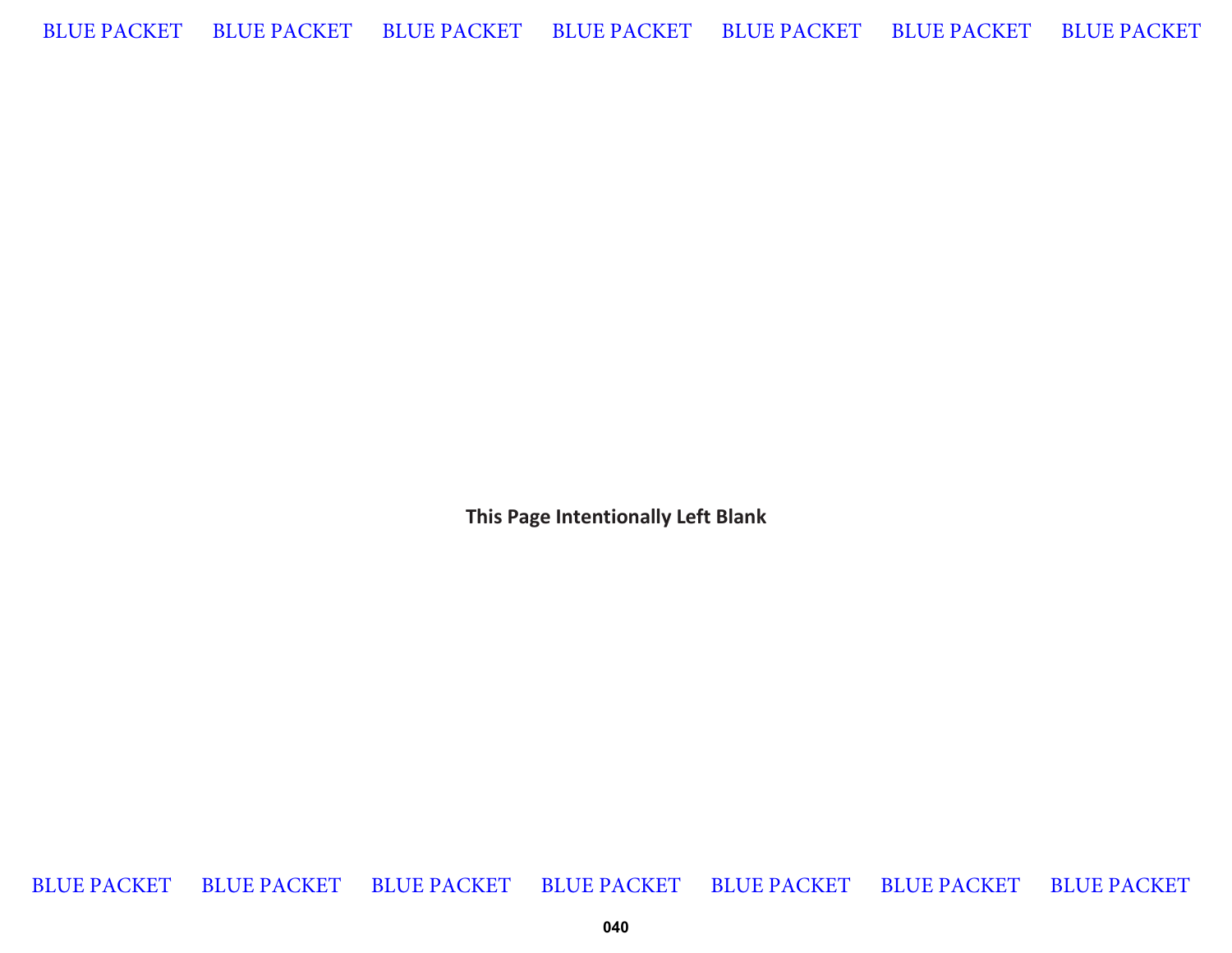BLUE PACKET BLUE PACKET BLUE PACKET BLUE PACKET BLUE PACKET<br>
SUCH PACKET BLUE PACKET<br>
SUCH PACKET BLUE PACKET<br>
SUCH PACKET BLUE PACKET BLUE PACKET BLUE PACKET<br>
SUCH PACKET BLUE PACKET BLUE PACKET BLUE PACKET BLUE PACKET<br>
B